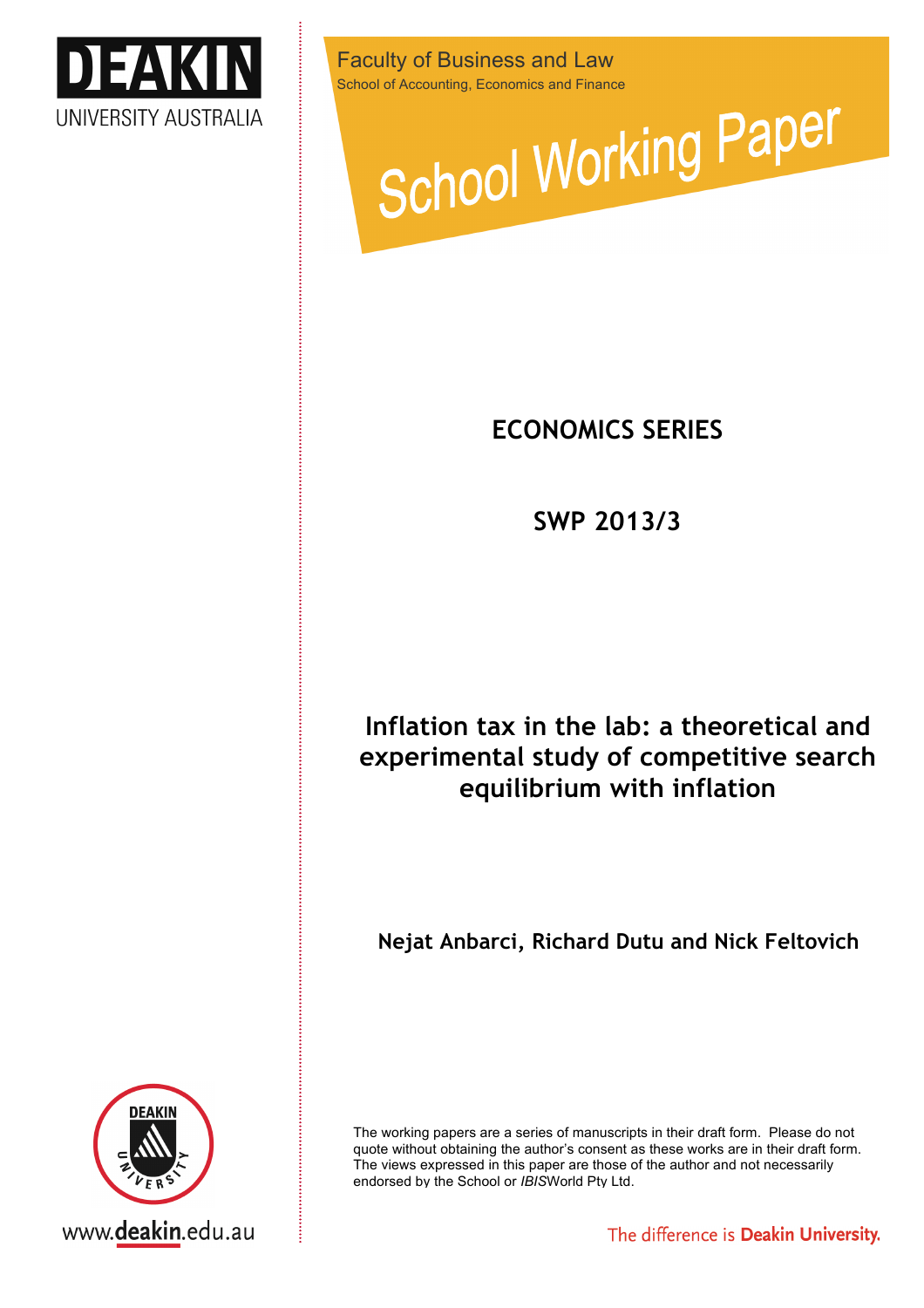# Inflation tax in the lab: a theoretical and experimental study of competitive search equilibrium with inflation

Nejat Anbarci School of Accounting, Economics and Finance Deakin University 70 Elgar Road, Burwood VIC 3125, Australia nejat.anbarci@deakin.edu.au

Richard Dutu Université de Paris Ouest 200 Avenue de la République Nanterre 92000, France rdutu@u-paris10.fr

Nick Feltovich<sup>∗</sup> Department of Economics Monash University Clayton VIC 3800, Australia nicholas.feltovich@monash.edu

September 25, 2013

#### Abstract

How does the inflation tax impact on buyers' and sellers' behaviour? How strong is its effect on aggregate economic activity? To answer, we develop a model of directed search and monetary exchange with inflation. In the model, sellers post prices, which buyers observe before deciding on cash holdings that are costly due to inflation. We derive simple theoretical propositions regarding the effects of inflation in this environment. We then test the model's predictions with a laboratory experiment that closely implements the theoretical framework. Our main finding confirms that not only is the inflation tax harmful to the economy – with cash holdings, GDP and welfare all falling as inflation rises – but also that its effect is relatively larger at low rates of inflation than at higher rates. For instance, when inflation rises from 0% to 5%, GDP falls by 2.8 percent, an effect 5 to 7 times stronger than when inflation rises from 5% to 30%. Our findings lead us to conclude that the inflation tax is a monetary policy channel of primary importance, even at low inflation rates.

Journal of Economic Literature classifications: E31, E40, C90.

Keywords: money, inflation tax, directed search, posted prices, cash balances, welfare loss, frictions, experiment.

<sup>∗</sup>Corresponding author. Financial support from Deakin and Monash Universities is gratefully acknowledged. We thank Gabriele Camera, James Costain, Pedro Gomis–Porqueras, Alexander Smith, Neil Wallace, Michael Woodford, Randall Wright and participants at the 2013 Chicago Fed Summer Workshop on Money, Banking, Payments and Finance, the 2013 LEEX International Conference on Theoretical and Experimental Macroeconomics, the 2013 Asia–Pacific Economic Science Association meetings and the 2012 Southern Economic Association meetings for helpful suggestions and comments.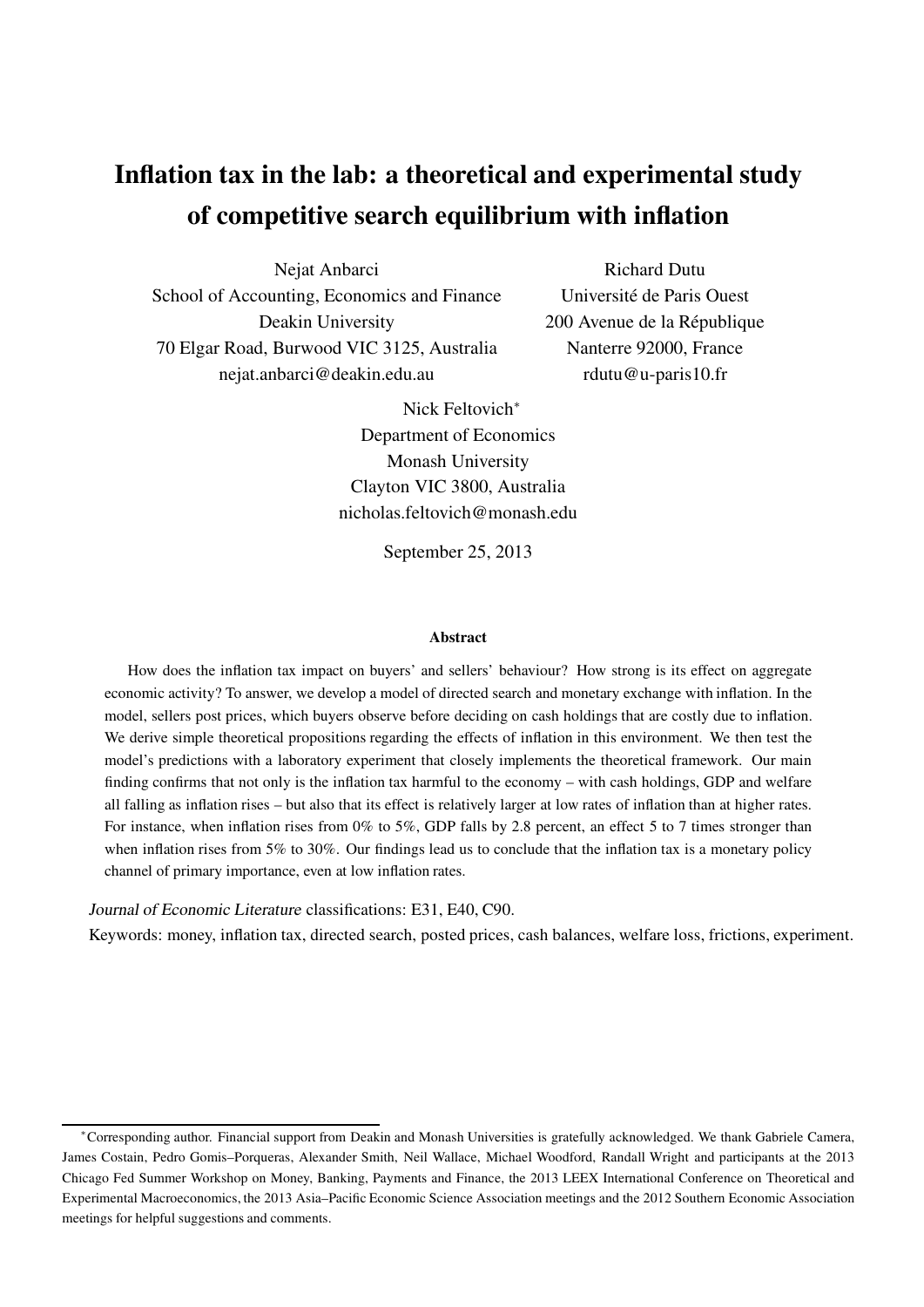### 1 Introduction

When prices rise, the real value of individuals' money holdings falls. This phenomenon is known as the *inflation tax*. It affects agents' behaviour, inducing them to adopt strategies (such as shifting consumption away from cash–intensive activities, or simply holding less money) to avoid its effects. Both the inflation tax itself and the resulting behavioural distortions can have implications for social welfare. How strong is the inflation tax's effect on aggregate economic activity? How exactly does it impact buyers' and sellers' behaviour? What is the welfare cost of the inflation tax? Those are central questions in macroeconomics that have received substantial attention in the theoretical literature.

Understanding the strength of the inflation tax is also important for formulating sound monetary policy. In classical macroeconomics (e.g., Cooley and Hansen, 1989) and money search theory (e.g., Lagos and Wright, 2005), the key mechanism through which money has real effects is the inflation tax. By contrast, in the New Keynesian framework (e.g., Galí, 2002) those effects are considered to be quantitatively small and not to capture the main sources of monetary non–neutralities at work in actual economies, i.e., nominal rigidities. Importantly, the recommendations that each of these channels entails can be quite different. If sticky prices are the primary channel, then the optimal policy requires price stability (no inflation or deflation). But if the inflation tax predominates, then pursuing deflation is optimal.

In this paper we propose a new approach to assess the impact and strength of the inflation tax. We begin by developing a model of monetary exchange suitable for experimental testing. We do so by fitting the  $n$ –buyer  $m$ –seller  $(n \times m)$  price–posting model analysed by Burdett, Shi and Wright (2001), BSW hereafter, into the money search environment proposed by Lagos and Wright (2005). We then use the model to derive predictions relating to the effect of inflation on price–setting decisions by sellers, cash–holding decisions by buyers, and aggregate economic activity. Finally, we test the model's predictions by conducting a laboratory experiment that implements the model's strategic setting. We use 193 subjects, participating in a total of 2322 trading rounds, who take on the role of buyers and sellers in one of two types of price–posting market  $(2x2 \text{ or } 2x3)$ , and make their decisions in an environment where the inflation rate is 0%, 5% or 30%.

We anticipated that in the experiment – as in the model – inflation would work as a tax: reducing real (net of inflation) prices, cash holdings, GDP and welfare. But the experiment also allows us to test the strength of the inflation tax and assess how it compares to the theory. The goals of this study are thus twofold. First, we aim at a better understanding of the effect of inflation on price posting and cash holding decisions in a moderate–inflation environment. Second, we use the results to evaluate the strength of the inflation tax at the aggregate level, and the implications for the modelling of inflation in macroeconomics. To our knowledge, despite their importance, neither of these questions has been addressed empirically in a controlled setting.

We find that behaviour in the experiment is qualitatively in line with the theoretical predictions, with some striking quantitative results in addition. First, statistical tests easily reject the null hypothesis of no difference across our three inflation rates, showing that the inflation tax matters. Second, the effect of the inflation tax is powerful. In the  $2x2$ market, for example, real posted prices fall by 10.61 percent and real GDP by 13.2 percent as inflation rises from 0% to 5%, and 11.35 percent and 9.38 percent respectively when inflation jumps from 5% to 30%. Third, a rise in inflation is relatively more consequential when initial inflation is low. As inflation rises from  $5\%$  to  $30\%$  in the  $2x2$ market, each one–point increase in the inflation rate translates into a 0.5 percent drop in the transaction price and a 0.4 percent drop in real GDP. But when inflation rises from 0% to 5% we find that for each percentage–point increase in inflation, transaction prices fall by 2.6 percent and real GDP falls by 2.8 percent, an effect 5 to 7 times stronger. Results in the 2x3 market largely reinforce those findings: with the effect of a percentage–point increase in inflation between 2.5 and 3 times stronger under low inflation than under high inflation.

Inflation's effects are also seen in welfare; in both 2x2 and 2x3 markets, welfare falls by roughly 5 percent as inflation rises from 0% to 5%. Further increases in inflation have a less pronounced effect, with an inflation rise from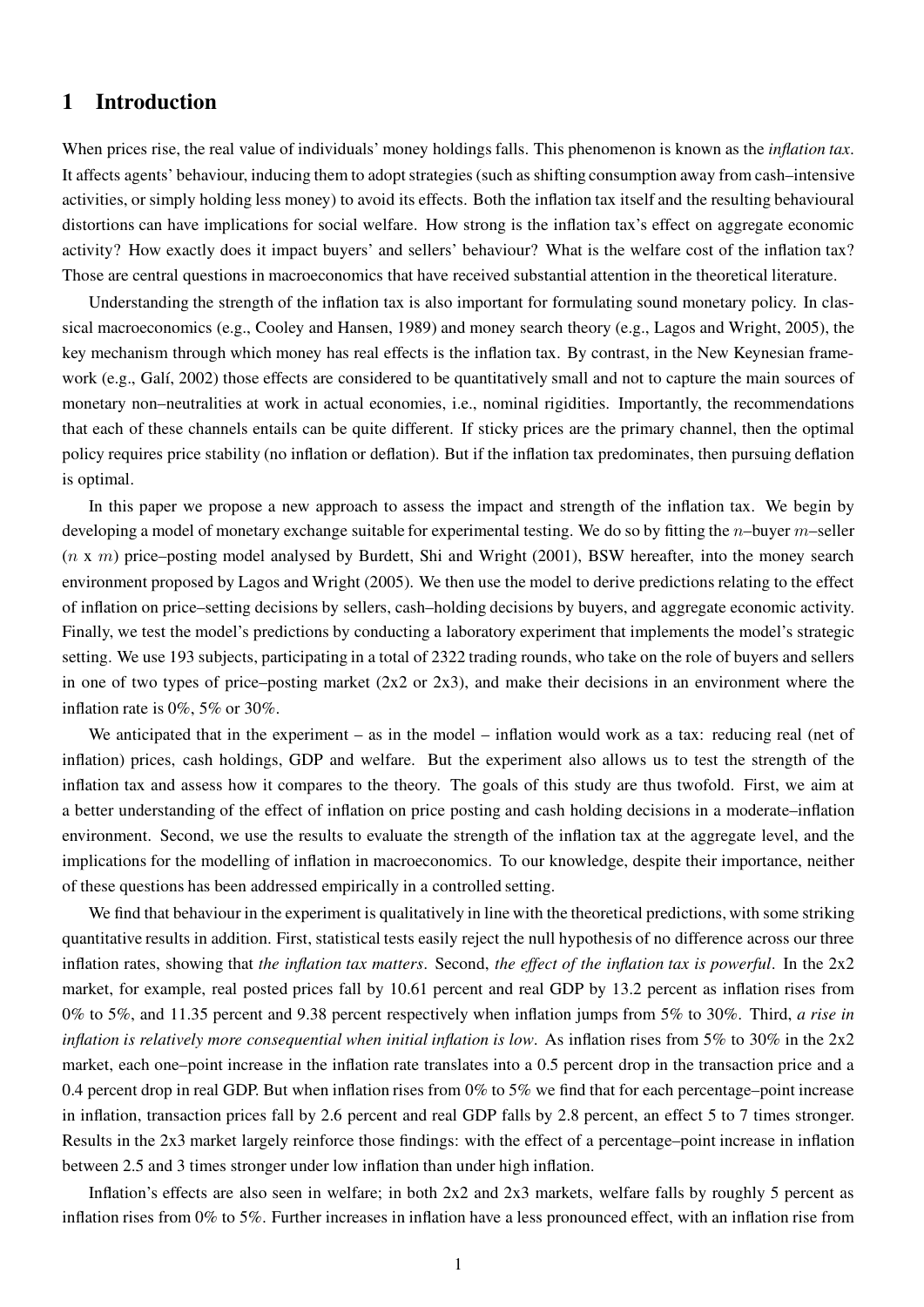0% all the way to 30% leading to a welfare loss of roughly 15 percent. These losses are higher than those typically seen in the theoretical literature, though we note that differences in methodology limit their comparability.

In the end our research points to a significant effect of the inflation tax on real economic activity, perhaps greater than one may have expected, and apparent even – indeed, especially – when inflation is low. We view our findings as a reminder that the inflation tax is a channel of primary importance.

### 2 Other relevant work

Although there is a huge literature concerned with inflation, we will focus on a handful of theoretical and experimental papers most closely related to ours, with emphasis on papers not mentioned in the introduction. Much of the work on the effects of inflation has been conducted within theoretical macroeconomic models. This work has been very useful – for instance, in quantifying the costs of inflation to the economy. The earliest attempts by Bailey (1956) and Friedman (1969) treated real money balances as a consumption good and inflation as a tax on these balances, leading to a deadweight loss like that of an excise tax on a commodity. Following Lucas (1987), compensated measures of the costs of inflation within a general equilibrium setting (based on the increase in consumption that an individual would require to be as well off as under zero inflation) were computed, such as Cooley and Hansen (1989) using a cash–in–advance model or Lucas (2000) including money as an argument in the utility function. The welfare cost of 10% inflation was found to be as high as one percent of GDP.

Recently, Burstein and Hellwig (2008) developed a model combining nominal rigidities and the inflation tax. They found that the welfare cost of raising inflation from 2.2% to 12.2% varies widely by model parameters, from roughly zero to almost 7 percent of GDP. More importantly, and directly related to our findings, they showed that the contribution of relative price distortions to the welfare effect of inflation is negligible compared the other channel: the inflation tax (or more precisely, the opportunity cost of holding money since in addition to inflation their model also has a positive real interest rate).

Using short–cuts such as cash–in–advance constraints to introduce money, however, makes it difficult to source the effect of inflation on agents' decisions. As noted by Lucas (2000), "[these models] are not adequate to let us see how people would manage their cash holdings at very low interest rates. Perhaps for this purpose theories that take us farther on the search for foundations, such as the matching models introduced by Kiyotaki and Wright (1989), are needed" (p. 272). Since then, several papers have studied the costs of inflation using money search theory (e.g., Lagos and Wright, 2005; Craig and Rocheteau, 2011). They found that eliminating a 10% inflation rate can have a fairly large welfare benefit – as much as 4 percent of consumption in some circumstances.

While clarifying the theoretical effect of inflation on individual behaviour, none of the papers mentioned above has attempted controlled testing of the qualitative and quantitative implications of their models. Laboratory experiments – which not only give the researcher precise control over the decision making environment, but also allow exogenous manipulation of key parameters such as the inflation rate – can serve as a useful complement to theory and to empirical studies using observational data from the field. Macroeconomics was long considered beyond the reach of experimental methods, but the rise of micro foundations in macro models has made experiments increasingly feasible.<sup>1</sup> Studies of inflation are among the oldest examples of macroeconomics experiments (Marimon and Sunder 1993, 1994, 1995; Lim, Prescott and Sunder 1994; Bernasconi and Kirchkamp 2000), but these experiments focused on hyperinflation while our interest is in moderate inflation levels. Money search – one component of our model – has been studied in the lab, by Brown (1996) and Duffy and Ochs (1999, 2002), and more recently Camera and Casari (2011) and Duffy and Puzzello (2011). These papers concentrated on testing some of the fundamental implications of money–search theory, such as the acceptance of fiat money or the multiplicity of equilibria, rather than examining

<sup>&</sup>lt;sup>1</sup>See Duffy (2008) for a detailed survey of experimental macroeconomics, and in particular his section on monetary economics.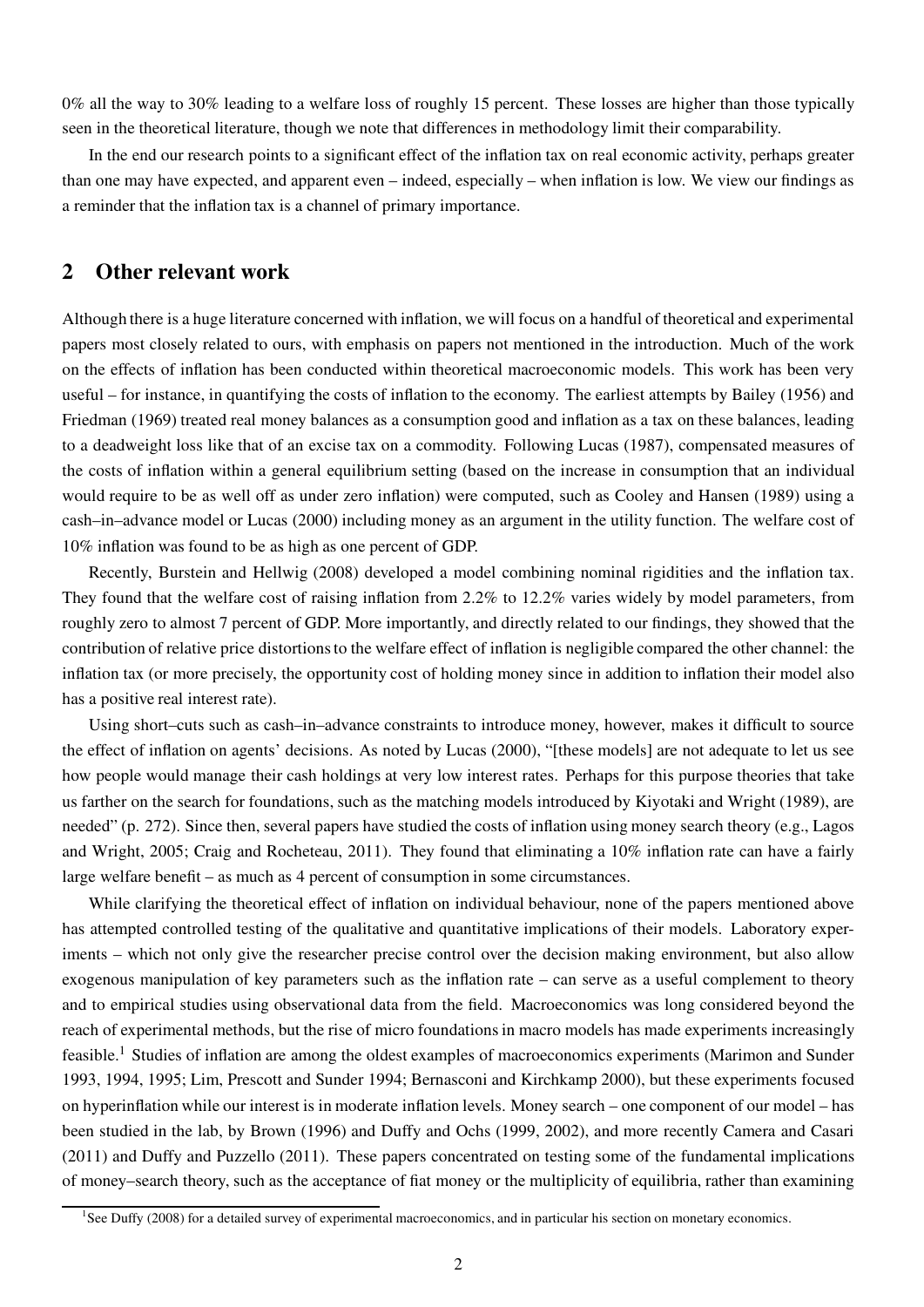inflation specifically. More recently, Kryvtsov and Petersen (2013) use an experimental dynamic stochastic general equilibrium (DSGE) model to examine another channel of monetary policy: expectations of future macroeconomic variables.

There is also a small experimental literature examining posted prices and directed search, the other component of our model. Cason and Noussair (2007) examine pricing in an implementation of Burdett, Shi and Wright (2001), comparing observed prices to BSW's predictions and to alternative predictions attributed to Montgomery (1991), where firms are assumed to ignore their strategic interaction with other firms. They found that the data were more consistent with BSW than Montgomery. Anbarci and Feltovich (2013) find that BSW's restriction of sellers to choosing a single price is in some sense without loss of generality, since giving them that additional flexibility to post demand–contingent prices (as in Coles and Eeckhout, 2003) has little effect on market prices, nor does it improve market efficiency.

#### 3 The model

Our model starts with the directed–search environment from Burdett, Shi and Wright (2001). There are  $n > 2$  buyers and  $m > 2$  sellers. Sellers produce a homogeneous good, with cost of production 0 for the first unit, and production beyond the first unit impossible. Buyers are also identical, each with valuation  $Q > 0$  for the first unit and zero for any additional unit.<sup>2</sup>

Sellers compete in prices in order to attract buyers. Each seller simultaneously posts a price, which is observed by all buyers. Buyers then simultaneously make their visit choices; each can visit only one seller. Trade takes place at the seller's posted price; if multiple buyers visit the same seller, one is randomly chosen to be able to buy. Buyers who aren't chosen, and sellers who aren't visited, do not trade.

#### 3.1 BSW with money

To make the BSW model monetary, we fit it into the Lagos and Wright (2005) model of monetary exchange. Each trading period is divided into two sub–periods. In the first sub–period buyers and sellers participate in a centralised Walrasian market where they can produce and consume any quantity of a single, homogeneous consumption good, called the *general good*. Then they enter a second, frictional, market where a second good, called the *search good*, is allocated via price posting and directed search. As in Lagos and Wright, sellers use the Walrasian market to spend any money earned during the previous round of decentralised trading, while buyers use it to acquire the cash they need for the decentralised market. In our model, the Walrasian market is additionally used by sellers to post prices for the decentralised market, and by buyers to decide on their visit strategies for that market.<sup>3</sup>

Money comes in the form of a perfectly divisible and storable object whose value relies on its use as a medium of exchange. It is available in quantity  $Z_t$  at time t, and can be stored in any non–negative quantity  $z_t$  by any agent. (Thus  $z_t$  is an agent's *nominal* cash balance at time t.) New money is injected or withdrawn via lump–sum transfers by the central bank in the centralised market at rate  $\tau$  such that  $Z_{t+1} = (1+\tau)Z_t$ . Only buyers receive the transfer. Inflation is forecasted perfectly and both the quantity theory and the Fisher equation apply: if the money supply increases at

<sup>&</sup>lt;sup>2</sup>In the experiment, we will set specific values for these parameters, but we will keep our notation general for now.

<sup>3</sup>Rocheteau and Wright (2005) have an earlier price–posting model with money (their "competitive search" case). While their paper makes several important theoretical points, their model would be at best quite difficult to implement in an experiment, due to its assumption of continua of buyers and sellers. Our model, on the other hand, uses finite numbers of buyers and sellers, making experiments feasible. This feature additionally allows the matching between buyers and sellers to emerge from their individual decisions, rather than requiring an exogenous matching function. Other papers introducing price posting in money search models are Kultti and Riipinen (2003) and Julien, Kennes and King (2008). Both papers assume that goods are divisible but money is indivisible, which makes them ill-suited for studying inflation. See also Corbae, Temzelides and Wright (2003) for a model of directed matching, also with indivisible money, and with prices determined by bargaining.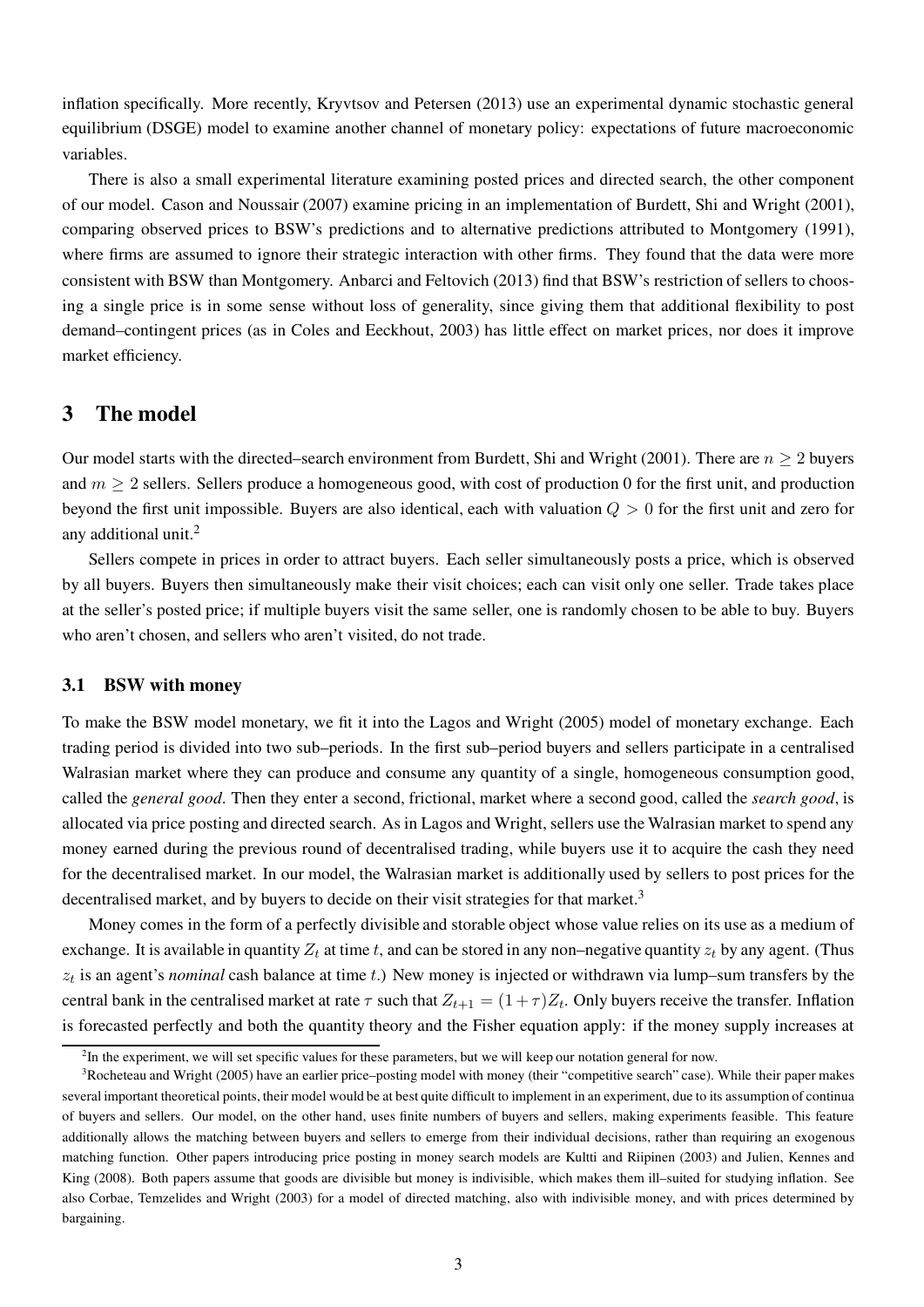rate  $\tau$ , so do prices and the nominal interest rate. Denoting r the real interest rate, since  $\beta = \frac{1}{1+r}$ , the nominal interest rate is  $i = \frac{1-\beta+\tau}{\beta}$  $\frac{\beta+\tau}{\beta}$  (from  $(1+i) = (1+r)(1+\tau)$ ). In the experiment we will assume that the real interest rate is zero ( $\beta = 1$ ) so that  $\tau = i$ , and thus shifts in the nominal interest rate simply reflect changes in expected (and actual) inflation. The price of the general good is normalised to 1 and the clearing price of money in terms of the general good is denoted  $\phi_t$  (i.e., 1 unit of the general good costs  $1/\phi_t$  units of money).

Trade in the search good takes place as in BSW (see Figure 1). Sellers simultaneously post prices for the search good during the centralised market. Buyers observe all prices, then simultaneously choose (1) which seller to visit and (2) how much cash to carry. Buyers and sellers then proceed to the decentralised market where sellers are committed to their price and buyers are constrained by their money holdings. In particular the buyer is only able to buy if he is carrying enough cash to cover the posted price; we define a *serious buyer* as one satisfying this condition. Carrying cash is costly, due to the inflation tax: carrying z units of cash incurs an inflation cost of  $\tau z$  irrespective of whether the buyer is able to buy.

Figure 1: Sequence of decisions associated with the decentralised market



If a seller is visited by exactly one serious buyer, then they trade at the posted price. If a seller is visited by two or more serious buyers, then one is randomly chosen (with equal probability) to buy at the posted price. A seller visited by no serious buyers is unable to sell.<sup>4</sup>

#### 3.2 The payoffs

Buyers have the instantaneous utility function  $U_t^b = x_t + \beta u(q_t)$ , where  $x_t$  is net consumption of the general good at time t,  $u(q_t)$  is the utility from consuming  $q_t$  units of the search good (with  $u(0) = 0$  and  $u(q_t) = Q$  for  $q_t \ge 1$ ), and  $\beta \in [0, 1)$  is the discount factor between the centralised and decentralised market. Sellers' instantaneous utility function is  $U_t^s = x_t - \beta c(q_t)$ , where  $c(q_t)$  is the cost of producing  $q_t$  units of the search good (with  $c(0) = c(1) = 0$ and  $c(q_t) = +\infty$  for  $q_t > 1$ ).

Let  $W^b(z)$  and  $V^b(z)$  be the value functions for a buyer holding z units of money in the centralised and frictional markets, respectively. If a buyer decides to take part in the decentralised market we have:

$$
W^{b}(z) = \max_{x,\hat{z}} \left\{ x + \beta V^{b}(\hat{z}) \right\}, \quad \text{subject to} \quad \phi\hat{z} + x = \phi(z+T). \tag{1}
$$

When choosing x (the net consumption of the general good) and a quantity of money to bring to the frictional market,  $\hat{z}$ , buyers take into account that the combined real value of these two quantities must equal the sum of the money they brought to this market,  $\phi z$ , and the amount received from the central bank,  $\phi T$ . Substituting out x yields

$$
W^{b}(z) = \phi(z+T) + \max_{\hat{z}} \left\{-\phi \hat{z} + \beta V^{b}(\hat{z})\right\}.
$$
 (2)

<sup>&</sup>lt;sup>4</sup>We assume that the seller does not change her price in response to the number of buyers visiting her. This is in keeping with Burdett, Shi and Wright's (2001) model, which assumed commitment to a single posted price, but subsequent work (Coles and Eeckhout, 2003; Virag, 2010) has loosened this restriction via a separate multi–buyer posted price or an auction. As mentioned in Section 2, Anbarci and Feltovich (2013) observed that giving sellers the extra flexibility to choose a separate multi–buyer price did not lead to different outcomes at the macro level.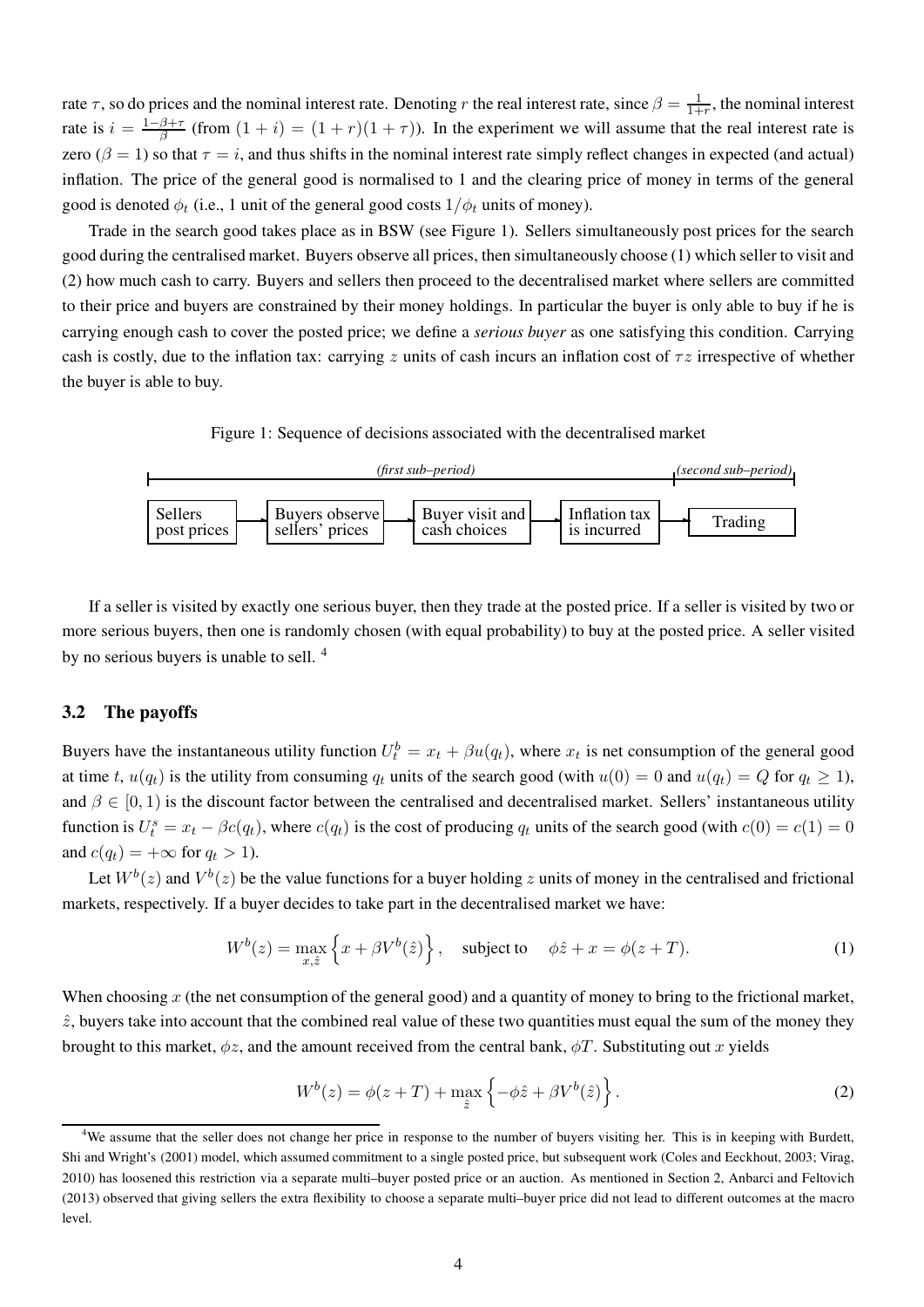If a buyer does not participate in the frictional market then  $\hat{z} = 0$  and

$$
W^{b}(z) = \phi(z+T) + \beta W^{b}(0).
$$
 (3)

As for sellers, they choose net consumption x in the centralised market and a nominal price  $p$  for the decentralised market, and have value function

$$
W^{s}(z) = \max_{x,p} \{x + \beta V^{s}(p)\}, \quad \text{subject to} \quad x = \phi z. \tag{4}
$$

We now turn to the decentralised market and characterise visit and trading probabilities. We focus on symmetric equilibria in which all sellers charge the same price and all buyers use the same mixed strategy. To facilitate comparison with BSW we use their notation and follow their exposition.

Let  $\Phi$  be the probability that at least one buyer visits a particular seller when all buyers visit him with the same probability  $\theta$ . Since  $(1 - \theta)^n$  is the probability that all n buyers go elsewhere,  $\Phi = 1 - (1 - \theta)^n$ . Next, let  $\Omega$  be the probability that a given buyer gets served when he visits this seller. Since the probability of getting served conditional on visiting this seller times the probability that this buyer visits him equals the probability that this seller serves the particular buyer, we have  $\Omega \theta = \Phi/n$ . Hence

$$
\Omega = \frac{1 - (1 - \theta)^n}{n\theta} \tag{5}
$$

The Bellman equation for a buyer in the decentralised market is then

$$
V^{b}(z) = \Omega \left\{ Q + W^{b}_{+1}(z - p) \right\} + (1 - \Omega) W^{b}_{+1}(z), \tag{6}
$$

This equation says that with probability  $\Omega$  a buyer gets served, in which case he purchases and consumes one unit of the search good, yielding utility Q. He then enters the next period's centralised market with  $z - p$  units of money. With probability  $1 - \Omega$  the buyer was not able to trade and proceeds to the centralised market with an unchanged amount of money. The corresponding equation for a seller is

$$
V^{s}(p) = \Phi W^{s}_{+1}(p) + (1 - \Phi)W^{s}_{+1}(0). \tag{7}
$$

Now suppose that every seller is posting p, and one contemplates deviating to  $p^d$ . Let the probability that any given buyer visits the deviant be  $\Omega^d$ . By (5), a buyer who visits the deviant gets served with probability

$$
\Omega^d = \frac{1 - (1 - \theta^d)^n}{n\theta^d}.\tag{8}
$$

Since the probability that he visits each of the non–deviants is  $(1 - \theta^d)/(m - 1)$ , a buyer who visits a non–deviant gets served with probability n.

$$
\Omega = \frac{1 - \left(1 - \frac{1 - \theta^d}{m - 1}\right)^n}{n\left(\frac{1 - \theta^d}{m - 1}\right)}.\tag{9}
$$

The corresponding value function for a buyer visiting a deviant seller in the frictional market is given by

$$
V^{b^d}(z^d) = \Omega \left\{ Q + W_{+1}^b \left( z^d - p^d \right) \right\} + (1 - \Omega) W_{+1}^b(z^d). \tag{10}
$$

In a symmetric equilibrium of the second–stage game, buyers are indifferent between visiting the deviant seller holding  $p^d$  in cash and any other seller holding  $p$  in cash. Algebraically this means

$$
-\phi p + \beta V^b(p) = -\phi p^d + \beta V^{b^d}(p^d),\tag{11}
$$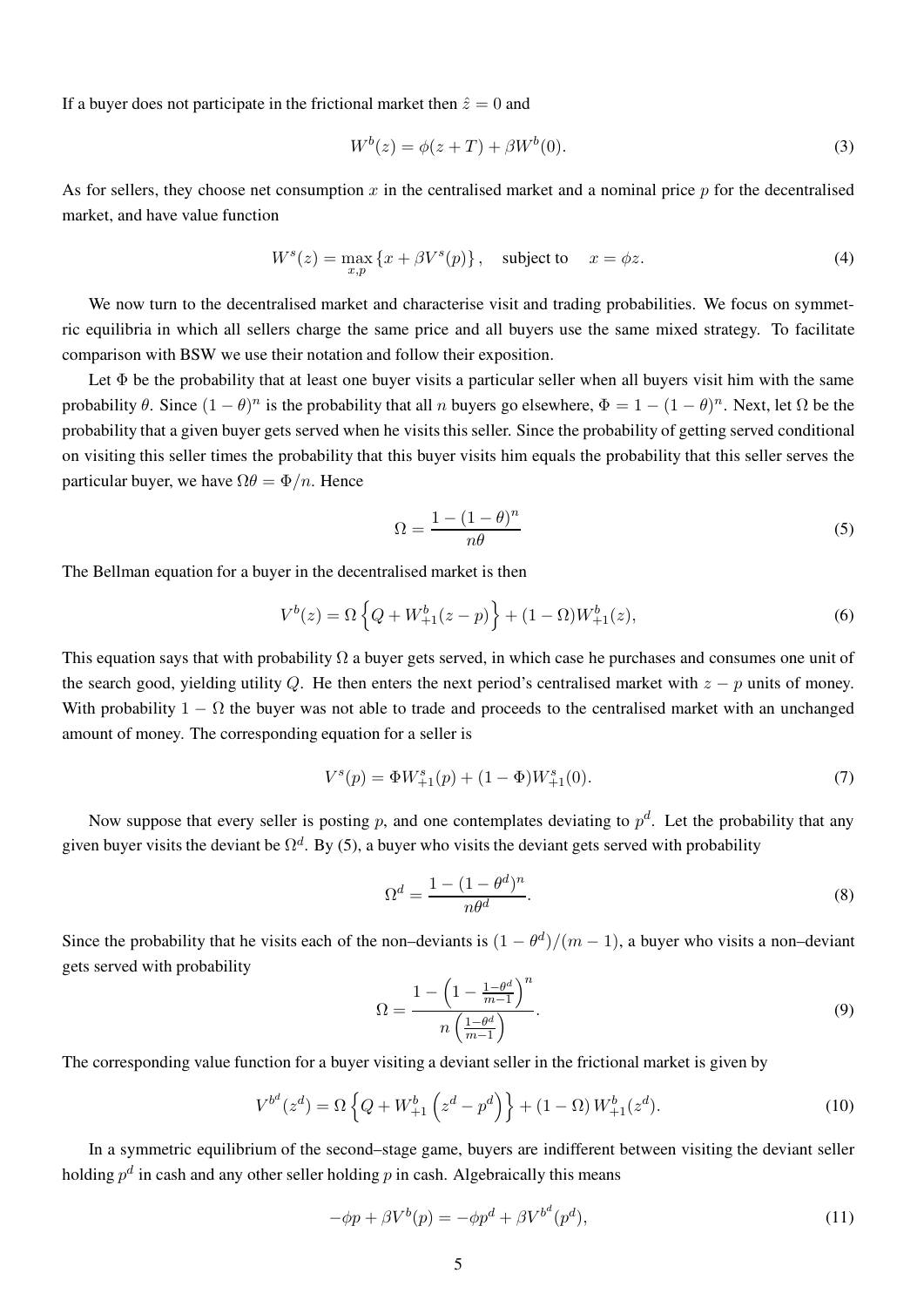where  $\phi p$  and  $\phi p^d$  are the real prices of the search good, expressed in units of the general good. Plugging (6) and (10) into (11), using  $\phi_{+1}(1+\tau) = \phi$  and  $z = p$ , dividing by  $\beta$  and recalling that  $i = \frac{1-\beta+\tau}{\beta}$  $\frac{\beta+\tau}{\beta}$ , Equation (11) simplifies to

$$
-ip + \Omega\left(\frac{Q}{\phi_{+1}} - p\right) = -ip^d + \Omega^d\left(\frac{Q}{\phi_{+1}} - p^d\right),\tag{12}
$$

and given our assumption of a zero real interest rate, so that  $i = \tau$ , we have

$$
-\tau p + \Omega \left(\frac{Q}{\phi_{+1}} - p\right) = -\tau p^d + \Omega^d \left(\frac{Q}{\phi_{+1}} - p^d\right). \tag{13}
$$

As can be seen from Equation (13), inflation acts like a tax by reducing the buyer's surplus by an amount equal to the inflation rate times the amount of money carried,  $\tau p$  (or  $\tau p^d$  if he buys from the deviant).

#### 3.3 Symmetric equilibrium

Turning to sellers, expected profit for a deviant seller is identical to that in BSW and given by

$$
\pi\left(p^d, p\right) = p^d \left[1 - (1 - \theta^d)^n\right].\tag{14}
$$

The first–order condition is given by

$$
\frac{\partial \pi}{\partial p^d} = 1 - \left(1 - \theta^d\right)^n + p^d n (1 - \theta^d)^{n-1} \frac{\partial \theta^d}{\partial p^d} = 0.
$$
 (15)

Assuming  $\theta^d \in (0, 1)$ , we differentiate (13). Inserting equilibrium condition  $p^d = p$  and  $\theta^d = \frac{1}{m}$  we extract  $\frac{\partial \theta^d}{\partial p^d}$ which, once inserted into (15), allows us to obtain the equilibrium value of  $p$  as defined in Proposition 1 below.

Proposition 1 The unique symmetric equilibrium has every buyer visit each seller in the frictional market with probability  $\theta^*=1/m$ , and all sellers set a price  $p^*$  given by

$$
p^*(m, n, \tau) = \frac{\left[m - 1 - (m + n - 1)(1 - \frac{1}{m})^n\right] \left[1 - (1 - \frac{1}{m})^n\right] m^2 \cdot \frac{Q}{\phi + 1}}{\left[(m - 1)m^2 - ((m - 1)m^2 + mn)(1 - \frac{1}{m})^n\right] \left[1 - (1 - \frac{1}{m})^n\right] + \tau mn^2 (1 - \frac{1}{m})^{n+1}}\tag{16}
$$

Note that  $p^*$  is the nominal price. The real price (relative to the general good) is therefore  $\phi_{+1}p^*$ .

An immediate corollary of Proposition 1 is that each buyer will choose to hold  $p^*$  in cash. Also, expected nominal GDP per market – calculated as the expected total monetary value of goods traded there – is  $p^*$  multiplied by the expected number of trades in the market.<sup>5</sup> Since this latter quantity is

$$
M(m,n) = m \left[ 1 - \left( 1 - \frac{1}{m} \right)^n \right] \tag{17}
$$

(Burdett, Shi and Wright, 2001), we have that nominal GDP is given by

$$
Y^*(m, n, \tau) = m \left[ 1 - \left( 1 - \frac{1}{m} \right)^n \right] p^*,
$$
 (18)

and so real GDP is  $\phi_{+1}Y^*$ .

The associated comparative statics with respect to  $\tau$  are simple. Equations (16) and (18) have right–hand sides with the form  $A/(B\tau + C)$  with  $A, B, C > 0$  and  $\tau \ge 0$ . So, both  $p^*$  and  $Y^*$  are decreasing and convex in  $\tau$  – as are their real analogues. That is, nominal and real prices, cash holdings and nominal and real GDP decrease as the inflation rate increases, but at a decreasing rate.

 $5$ We will concern ourselves with GDP per market rather than the total level of GDP, for the sake of comparability across experimental sessions with different numbers of markets. For readability, we will sometimes leave out "per market", though this is always implied.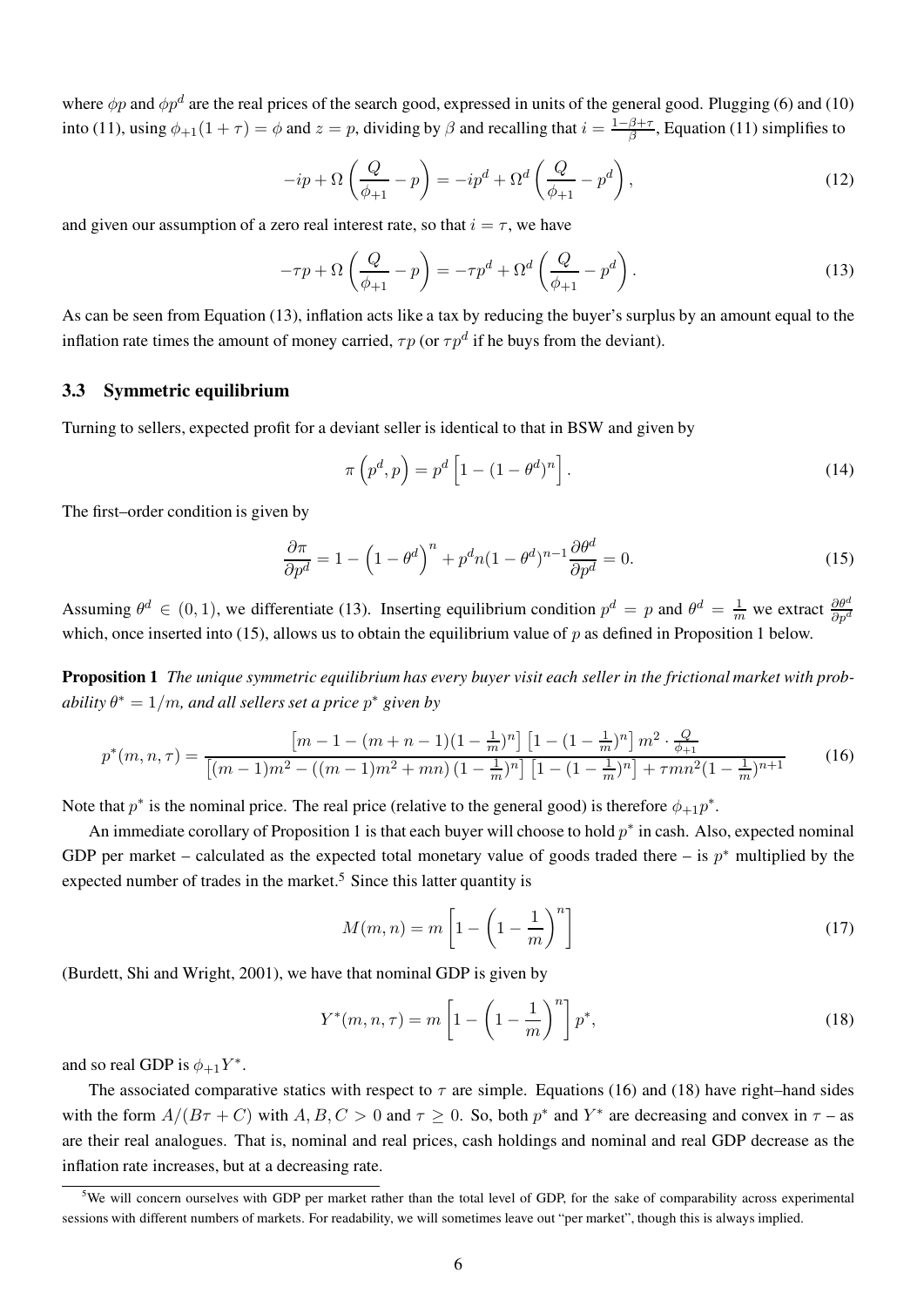### 4 The experiment

Our experiment implemented this model in a way that maintains the incentives facing buyers and sellers while automating parts that are less relevant to our research questions. We present an overview of the experimental design and procedures in this section, with additional methodological details in Appendix A for the interested reader.

#### 4.1 Experimental design and procedures

Subjects in the experiment played 54 replications ("rounds") of a one–shot stage game that corresponds to the first period of the infinite–horizon game analysed in Section 3. The sequence of play in a round was as in Figure 1. First, sellers simultaneously post prices which are observed by buyers; second, buyers simultaneously choose both whom to visit and how much cash to hold (thus determining the size of the inflation tax they incur); third, trade takes place. In each round, the continuation (periods two and beyond) was automated, with optimal behaviour assumed, so that a seller automatically got  $W_{+1}^s(z)$  in addition to her stage–game payoff – where z is her money holding at the end of the decentralised market – and similarly for buyers. See Appendix B for a demonstration that this simplified single–stage setting preserves the incentives of the infinite–horizon setting analysed in Section 3. Note that since every round of the experiment corresponds to the first period of the infinite–horizon game,  $\phi_{+1}$  is constant throughout the experiment, and without loss of generality can be set to unity, making it unnecessary to distinguish between nominal and real prices in the analysis.

In the experiment, there were two types of market ( $2x2$  or  $2x3$ ) and three possible inflation rates ( $0\%$ ,  $5\%$  or  $30\%$ ). Inflation rates of 0% and 5% were chosen because they roughly bracket the actual rates seen in many developed countries in the present and recent past. Our third inflation rate of 30% is high by today's standards, at least in developed countries, but is comparable to the highest levels seen in those countries outside of hyperinflations. (E.g., inflation in the UK in 1974 was estimated at over 24%.) Each subject faced all three inflation rates (within–subject variation), within one of the two markets (between–subject variation). The 54 rounds of a session were split into three blocks of 18 rounds each, with a different inflation rate in each block – with the ordering of the inflation rates varied to control for order effects. Subjects kept the same role (buyer or seller) in all rounds, but were randomly assigned to markets in each round, so as to preserve the one–shot nature of the stage game by having subjects interact with different people from round to round. Some large sessions were partitioned into two "matching groups" that were closed with respect to matching (i.e., subjects in different matching groups were never assigned to the same market), allowing two independent observations from the same session.

The experiment was computerised, and programmed using the z–Tree experiment software package (Fischbacher, 2007). Subjects were primarily Monash University undergraduates. All interaction took place anonymously via the computer program; subjects were visually isolated and received no identifying information about other subjects (not even persistent ID numbers). Instructions were given in writing and orally, the latter in an attempt to make the rules common knowledge.<sup>6</sup> For the same reason, the inflation rate was announced publicly whenever it changed (before rounds 1, 19 and 37).

All subjects began each round with zero cash holdings. Buyer valuations and seller costs were set to 20 Australian dollars and zero respectively, and both prices and cash holdings were allowed to be any multiple of \$0.05 between zero and \$20 inclusive. A seller's profit was her posted price if she was able to sell, and zero otherwise. A buyer's profit was 20 minus the price paid if he was able to buy, or zero if not, minus the inflation tax in either case. Subjects received end–of–round feedback that included prices and visit choices in their market, and their own profits. At the end of the last round, subjects were paid, privately and individually, the sum of their profits from six randomly chosen

<sup>&</sup>lt;sup>6</sup>See Appendix C for the instructions and Appendix D for sample screen–shots. Other experimental materials and the raw data are available from the corresponding author upon request.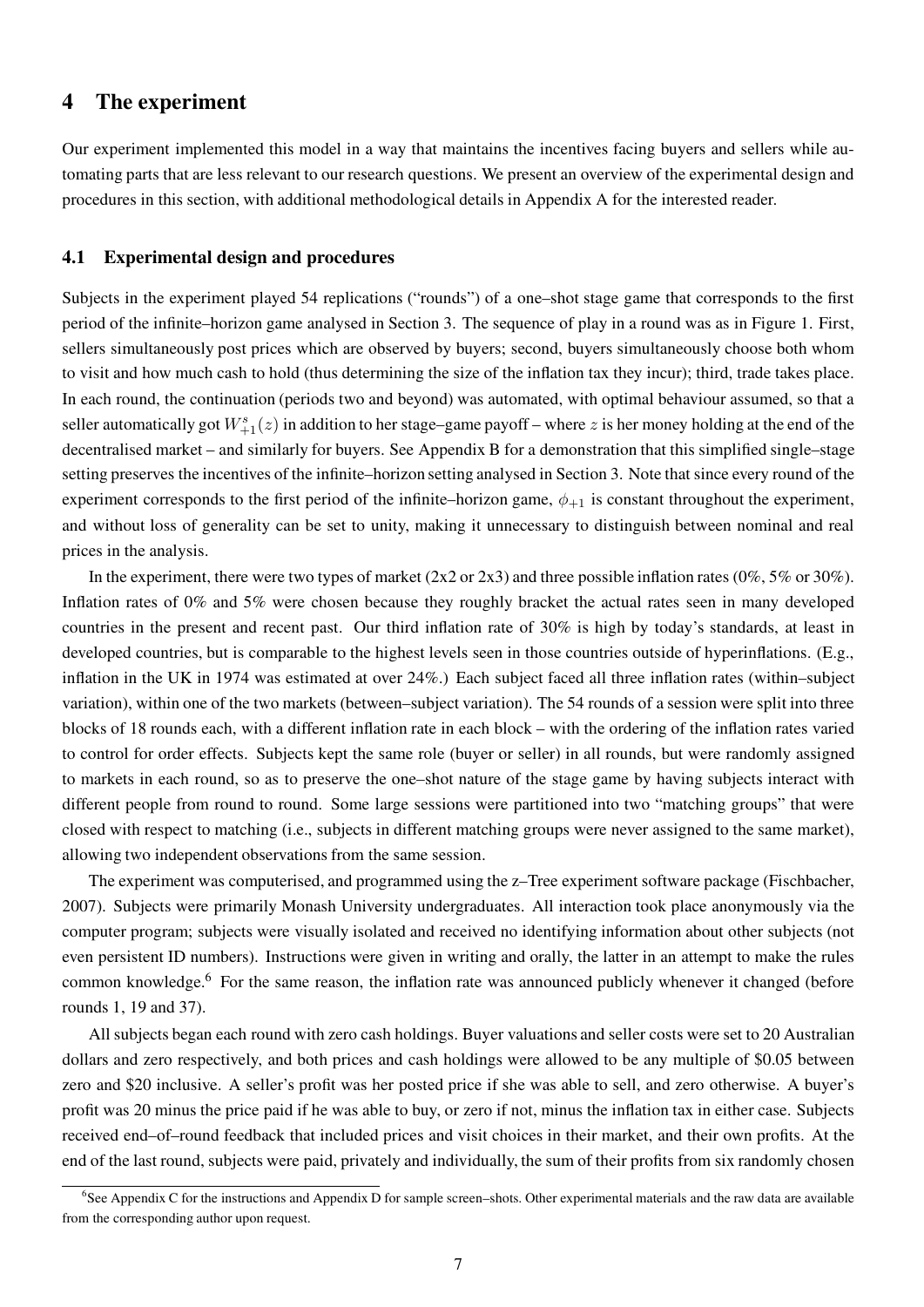rounds out of the 54. Total earnings averaged just under \$50 and ranged from \$10 to \$102.10, for a session that typically lasted about 90 minutes.<sup>7</sup>

#### 4.2 Hypotheses

Our hypotheses are based on the implications of Proposition 1. The predicted effect of the inflation rate  $\tau$  on price, based on  $m = 2$  or 3 sellers,  $n = 2$  buyers and a buyer valuation of  $Q = 20$ , is shown in Figure 2. (Recall that we have set  $\phi_{+1}$  to 1.) Also shown is the corresponding effect on GDP per market. For the actual inflation rates used in the



Figure 2: Equilibrium posted prices (= cash holdings) and GDP

experiment ( $\tau = 0, 0.05, 0.30$ ), the specific predictions of Proposition 1 are shown in Table 1. The table also shows the corresponding semi–elasticities of price and GDP with respect to the inflation rate; these are calculated as  $\frac{\partial ln(p^*)}{\partial \tau}$  $\theta$  pointing semi-erasticities of price and GDT with respect to the mination rate, these are calculated as  $\theta_t$ and  $\frac{\partial ln(Y^*)}{\partial \tau}$ , and can be interpreted as the proportion change in price or GDP associated with a 1–percentage–point change in the inflation rate. (Note that since, from Equation (18),  $Y^*$  is a constant multiplied by  $p^*$ , both variables have the same semi–elasticity.) Finally, the table shows predicted levels of efficiency, defined as quantity traded as a proportion of the maximum possible quantity (which is 2 in both markets).

As shown in the figure and the table, raising the inflation rate (ceteris paribus) leads to lower prices and lower GDP, though the size of this predicted effect decreases as inflation increases, as shown by the lower magnitudes of semi–elasticities at higher inflation rates.<sup>8</sup> We therefore have:

Hypothesis 1 Holding the market constant, prices and GDP will decrease as the inflation rate increases.

Hypothesis 2 Holding the market constant, the magnitude of the effect of inflation on prices and GDP will decrease as the inflation rate increases.

 $<sup>7</sup>$ At the time of the experiment, the Australian and US dollars were roughly at parity, while the *Economist*'s Big Mac index estimated their</sup> purchasing powers at approximately 1.08 AUD = 1 USD on 30 January 2013 (Economist, 2013).

<sup>&</sup>lt;sup>8</sup>We manipulated the number of sellers in the experiment in order to determine the robustness of the effect of the inflation rate, rather than out of interest in the effect of market structure per se. We therefore do not state hypotheses concerning the number of sellers. Of course, the model clearly implies that increasing the number of sellers results in lower prices (Figure 2 and Table 1), and although we do not emphasise the corresponding results in the following sections (however, see Note 10), the interested reader can verify that the predicted effect is observed in the data.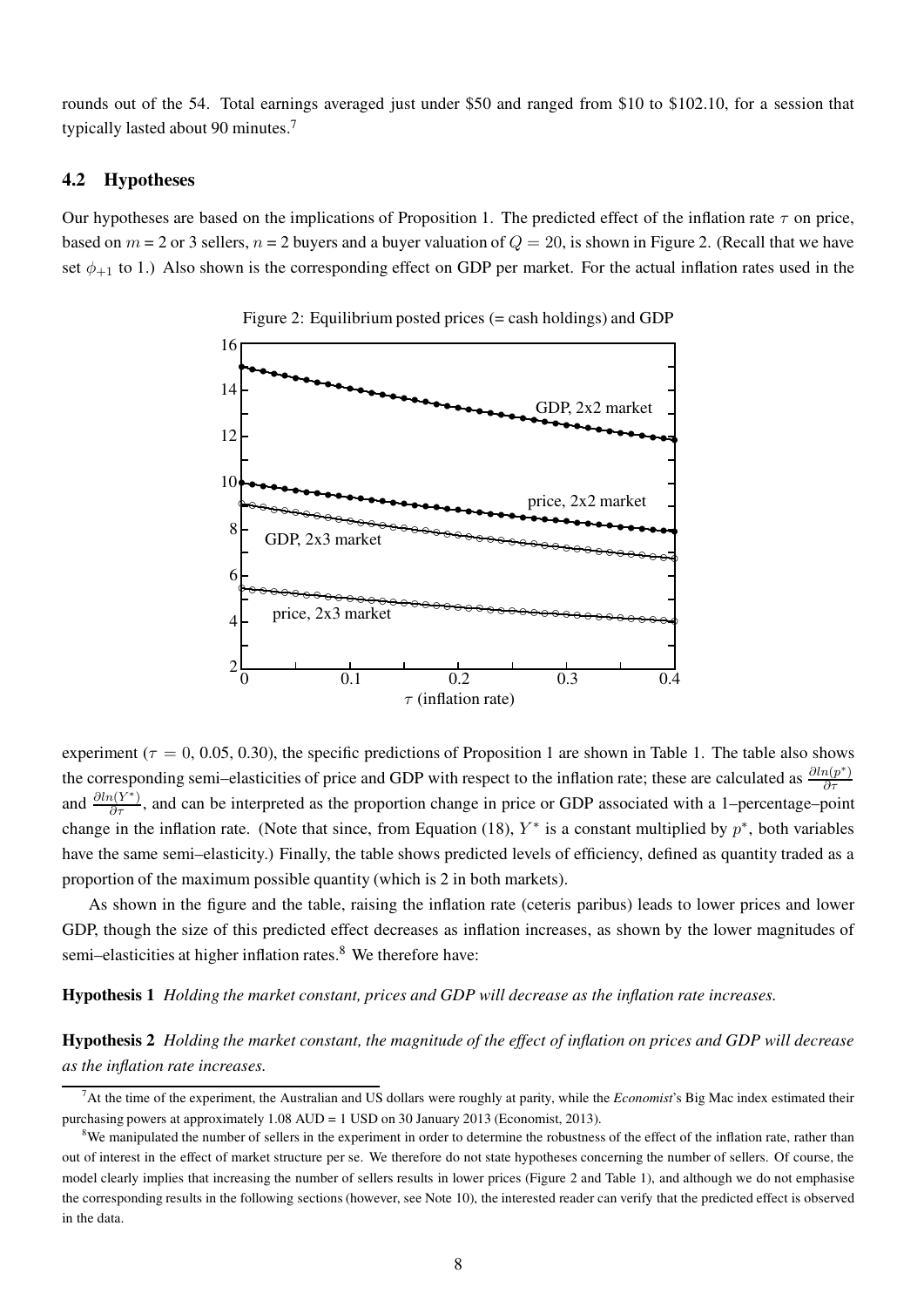|     |       |       |       | Market Inflation rate Price $(\$)$ GDP $(\$)$ Semi-elasticity | Efficiency |
|-----|-------|-------|-------|---------------------------------------------------------------|------------|
|     | $0\%$ | 10.00 | 15.00 | $-3.00$                                                       |            |
| 2x2 | 5%    | 9.68  | 14.52 | $-2.90$                                                       | 0.750      |
|     | 30%   | 8.33  | 12.50 | $-2.50$                                                       |            |
| 2x3 | $0\%$ | 5.45  | 9.09  | $-5.58$                                                       |            |
|     | 5%    | 5.23  | 8.71  | $-5.35$                                                       | 0.833      |
|     | 30%   | 4.32  | 7.20  | $-4.42$                                                       |            |

Table 1: Theoretical predictions for the treatments used in the experiment

Note: semi–elasticity is proportion change in price or GDP associated with a 1–percentage–point change in the inflation rate.

### 5 Experimental results

We conducted fourteen experimental sessions (not including four earlier pilot sessions, with some differences in model parameters and manipulated variables, and which we do not discuss further in this paper), with a total of 193 subjects.

#### 5.1 Market aggregates

Table 2 reports aggregate experimental data for our main variables of interest. Two measures of price are shown: the average posted price (i.e., the actual choices of sellers) and the average transaction price (those posted prices at which a unit was traded). Also shown is GDP per market. These averages are shown for each combination of market (2x2 or 2x3) and inflation rate ( $\tau = 0\%$ , 5% or 30%). Finally, for the reader's interest, the table shows levels of efficiency; these are very close to the theoretically predicted levels (see Table 1) and do not vary systematically with the inflation rate, so we will not discuss them further.

|                                         | $2x2$ market |                   |    | $2x3$ market |                  |       |  |
|-----------------------------------------|--------------|-------------------|----|--------------|------------------|-------|--|
| Inflation rate $(\%):$                  | $\theta$     |                   | 30 |              |                  | 30    |  |
| Posted price (\$) 11.64 10.32 9.13      |              |                   |    | 7.93         | 6.86 5.26        |       |  |
| Transaction price (\$) 11.48 10.04 8.90 |              |                   |    | 7.24         | 6.32             | -4.87 |  |
| GDP(S)                                  |              | 16.97 14.73 13.33 |    |              | 12.22 10.29 7.83 |       |  |
| Efficiency $(\%)$                       | 73.9         | 73.4 74.9         |    | 84.9         | 815              | 80.3  |  |

Table 2: Aggregate market data

Consistent with Hypothesis 1, the table shows a negative association between the inflation rate  $\tau$  and posted prices, transaction prices and GDP. Non–parametric statistical tests on the matching–group–level data verify this apparent effect.<sup>9</sup> Page tests reject the null hypothesis of no difference across the three inflation rates in favour of an ordered alternative hypothesis – decreasing price as  $\tau$  increases – at the 0.1% level for both markets and for posted prices, transaction prices and GDP, except for GDP in the 2x2 market, where significance is at the 1% level. Additionally, pairwise Wilcoxon signed–ranks tests (for matched samples) reject the null hypothesis of no difference

<sup>&</sup>lt;sup>9</sup>See Siegel and Castellan (1988) for descriptions of the non–parametric tests used in this paper, and Feltovich (2006) for critical values for the robust rank–order tests used later in this section. As noted in Section 4.1, the matching group is the smallest independent unit of aggregation, making it the appropriate unit for non–parametric tests.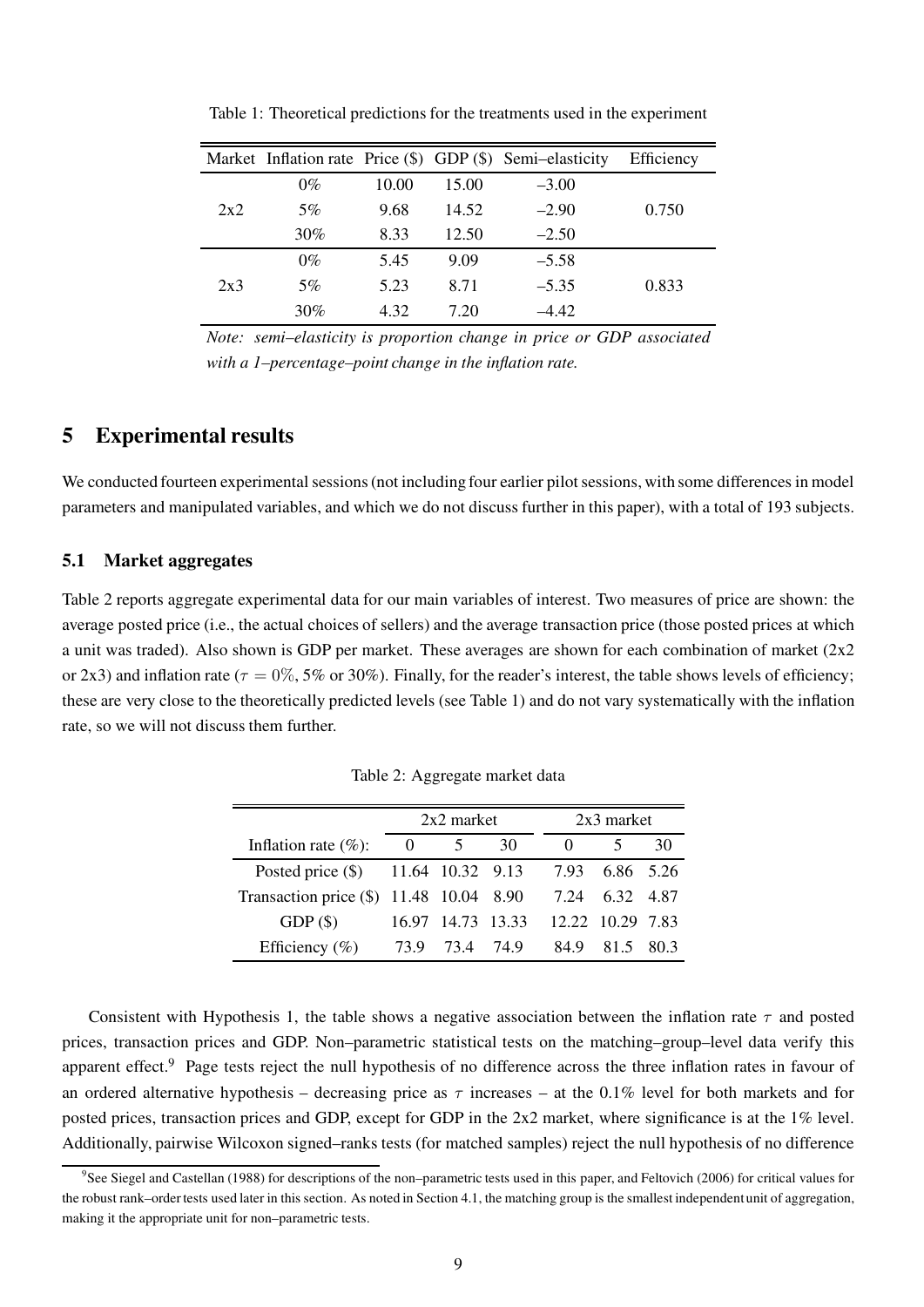in price between  $\tau = 0$  and  $\tau = 0.05$ , and between  $\tau = 0.05$  and  $\tau = 0.30$ , at the 1% level for both markets and for both posted and transaction prices, with only two exceptions ( $p \approx 0.02$  for the difference in transaction prices between  $\tau = 0$  and  $\tau = 0.05$  in the 2x3 market, and  $p \approx 0.04$  for the difference in GDP between  $\tau = 0.05$  and  $\tau = 0.30$  in the 2x2 market).<sup>10</sup>

Table 2 also provides suggestive evidence in favour of Hypothesis 2, as the impact of the rise in inflation from 0% to 5% on prices and GDP is relatively larger than that of the rise from 5% to 30% (i.e., accounting for the fact that the latter is five times as large an increase in the inflation rate). In Table 3, we look more closely at inflation's effects at different inflation levels, by calculating semi–elasticities based on the aggregate data found in Table 2. For each

|                                      | $2x2$ market    |                 |                          |                 | $2x3$ market |                          |  |
|--------------------------------------|-----------------|-----------------|--------------------------|-----------------|--------------|--------------------------|--|
| Inflation rate                       |                 |                 | $p$ -value, significance |                 |              | $p$ -value, significance |  |
| interval $(\%)$ :                    |                 | $0 - 5$ 5-30    | of differences           |                 | $0 - 5$ 5-30 | of differences           |  |
| Posted price $(\$)$                  | $-2.38$ $-0.49$ |                 | $p \approx 0.01$         | $-2.86$ $-1.06$ |              | $p \approx 0.06$         |  |
| Transaction price $(\$)$ -2.64 -0.48 |                 |                 | $p \approx 0.01$         | $-2.68$ $-1.03$ |              | $p \approx 0.10$         |  |
| GDP(S)                               |                 | $-2.79$ $-0.40$ | $p \approx 0.04$         | $-3.38$ $-1.09$ |              | $p \approx 0.05$         |  |

Table 3: Semi–elasticities based on aggregate market data (percent change in market variable associated with a one– percentage–point rise in the inflation rate)

variable (posted prices, transaction prices and GDP) and market (2x2 and 2x3), we compute the percent change in the variable associated with a one–percentage–point rise in the inflation rate, over the interval from 0% to 5% and over the interval from 5% to 30%.<sup>11</sup> Table 3 also reports the results of Wilcoxon signed–ranks tests of differences between semi–elasticities from 0% to 5% inflation and corresponding ones from 5% to 30% inflation (again using matching– group–level data). In all six cases, inflation's impact is higher over the low interval than over the high interval, and in five of the six, the difference is significant at the 10% level or better (in the sixth case, transaction prices in the 2x3 market, the *p*-value is 0.102, just missing significance at the 10% level).

Figure 3 shows the time series of posted and transaction prices and GDP for each market and inflation rate. Differences in prices across inflation rates are fairly stable over time, as are the prices themselves with one exception: posted prices in the  $2x3$  market, where there is a steady downward trend over the first several rounds.<sup>12</sup> Differences in GDP across inflation rates are somewhat noisier, but the noise doesn't obscure the treatment effect, and we observe no systematic time trend in these either.

#### 5.2 Parametric analysis of prices and GDP

We move to regressions with posted price, transaction price and GDP as the dependent variables. Our primary explanatory variables are indicators for inflation rates of 0.05 and 0.30 (with 0 as the baseline) and an indicator for the 2x3 market. To allow for time–varying effects, we include the round number (running from 1 to 18, and re–starting

 $10$  As one might expect, we also find that posted and transaction prices and GDP are significantly lower in the 2x3 treatment compared to 2x2, holding the inflation rate constant (robust rank–order test,  $p < 0.001$  for all comparisons, except for GDP when  $\tau = 0$ , where  $p \approx 0.004$ ).

<sup>&</sup>lt;sup>11</sup>We compute the semi–elasticity as the value  $\epsilon$  that solves  $x_{\tau_2} = x_{\tau_1} (1 - \epsilon)^{\tau_2 - \tau_1}$ , multiplied by 100 to be expressed as a percent. Note that these are interval semi–elasticities, as opposed to point semi–elasticities such as those displayed in Table 1. We computed point semi– elasticities there because we were working from the theory, and thus knew the exact formula for price as a function of the inflation rate. Here, we have no functional form to work with, so we calculate average semi–elasticities from the data.

 $12$ This downward trend, combined with the lack of time trend in transaction prices, suggests that many sellers in the 2x3 market initially fail to appreciate the substantial market power buyers have in this market, choose prices that would have been better suited to a market with a more equitable distribution of market power, fail to sell at these prices, and learn to choose lower prices in subsequent rounds. Other explanations are possible.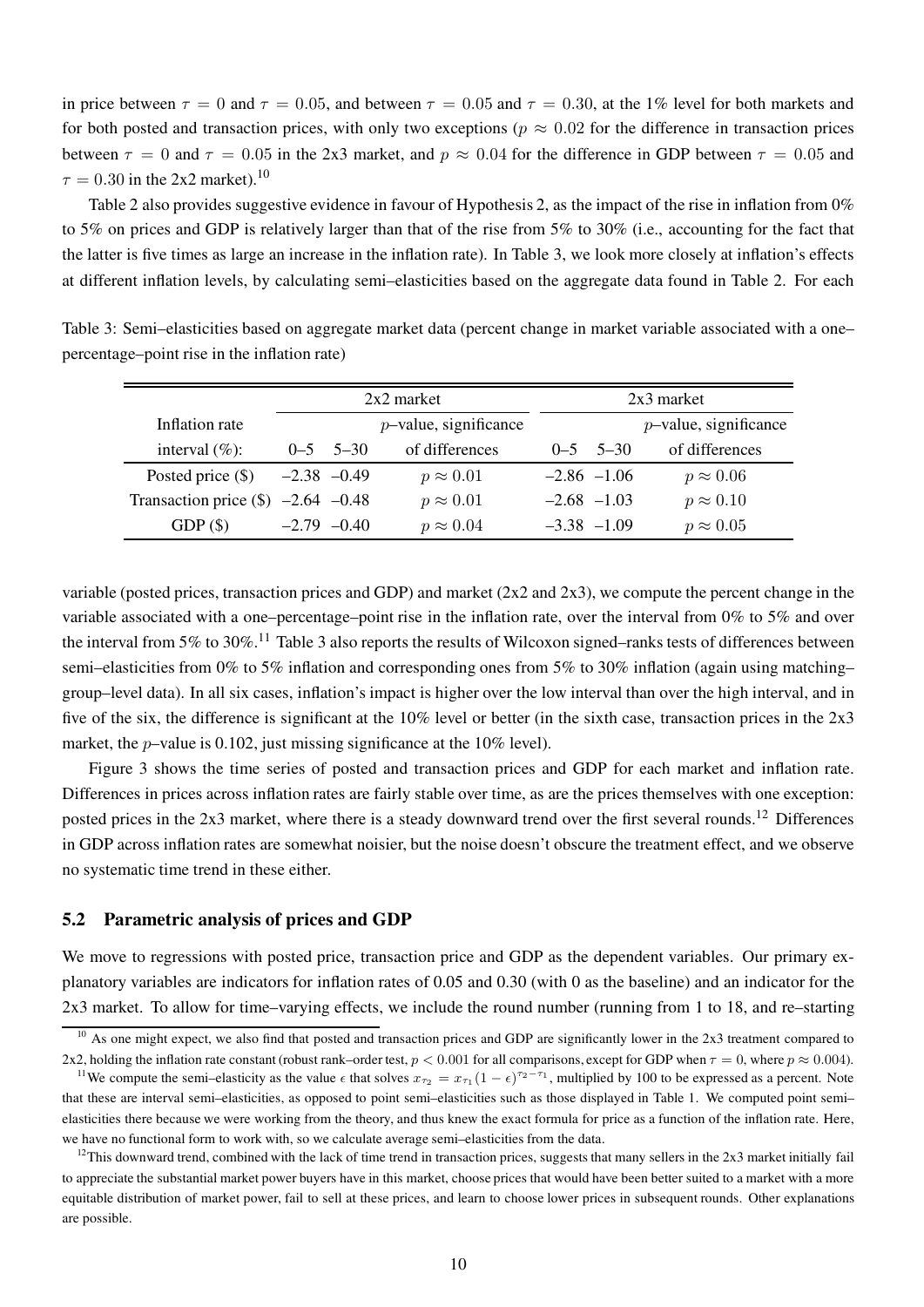

Figure 3: Time series of posted prices, transaction prices and GDP by inflation rate  $(2x2 \text{ and } 2x3 \text{ markets})$ 

at 1 when the inflation rate changes) and its square on the right–hand side, as well as all of the two– and three–way interactions between the inflation–rate, 2x3–market, and round–number variables.

We also include a number of "nuisance" variables. To control for any order effects due to our within–subject variation of the inflation rate, we include indicator variables for the second and third inflation rates in a session (equivalent to the second and third block of 18 rounds). To control for any attempts by sellers to tacitly collude (due to our repetition of the stage game), we include the number of sellers in the entire session (which was observable to subjects) and the number of sellers in the matching group (not observable, but included in case subjects somehow managed to infer this). Finally, to control for between–subject differences in time spent thinking about their decision, we included the seller's decision time (i.e., the number of seconds from the beginning of the seller–decision stage to the time the seller entered her price). Descriptive statistics for these variables are shown in Table 4. We use Stata (version 12) to estimate panel Tobit models with endpoints 0 and 20, and with individual–seller random effects.

Table 5 reports the estimation results: marginal effects (taken at variables' means) and standard errors. These results reinforce the non–parametric test results presented earlier. Consistent with Hypothesis 1, both inflation–rate dummies have the predicted negative effect on both measures of price and on GDP, and all six of these effects are significant ( $p \approx 0.007$  for the effect of the  $\tau = 0.05$  dummy on GDP,  $p < 0.001$  for the other five effects). Examination of the other variables indicates that prices and GDP are lower in the 2x3 market than in the 2x2 market, that prices (but not GDP) tend to decline over time, and there is evidence of order effects amongst the inflation rates (so we were correct to control for them), while the number of sellers in either the session or the matching group has no significant effect (though the effects on price do have the expected sign).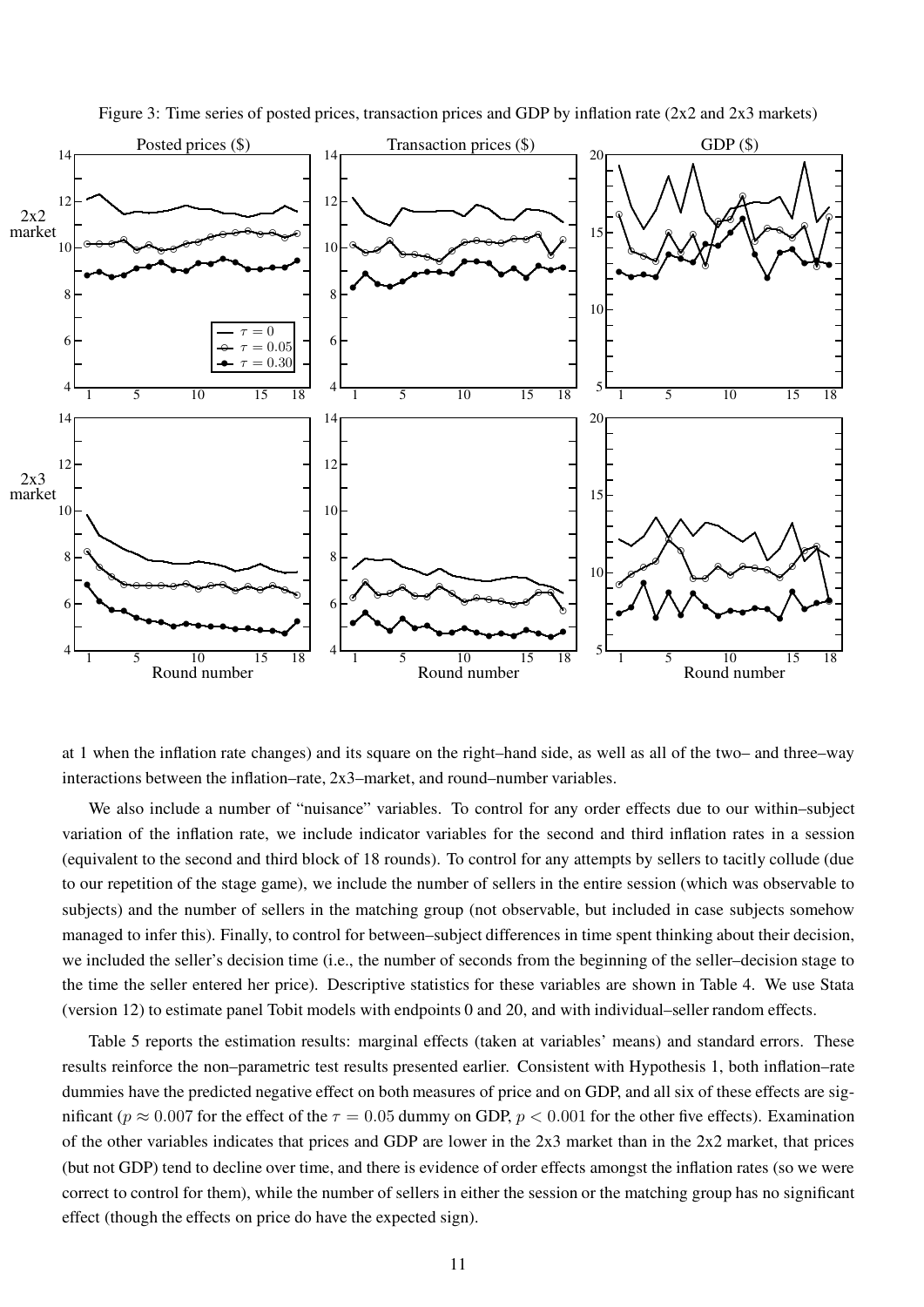| Variable                    | Mean  | Std. Dev. Min. |          | Max. |
|-----------------------------|-------|----------------|----------|------|
| Posted price                | 8.20  | 3.14           | 0        | 20   |
| Transaction price           | 8.09  | 3.12           | 0        | 19   |
| GDP (per market)            | 10.14 | 9.26           | 0        | 38   |
| $\tau = 0.05$ dummy         | 0.333 | 0.471          | 0        | 1    |
| $\tau = 0.30$ dummy         | 0.333 | 0.471          | 0        | 1    |
| $2x3$ -market dummy         | 0.589 | 0.492          | 0        | 1    |
| Round number                | 9.50  | 5.189          | $\theta$ | 18   |
| Second-inflation-rate dummy | 0.333 | 0.471          | 0        | 1    |
| Third-inflation-rate dummy  | 0.333 | 0.471          | 0        | 1    |
| Number of sellers (session) | 8.03  | 1.84           | 6        | 12   |
| Number of sellers (group)   | 6.46  | 1.81           | 4        | 9    |
| Seller decision time (sec.) | 7.51  | 8.59           | 0        | 78   |

Table 4: Descriptive statistics for variables used in regressions

Table 5: Tobit results – estimated marginal effects (at variable means) and standard errors

| Dependent variable:                | Posted price | Transaction price | <b>GDP</b>        |
|------------------------------------|--------------|-------------------|-------------------|
| $\tau = 0.05$ dummy                | $-1.094***$  | $-1.123***$       | $-1.036***$       |
|                                    | (0.086)      | (0.094)           | (0.383)           |
| $\tau = 0.30$ dummy                | $-2.514***$  | $-2.426***$       | $-2.216***$       |
|                                    | (0.086)      | (0.094)           | (0.375)           |
| Significance of difference:        | p < 0.001    | p < 0.001         | $p \approx 0.002$ |
| 2x3-market dummy                   | $-3.881***$  | $-3.878***$       | $-6.537***$       |
|                                    | (0.357)      | (0.361)           | (0.480)           |
| Round number                       | $-0.037***$  | $-0.015***$       | $-0.001$          |
|                                    | (0.005)      | (0.005)           | (0.021)           |
| Second-inflation-rate dummy        | $-0.239***$  | $-0.137***$       | $-0.054$          |
|                                    | (0.060)      | (0.066)           | (0.268)           |
| Third-inflation-rate dummy         | $-0.156**$   | $-0.058$          | $-0.036$          |
|                                    | (0.061)      | (0.067)           | (0.269)           |
| Number of sellers (session)        | $-0.007$     | $-0.024$          | $-0.047$          |
|                                    | (0.081)      | (0.082)           | (0.105)           |
| Number of sellers (matching group) | $-0.018$     | $-0.038$          | $-0.156$          |
|                                    | (0.096)      | (0.096)           | (0.124)           |
| Seller decision time (sec.)        | $0.011***$   | $-0.001$          | $-0.011$          |
|                                    | (0.003)      | (0.004)           | (0.015)           |
| Constant term?                     | Yes          | Yes               | Yes               |
| Interaction effects?               | Yes          | Yes               | Yes               |
| $\boldsymbol{N}$                   | 5778         | 3620              | 5778              |
| ln(L)                              | 11713.98     | 6876.97           | 13127.25          |

\* (\*\*,\*\*\*): Coefficient significantly different from zero at the 10% (5%, 1%) level.

While Table 5 shows that the inflation tax has an effect on prices and GDP, and the effect is larger for the higher inflation rate than the lower one, it does not shed any light on curvature: does the effect change more or less quickly at high inflation rates than low ones? A straight comparison of the  $\tau = 0.05$  and  $\tau = 0.30$  dummies finds that the latter has a significantly larger effect ( $p < 0.001$  in both price regressions,  $p \approx 0.0017$  for GDP), but this comparison doesn't tell the whole story, since the  $\tau = 0.30$  dummy represents a change in inflation five times the size of that of the  $\tau = 0.05$  dummy. In Table 6, we make a like–for–like comparison by estimating the ratio of the respective semi–elasticities: that is, the ratio between the effects of a one–percentage–point change in the inflation rate between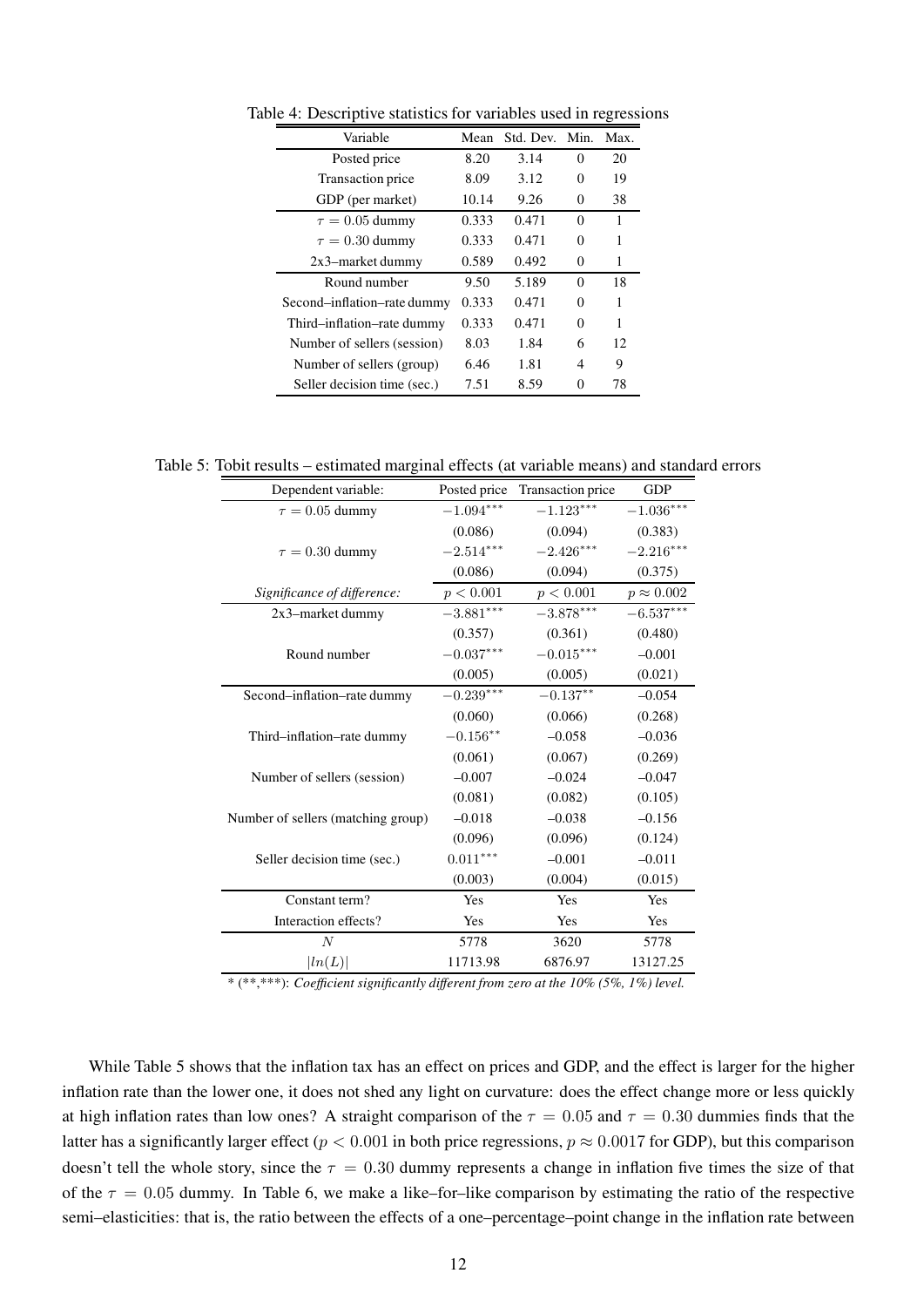0% and 5% inflation (i.e., the marginal effect of the  $\tau = 0.05$  dummy, divided by five) and the same change between 5% and 30% inflation (i.e., the difference in marginal effects between the  $\tau = 0.30$  and  $\tau = 0.05$  dummies, divided by 25). The table reports the point estimate of this ratio of semi–elasticities for posted price, transaction price, and GDP, separately for the 2x2 and 2x3 markets, and for the two markets pooled together. Also shown in the table are the corresponding 95% confidence intervals.

|                             |                   | Posted price   |                   | Transaction price | GDP            |                    |  |
|-----------------------------|-------------------|----------------|-------------------|-------------------|----------------|--------------------|--|
| Market                      | Point estimate    | 95% C.L        | Point estimate    | 95% C.I.          | Point estimate | $95\%$ C.I.        |  |
| 2x2                         | 5.980             | (3.589, 8.371) | 6.149             | (3.768, 8.530)    | 4.020          | $(-4.393, 12.433)$ |  |
| 2x3                         | 2.942             | (2.027, 3.856) | 3.095             | (1.890, 4.300)    | 4.640          | $(-1.887, 11.167)$ |  |
| Significance of difference: | $p \approx 0.020$ |                | $p \approx 0.025$ |                   | p > 0.20       |                    |  |
| Pooled $2x2$ and $2x3$      | 3.856             | (2.942, 4.770) | 4.306             | (3.161, 5.450)    | 4.389          | $(-0.767, 9.546)$  |  |

Table 6: Estimated ratio of marginal effects of one–percentage–point rise in inflation based on Table 5 models

Notes: Ratio defined as  $(5 \cdot \beta_{\tau=0.05})/(\beta_{\tau=0.30} - \beta_{\tau=0.05})$ . A value of 1 indicates a linear effect of  $\tau$ ; larger values indicate a diminishing marginal effect.

The results in this table are fairly striking, and consistent with those seen in Table 3 (thus supporting Hypothesis 2). The nine point estimates vary between about 3 and 6, well above the value of unity that would imply a linear effect of the inflation rate. In the case of GDP, the confidence intervals are wide enough to include 1, so that we can't reject the null hypothesis of a linear effect; however, for both price variables, 1 is well outside any of the confidence intervals, confirming that changes in the inflation rate have larger effects under low inflation than under high inflation.

#### 5.3 Buyer behaviour

We move to an examination of buyers' behaviour. Buyers make two inter–connected decisions: how much cash to hold, and which seller to visit. Both of these decisions are worthy of study not only for their own sake, but because of their role in determining transaction prices and GDP (both of which are affected by buyers' visit and cash–holding decisions), and indirectly in shaping the incentives sellers face when choosing their posted prices. We look at cash holdings here, and at visit decisions in Section 5.5.

Figure 4 shows, for both markets, how average cash holdings change with the inflation rate. The left panel shows a money demand curve for each market (at each inflation rate, the average amount of cash held by all buyers). These



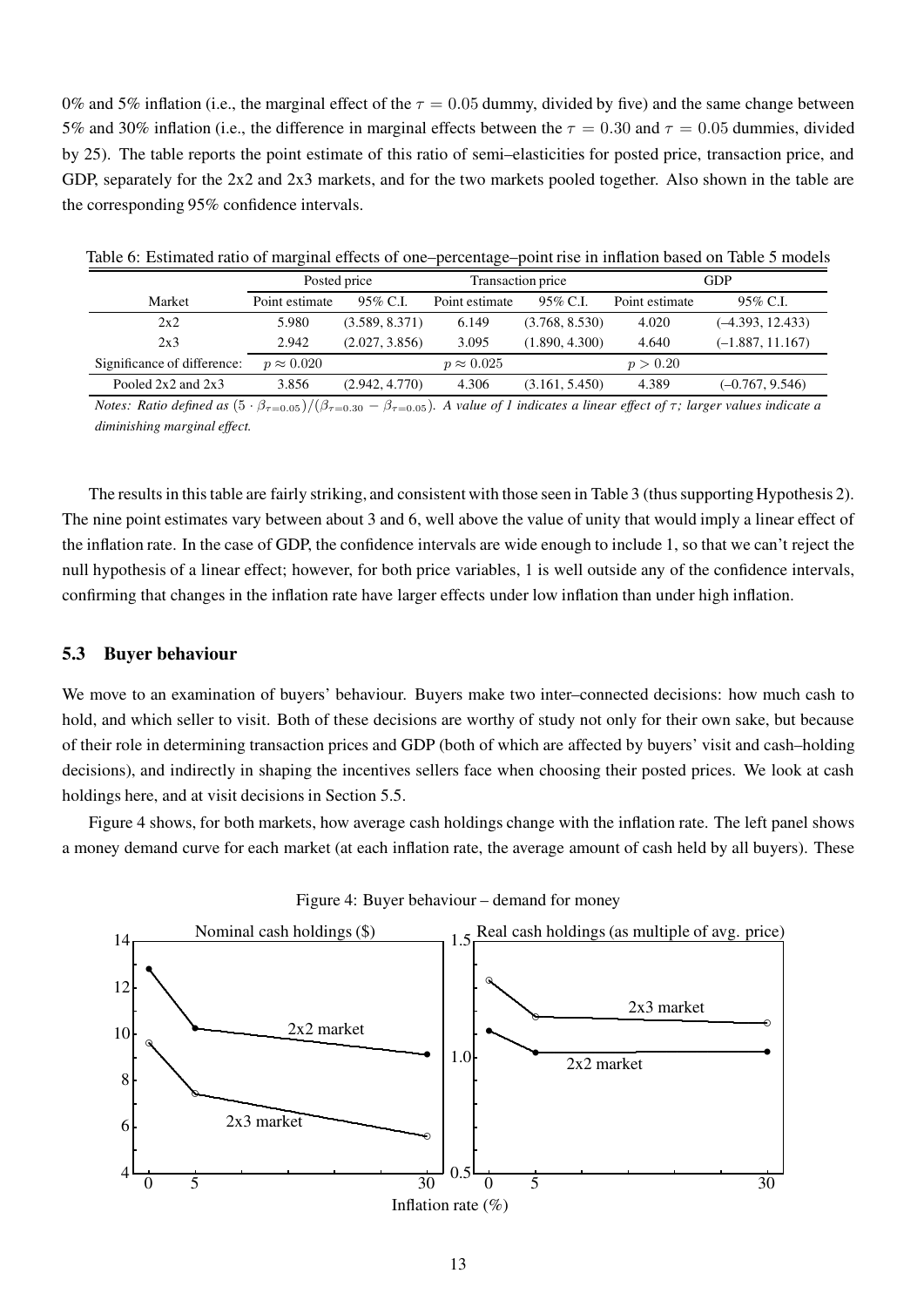curves replicate patterns found in real data (see, e.g., Lucas, 2000, Figures 2 and 3, or Lagos and Wright, 2005, Figure 2), with cash holdings declining as the inflation rate increases. The right panel shows those same average cash holdings, normalised for each combination of market and inflation rate by dividing by the associated mean transaction price. Even in real terms, money demand tends to decrease as inflation increases (though the difference from 5% to 30% inflation is close to zero in both markets).<sup>13</sup>

#### 5.4 Welfare cost of inflation

We have already documented that a rise in inflation hurts the aggregate economy via falling GDP (see Table 2). In this section we take advantage of the framework we have built and the data we collected in the experiment to compute an estimate of the welfare costs of inflation in our economy.

In our experiment, whenever a transaction occurs, the buyer receives a consumer surplus equal to the difference between his valuation for the good and the seller's posted price, less the amount of the inflation tax incurred in order to participate in the market. The seller receives a producer surplus equal to her posted price (since the cost of production is zero). The natural measure of absolute welfare is then the sum of consumer and producer surplus per market, and consequently welfare loss is the difference in total surplus between zero inflation and a given positive inflation rate.<sup>14</sup> Table 7 summarises the findings.

Table 7: Total surplus (consumer + producer) per market, and welfare loss from inflation

|                              |          | $2x2$ market $2x3$ market |
|------------------------------|----------|---------------------------|
| Total surplus, 0% inflation  | \$29.55  | \$33.76                   |
| Total surplus, 5% inflation  | \$28.32  | \$31.85                   |
| Total surplus, 30% inflation | \$24.48  | \$28.76                   |
| Welfare loss, $0\% - 5\%$    | 4.2%     | 5.7%                      |
| Welfare loss, 0%-30%         | $17.2\%$ | 14.8%                     |

On average, raising inflation from 0% to 5% is associated with a 5 percent decrease in total surplus, with the loss somewhat higher in the 2x3 market than in the 2x2 market, although the difference is not significant (robust rank– order test,  $p > 0.20$ ). Further increases in inflation lead to additional welfare losses, though the rate of increase slows as inflation rises; the total decrease in surplus as inflation rises from  $0\%$  to  $30\%$  averages roughly 15 percent, and is significantly larger in the 2x2 market than in the 2x3 market (robust rank–order test,  $p \approx 0.05$ ).

For low levels of inflation, we thus find welfare losses to be higher than previous measures using field data have found. (By comparison, the largest effect mentioned in Section 2 is a 7 percent welfare loss from a 10–percentage– point rise in inflation, in one of Burstein and Hellwig's (2008) cases.) They are not directly comparable, however. A first obvious difference is that our experimental approach gives us access to information such as exact buyer valuations and seller costs, allowing their use in our calculations. Such information would be at best difficult, and at worst impossible, to obtain from field data.<sup>15</sup> Second, our measure deducts the inflation tax in full from total surplus. In a

<sup>&</sup>lt;sup>13</sup>The negative overall relationship between inflation and money demand continues to hold if we instead put nominal or real cash holdings net of the price paid on the vertical axis (figure available from the corresponding author).

<sup>&</sup>lt;sup>14</sup>Our welfare measure also equals total subject profit, which is the standard measure of well-being used in analysis of economics experiments.

<sup>&</sup>lt;sup>15</sup> Hence, welfare–loss measures using field data tend to be *compensated*; i.e., they don't measure welfare directly (since they cannot), but instead measure the amount of some other variable, such as income or consumption, that agents would have to gain in order to offset a rise in inflation. Our measure can also be thought of as a compensated measure, since it also represents the change in consumption of the general good that would offset the effect of the inflation tax.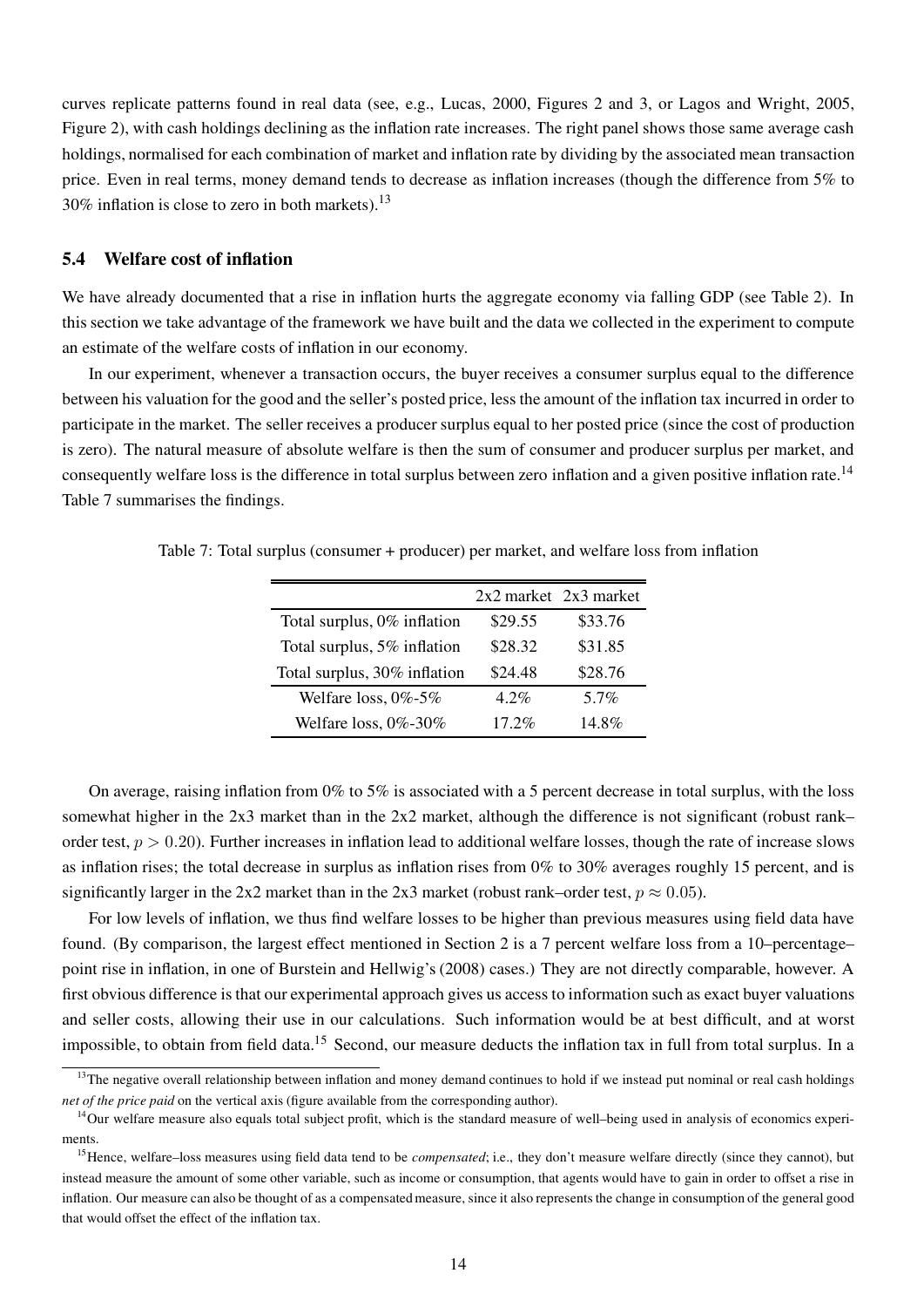general equilibrium model, however, the inflation tax contributes to the gross income of some lending institutions and therefore cannot be subtracted in full.

#### 5.5 Buyer visit choices

In Figure 5, we examine the other component of buyer behaviour – the choice of which seller to visit. We begin by noting that in a given market and round, the profile of seller prices and inflation rate gives rise to a symmetric subgame played between the two buyers. Each buyer has  $m+1$  pure strategies: one for visiting each of the m sellers, and another strategy we might call "stay home". (Even though buyers in our experiment are required to visit a seller, they can "stay home" by choosing to hold zero cash.) Staying home yields a certain payoff of zero; visiting a seller yields a expected payoff that depends on that seller's price and the inflation rate. This game often, but not always, has multiple Nash equilibria; however, it is easy to show that there is always a unique *symmetric* Nash equilibrium. This symmetric equilibrium is the one used in Section 3.3 to find the equilibrium in seller price choices, and is the one selected by Burdett, Shi and Wright (2001) and others; because buyers in the model have no external information on which to coordinate on an asymmetric equilibrium, the symmetric equilibrium is eminently reasonable.

From this symmetric equilibrium, we construct a *reliability diagram*, showing how closely the predicted and actual probabilities of visiting a seller correspond. This is known as the calibration (Yates, 1982) of mixed–strategy equilibrium as a predictor of buyer visit choices.<sup>16</sup> The reliability diagram is constructed as follows. First, for each buyer and round, the predicted probability of visiting each seller is computed, and the associated actual visit choice is recorded.<sup>17</sup> Second, for a given seller number and for each of thirteen intervals of predicted probability, the average of all the predicted probabilities lying in the interval is calculated, as is the frequency of actual visits to that seller in those occurrences.<sup>18</sup> Then, a circle is plotted at the ordered pair (average predicted probability, actual frequency), with an area proportional to the number of occurrences. As an example, one of the intervals we used was the singleton {0.5}. If there were 100 cases where the predicted probability of visiting Seller 1 was 0.5, and the buyers actually visited Seller 1 in 47 of those cases, a circle would be plotted at (0.5, 0.47), with area proportional to 100.

Figure 5 is the result of this process for visits to Seller 1 (using a different seller number has no qualitative impact), with circles plotted separately for  $2x2$  and  $2x3$  markets, for each of the three inflation rates, and for each of the thirteen intervals. Also shown are OLS trend lines for each market and inflation rate, along with the 45–degree line (where predicted and observed probability are equal, and hence calibration is perfect).

Two aspects of buyer visit behaviour are apparent. First, calibration varies between the two markets: buyers in the 2x3 market are remarkably well calibrated, with actual visit frequencies very close to the corresponding predicted probabilities in all three panels, while buyers in the 2x2 market tend to visit a seller too often when the predicted probability is low, and too seldom when it is high. Since predicted probability is based primarily on the seller's price relative to the other seller price(s) – along with the inflation tax – this result means that buyers are insufficiently price–elastic compared to the theory in the 2x2 market, while they have roughly the right level of price sensitivity in the  $2x3$  market.<sup>19</sup>

<sup>&</sup>lt;sup>16</sup>For example, if calibration is high, then in all cases where mixed–strategy equilibrium predicts Seller 1 is visited with probability 0.4, buyers should actually have chosen to visit that seller four–tenths of the time; and when the predicted probability is 0.7, she should have been visited seven–tenths of the time by any given buyer; and so on.

 $17$ As it turns out, in every observation in the experiment, sellers' prices were such that staying home was always strictly dominated by visiting at least one of the sellers, so the predicted probability of staying home was always zero.

<sup>&</sup>lt;sup>18</sup>Our intervals are {0}, (0, 0.1], (0.1, 0.2], (0.2, 0.3], (0.3, 0.4], (0.4, 0.5), {0.5}, (0.5, 0.6], (0.6, 0.7], (0.7, 0.8], (0.8, 0.9], (0.9, 1), {1}.

 $19$ Either risk aversion or loss aversion would imply less price elasticity than under expected–payoff maximisation. However, the results in Figure 5 are not solely due to risk aversion, as risk aversion also implies lower price elasticity in the 2x3 market than in the 2x2 market, rather than the higher sensitivity that we observe. Loss aversion, on the other hand, does imply higher price elasticity in the 2x3 market than in the 2x2 market, and therefore can explain the *qualitative* relationships we observed. It has less success in characterising behaviour *quantitatively*, as extremely high levels of loss aversion are required to match the amount of price inelasticity observed in the experiment: a loss–aversion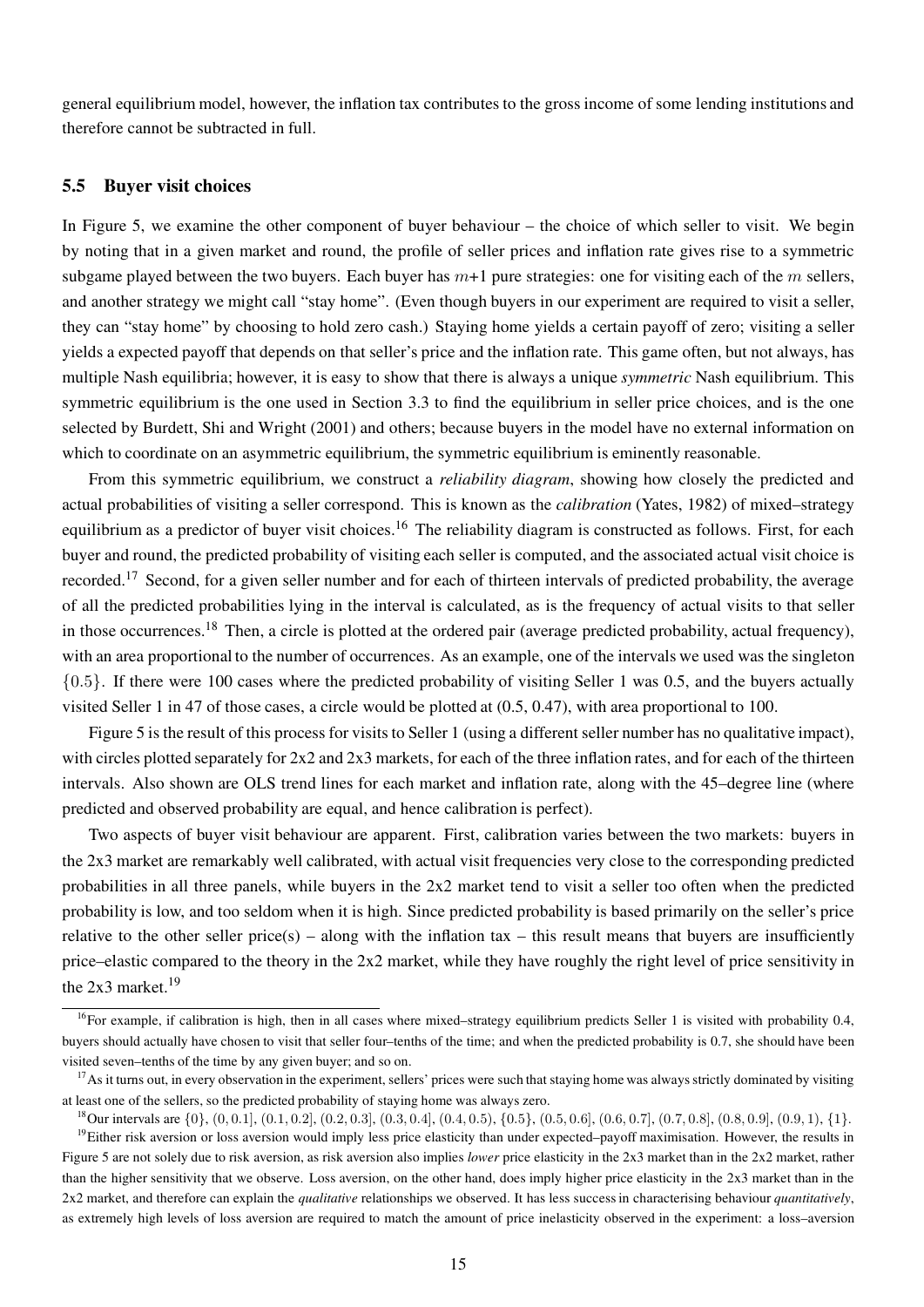### Figure 5: Buyer behaviour – symmetric Nash equilibrium probability of visiting Seller 1 versus actual frequency of visits to Seller 1 (area of a circle is proportional to the number of observations it represents)



Second, there are no economically relevant differences in calibration across inflation rates within either the  $2x2$ or 2x3 market. This apparent lack of difference is given further support by a panel probit regression, with Seller 1 visit as the dependent variable (again, using a different seller number doesn't change the conclusions), and with the predicted probability, a dummy for the 2x3 market, and dummies for inflation rates of 5% and 30% on the right–hand side, along with all interactions and a constant term. The results are shown in Table 8.

| Average marginal effects (std. errors)        | Marginal effects of predicted probability at particular variable values |           |                |                |                                                                                      |                |
|-----------------------------------------------|-------------------------------------------------------------------------|-----------|----------------|----------------|--------------------------------------------------------------------------------------|----------------|
| Predicted probability                         | $0.703***$                                                              | Inflation | $2x2$ market   |                | $2x3$ market                                                                         |                |
|                                               | (0.033)                                                                 | rate      | Point estimate | 95% CI         | Point estimate                                                                       | 95% CI         |
| $\tau = 0.05$ dummy                           | $-0.014$                                                                |           |                |                |                                                                                      |                |
|                                               | (0.017)                                                                 | $0\%$     | 0.557          | (0.420, 0.694) | 0.805                                                                                | (0.641, 0.969) |
| $\tau = 0.30$ dummy                           | 0.006                                                                   |           |                |                |                                                                                      |                |
|                                               | (0.017)                                                                 | $5\%$     | 0.558          | (0.412, 0.704) | 0.989                                                                                | (0.817, 1.160) |
| 2x3-market dummy                              | $-0.043**$                                                              |           |                |                |                                                                                      |                |
|                                               | (0.018)                                                                 | 30%       | 0.555          | (0.412, 0.698) | 0.828                                                                                | (0.655, 1.001) |
| <i>Notes:</i> $N = 4644$ , $ LL  = 2888.21$ . |                                                                         |           |                |                | * (**,***): Coefficient significantly different from zero at the 10% (5%, 1%) level. |                |

Table 8: Marginal effects of selected factors on observed frequency of Seller 1 visits (panel probit)

The left column shows that the marginal effect of the predicted probability is positive but significantly less than one ( $p < 0.001$ ), implying that buyers do respond to prices in their visit choices, but they are less price–elastic than they should be, as Figure 5 illustrated. The right side of the table shows marginal effects of the predicted probability for each combination of market and inflation rate: clearly, responsiveness is higher in the 2x3 market than in the 2x2 market, and these differences are significant at each inflation rate ( $p < 0.001$  at 0% inflation,  $p \approx 0.024$  at 5%,  $p \approx 0.019$  at 30%). On the other hand, there is no difference in responsiveness across the three inflation rates within a market ( $p \approx 0.99$  in the 2x2 market,  $p \approx 0.26$  in the 2x3 market).<sup>20</sup> As always, we must be careful in drawing any

parameter well above 12, as compared to values of 2 or 3 typically estimated from individual decision–making tasks. See Appendix E for illustrations of the effects of risk and loss aversion on predicted buyer visit behaviour.

 $^{20}$ Pairwise tests between any two inflation rates within a market also yield no significant differences.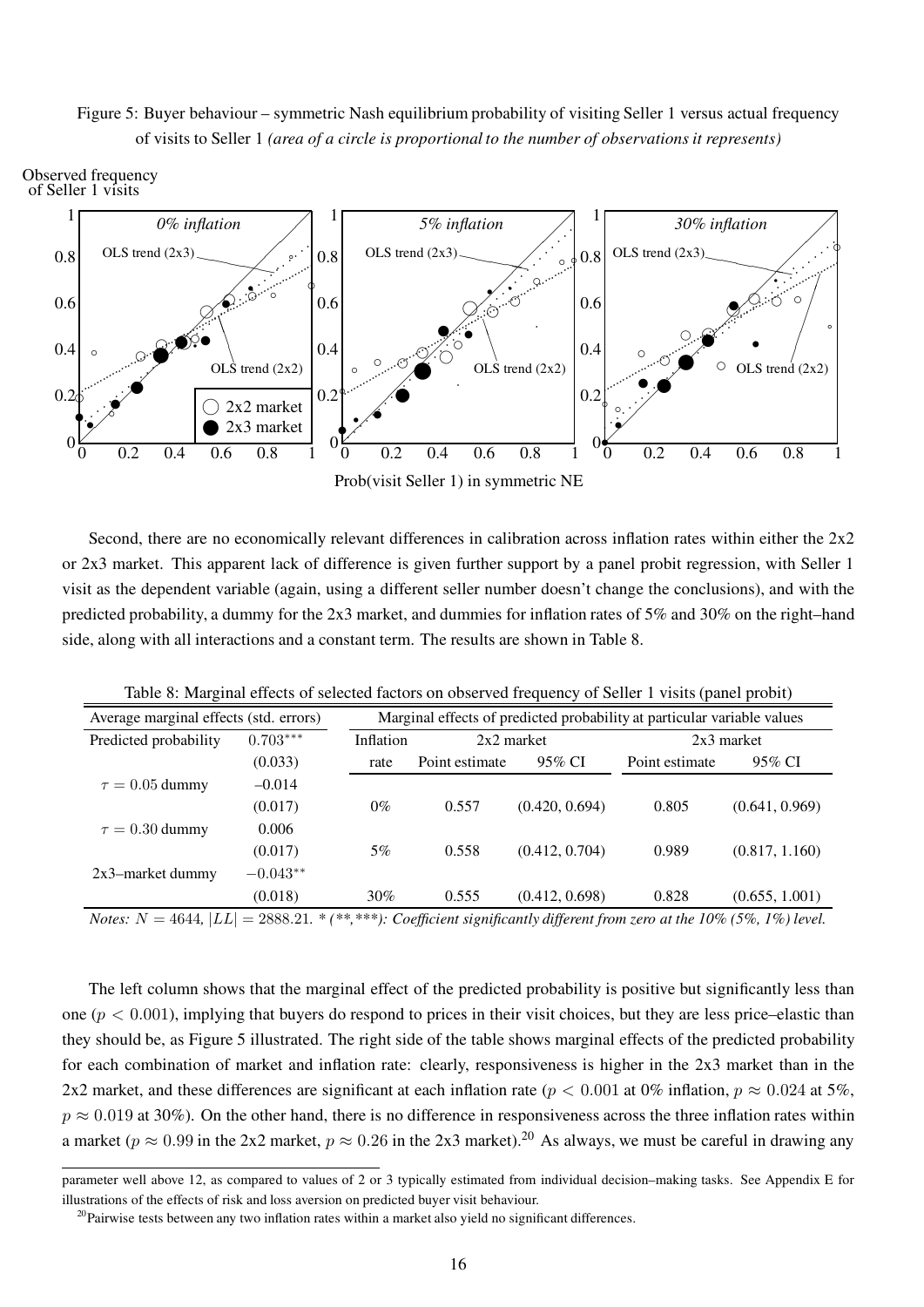positive conclusion from a failure to reject null hypotheses, but based on these high  $p$ –values, we are fairly confident that there actually is no difference in buyer' price elasticity across inflation rates.

It is worth commenting on this lack of difference across inflation rates. As mentioned already, responsiveness to predicted probability essentially means responsiveness to prices and the inflation rate. Irrespective of the overall level of responsiveness observed in the experiment, or the difference between the 2x2 and 2x3 markets, a systematic difference in responsiveness across inflation rates within a market would suggest that buyers weren't appropriately accounting for the effect of the inflation tax. If buyers ignored the inflation tax, responsiveness would decrease as inflation rises, while if they focus too much on the inflation tax, responsiveness would increase with inflation. The fact that we see neither a rise nor a fall in responsiveness within either market suggests that buyers are – on average – correctly incorporating the inflation tax in with prices when making their visit decisions. It also implies that our comparative–static theoretical predictions for the effect of the inflation rate on seller prices could reasonably be expected to prevail in the experiment  $-$  as we have seen they do.<sup>21</sup>

### 6 Discussion

We examine the effects of the inflation tax with a theoretical and experimental analysis. Our theoretical model inserts Burdett, Shi and Wright's (2001) posted–price directed–search model into Lagos and Wright's (2005) money–search model. Sellers in a frictional market independently post prices, which are observed by buyers who then independently decide (a) which seller to visit, and (b) how much cash to hold. Holding cash is necessary in order to buy the seller's item, but is costly because of inflation. We show the model implies that rises in the inflation rate are associated with decreases in prices and GDP, at a rate that diminishes with inflation.

We test the model's predictions with an experiment using three inflation rates. Our results, which are quite stark compared to many lab experiments, are largely consistent with the model in both first–order effects (higher inflation leads to lower real prices, GDP and welfare) and second–order effects: the magnitude of the effect of a one–percentage–point rise in the inflation rate between 0% and 5% inflation on a given statistic varies from 2.5 to 7 times the corresponding effect between 5% and 30% inflation. The effects we find persist as subjects become more experienced, with no economically meaningful variation across replications of the setting. Buyer behaviour also largely supports the model's comparative–static predictions.

Our results indicate that the inflation tax is a channel of primary importance, with even fairly low levels of inflation leading to significant changes in individual behaviour and market aggregates. This leads to an important implication. Although high levels of inflation are universally viewed to be harmful, it is also conventionally accepted that, if the inflation rate could be kept in the low single digits, and as long as changes could be predicted with some degree of accuracy, a society could live fairly easily under such a regime. Indeed, low positive levels of inflation are often viewed as beneficial in developed societies. Our results suggest that positive inflation – however low – entails non–negligible costs, which must be weighed against any benefits.<sup>22</sup>

We believe we have taken a small but worthwhile step toward quantifying the effects of the inflation tax in a controlled setting. We encourage other experimental work in this area. The clarity of our results makes us confident of their robustness to changes in experimental procedures and parameters, but future research might look at larger markets (more buyers and sellers), markets with upward–sloping supply and downward–sloping demand (by inducing heterogeneous costs and valuations), and at alternative pricing protocols, such as random matching with bilateral

 $21$  For example, if buyer responsiveness to predicted probability had alternatively been systematically lower as inflation increased, simultaneous best–response by sellers might have implied no effect of inflation on prices, or even an increase with inflation.

 $^{22}$ Dutu, Huangfu and Julien (2011) show in another setting that low levels of inflation can have significant effects. They add inflation to Coles and Eeckhout's (2003) model of demand–contingent price posting and directed search, and find that under even an arbitrarily small positive inflation rate, Coles and Eeckhout's indeterminacy result disappears in favour of a unique equilibrium.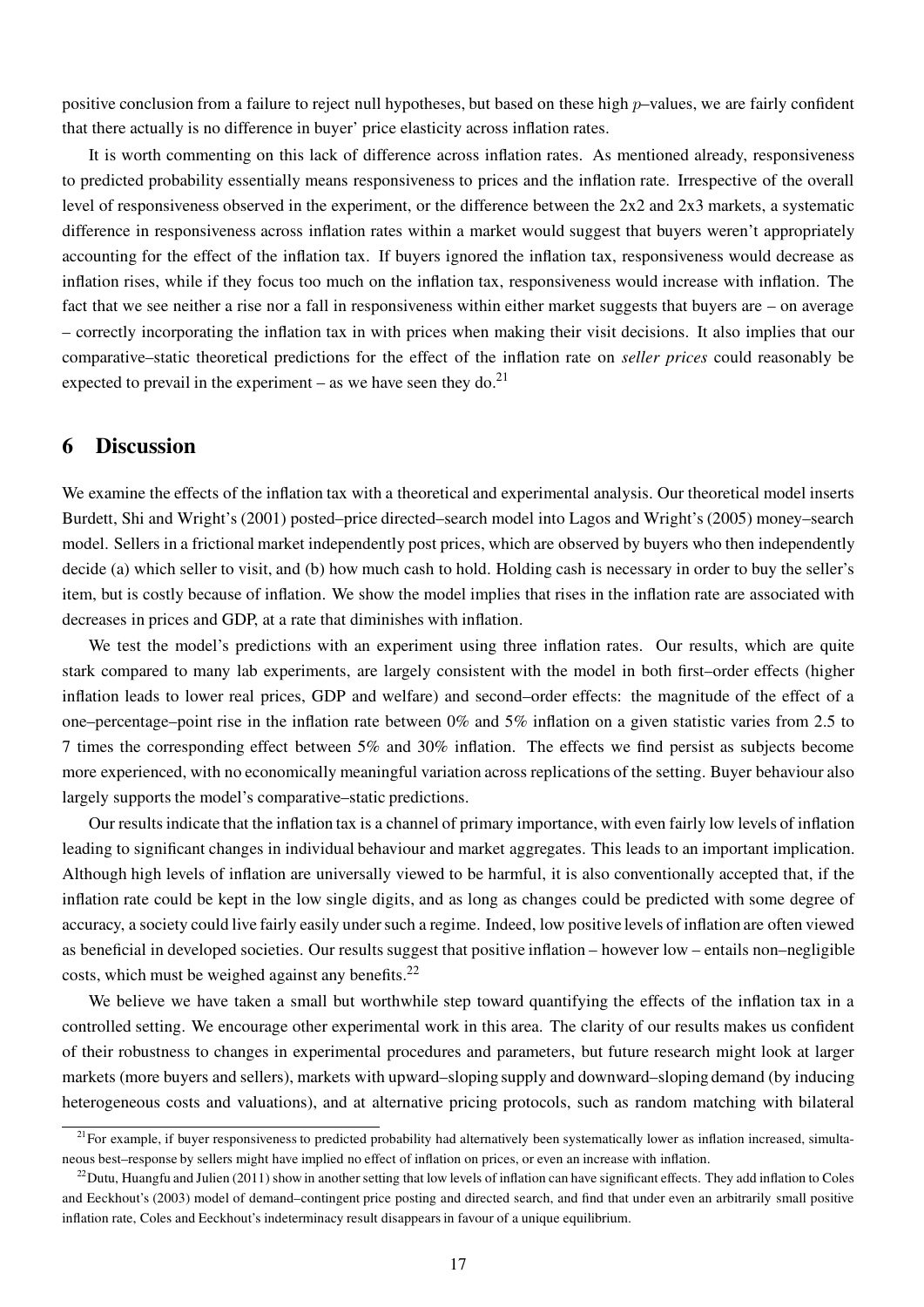bargaining (as Lagos and Wright (2005) did theoretically). Another avenue for future research would allow for multiple channels through which money can affect the economy (e.g., both the inflation tax and expectations of future macroeconomic variables), thus allowing for direct comparisons between channels.

#### References

- Abdellaoui, M., H. Bleichrodt and O. L'Haridon (2008), "A tractable method to measure utility and loss aversion under prospect theory", Journal of Risk and Uncertainty 36, pp. 245-266.
- Anbarci, N. and N. Feltovich (2013), "Directed search, coordination failure and seller profits: An experimental comparison of posted pricing with single and multiple prices", *International Economic Review* 54, pp. 873– 884.
- Andersen, S., J.C. Cox, G.W. Harrison, M. Lau, E.E. Rutström and V. Sadiraj (2011), "Asset integration and attitudes to risk: theory and evidence", working paper 2011–10, Durham University.
- Bailey, M. (1956), "The welfare cost of inflationary finance", Journal of Political Economy 64, pp. 93-110.
- Beetsma, R.M.W.J. and P.C. Schotman (2001), "Measuring risk attitudes in a natural experiment: data from the television game show Lingo", Economic Journal 111, pp. 821–848.
- Bernasconi, M. and O. Kirchkamp (2000), "Why do monetary policies matter? An experimental study of saving and inflation in an overlapping generations model", Journal of Monetary Economics 46, pp. 315–343.
- Brown, P.M. (1996), "Experimental evidence on money as a medium of exchange", Journal of Economic Dynamics and Control 20, pp. 583–600.
- Burdett, K., S. Shi and R. Wright (2001), "Pricing and matching with frictions", Journal of Political Economy 109, pp. 1060–1085.
- Burstein, A. and C. Hellwig (2008), "Welfare costs of inflation in a menu cost model", American Economic Review 98, pp. 438–443.
- Camera, G. and M. Casari (2011), "The coordination value of monetary exchange: experimental evidence", Working paper wp754, Dipartimento Scienze Economiche, Universita' di Bologna.
- Camerer, C. (2005), "Three cheers—psychological, theoretical, empirical—for loss aversion", Journal of Marketing Research 42, pp. 129–133.
- Cason, T.N. and C. Noussair (2007), "A market with frictions in the matching process: an experimental study", International Economic Review 48, pp. 665–691.
- Coles, M.G. and J. Eeckhout (2003), "Indeterminacy and directed search", Journal of Economic Theory 111, pp. 265–276.
- Cooley, T.F. and G.D. Hansen (1989), "The inflation tax in a real business cycle model", American Economic Review 79, pp. 733–748.
- Corbae, D., T. Temzelides and R. Wright (2003), "Directed matching and monetary exchange", Econometrica 71, pp. 731756.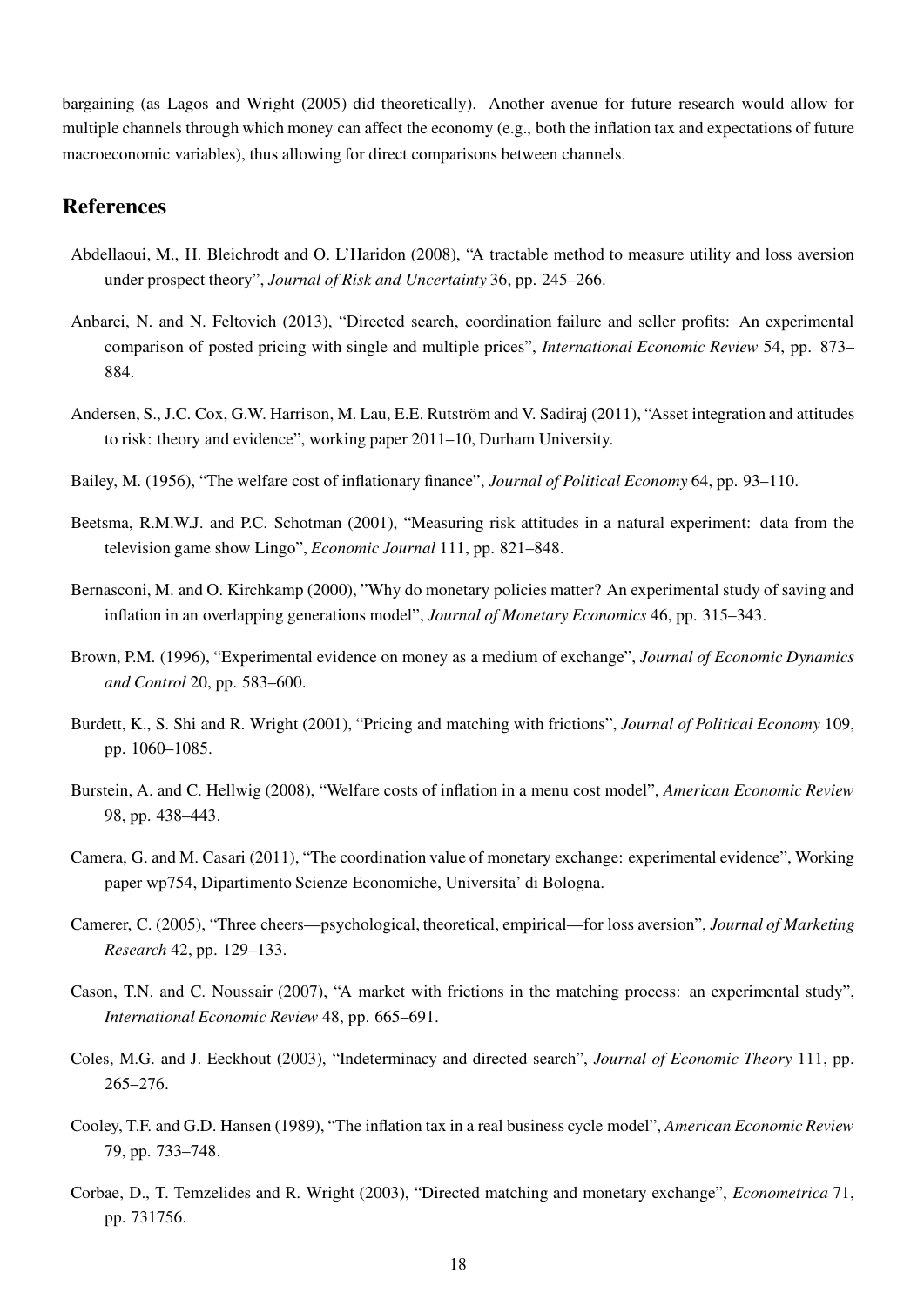- Craig, B. and G. Rocheteau (2008), "State–dependent pricing, inflation, and welfare in search economies", European Economic Review 52, pp. 441–468.
- Dave, C., C.C. Eckel, C.A. Johnson and C. Rojas (2010), "Eliciting risk preferences: When is simple better?" Journal of Risk and Uncertainty 41, pp. 219–243.
- Deck, C., J. Lee and J. Reyes (2008), "Risk attitudes in large stake gambles: evidence from a game show", Applied Economics 40, pp. 41–52.
- Dohmen, T., A. Falk, D. Huffman, U. Sunde, J. Schupp and G.G. Wagner (2011), "Individual risk attitudes: new evidence from a large, representative, experimentally–validated survey", Journal of the European Economic Association 9, pp. 522–550.
- Duffy, J. (2008), "Macroeconomics: a survey of laboratory research", mimeo, Department of Economics, University of Pittsburgh.
- Duffy, J. and J. Ochs (1999), "Emergence of money as a medium of exchange: an experimental study", American Economic Review 89, pp. 847–877.
- Duffy, J. and D. Puzzello (2013), "Gift exchange versus monetary exchange", mimeo, Department of Economics, University of Pittsburgh.
- Dutu, R., S. Huangfu and B. Julien (2011), "Contingent prices and money", International Economic Review 52, p. 1291–1308.
- Economist (2013), "Big Mac index", 2 February.
- Feltovich, N. (2005), "Critical values for the robust rank–order test", Communications in Statistics Simulation and Computation 34, pp. 525–547.
- Fischbacher, U. (2007), "z–Tree: Zurich toolbox for ready–made economic experiments", Experimental Economics 10, pp. 171–178.
- Friedman, M. (1969), The Optimum Quantity of Money and Other Essays. Chicago: Aldine.
- Galí, J. (2002), "New perspective on monetary policy, inflation and the business cycle", NBER working paper 8767.
- Greiner, B. (2004), "An online recruitment system for economic experiments", in Kremer, K. and V. Macho eds., Forschung und wissenschaftliches Rechnen. GWDG Bericht 63. Göttingen: Gesellschaft für Wissenschaftliche Datenverarbeitung, pp. 79–93.
- Harrison, G.W. and E.E. Rutström (2008), "Risk aversion in the laboratory", in Cox, J.C. and G.W. Harrison eds., Research in Experimental Economics, v. 12. Bingley, UK: Emerald Group Publishing Ltd., pp. 41–196.
- Julien, D., J. Kennes and I. King (2008), "Bidding for Money", Journal of Economic Theory 142, pp. 196–217.
- Kahneman, D. and A. Tversky (1979), "Prospect theory: an analysis of decision making under uncertainty", *Econo*metrica 47, pp. 273–297.
- Kiyotaki, N. and R. Wright (1989), "On money as a medium of exchange", Journal of Political Economy 97, pp. 927–954.
- Kryvtsov, O. and L. Petersen (2013), "Expectations and monetary policy: experimental evidence", working paper, Simon Fraser University.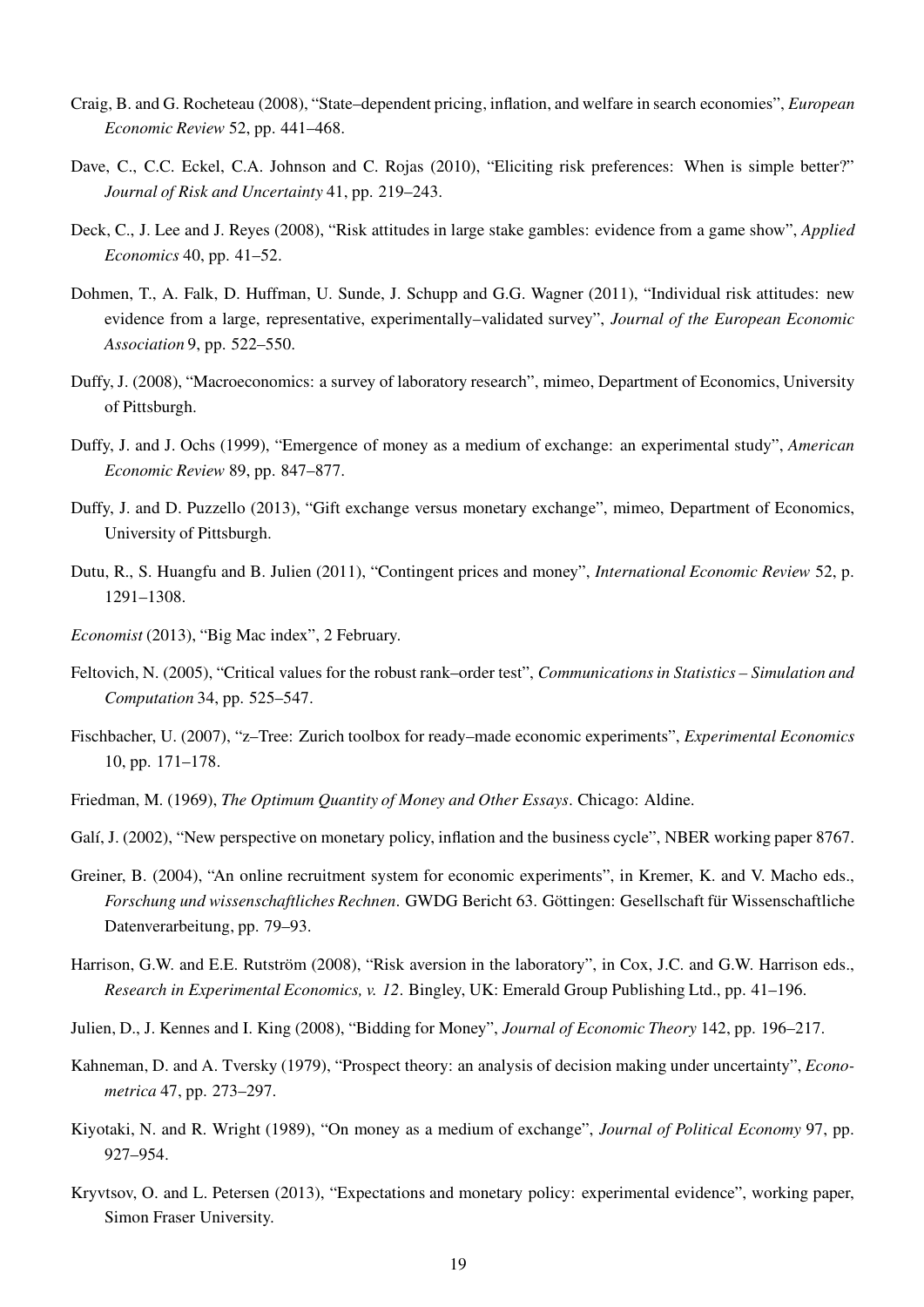- Kultti, K. and T. Riipinen (2003), "Multilateral and bilateral meetings with production heterogeneity", *Finnish Eco*nomic Papers 16, pp. 27–37.
- Lagos, R. and R. Wright (2005), "A unified framework for monetary theory and policy analysis", *Journal of Political* Economy 113, pp. 463–484.
- Lim, S., E. Prescott and S. Sunder (1994), "Stationary solution to the overlapping generations model of fiat money: experimental evidence", Empirical Economics 19, pp. 255–277.
- Lucas, R.E. Jr. (1987), Models of Business Cycles, New York: Basil Blackwell.
- Lucas, R.E., Jr. (2000), "Inflation and welfare", Econometrica 68, pp. 247–274.
- Marimon, R. and S. Sunder (1993), "Indeterminacy of equilibria in a hyperinflationary world: experimental evidence", Econometrica 61, pp. 1073–1107.
- Marimon, R. and S. Sunder (1994), "Expectations and learning under alternative monetary regimes: an experimental approach", Economic Theory 4, pp. 131–162.
- Marimon, R. and S. Sunder (1995), "Does a constant money growth rule help stabilize inflation? Experimental evidence", Carnegie Rochester Conference Series on Public Policy, pp. 803–836.
- Montgomery, J. (1991), "Equilibrium wage dispersion and interindustry wage differentials", Quarterly Journal of Economics 106, pp. 163–179.
- Rocheteau, G. and R. Wright (2005), "Money in search equilibrium, in competitive equilibrium, and in competitive search equilibrium", Econometrica 73, pp. 175–202.
- Rotemberg, J. and M. Woodford (1997), "An optimization–based econometric framework for the evaluation of monetary policy", NBER Macroeconomics Annual 12, pp. 297–346.
- Sidrauski, M. (1967), "Rational choice and patterns of growth in a monetary economy", American Economic Review 57, pp. 534–544.
- Siegel, S. and N.J. Castellan, Jr. (1988), Nonparametric Statistics for the Behavioral Sciences, McGraw–Hill, New York.
- Tversky, A. and D. Kahneman (1991), "Loss aversion in riskless choice: a reference–dependent model", Quarterly Journal of Economics 106, pp. 1039–1061.
- Virág, G. (2010), "Competing auctions: finite markets and convergence", Theoretical Economics 5, pp. 241–274.
- Yates, J.F. (1982), "External correspondence: decompositions of the mean probability score", Organizational Behavior and Human Performance 30, pp. 132-156.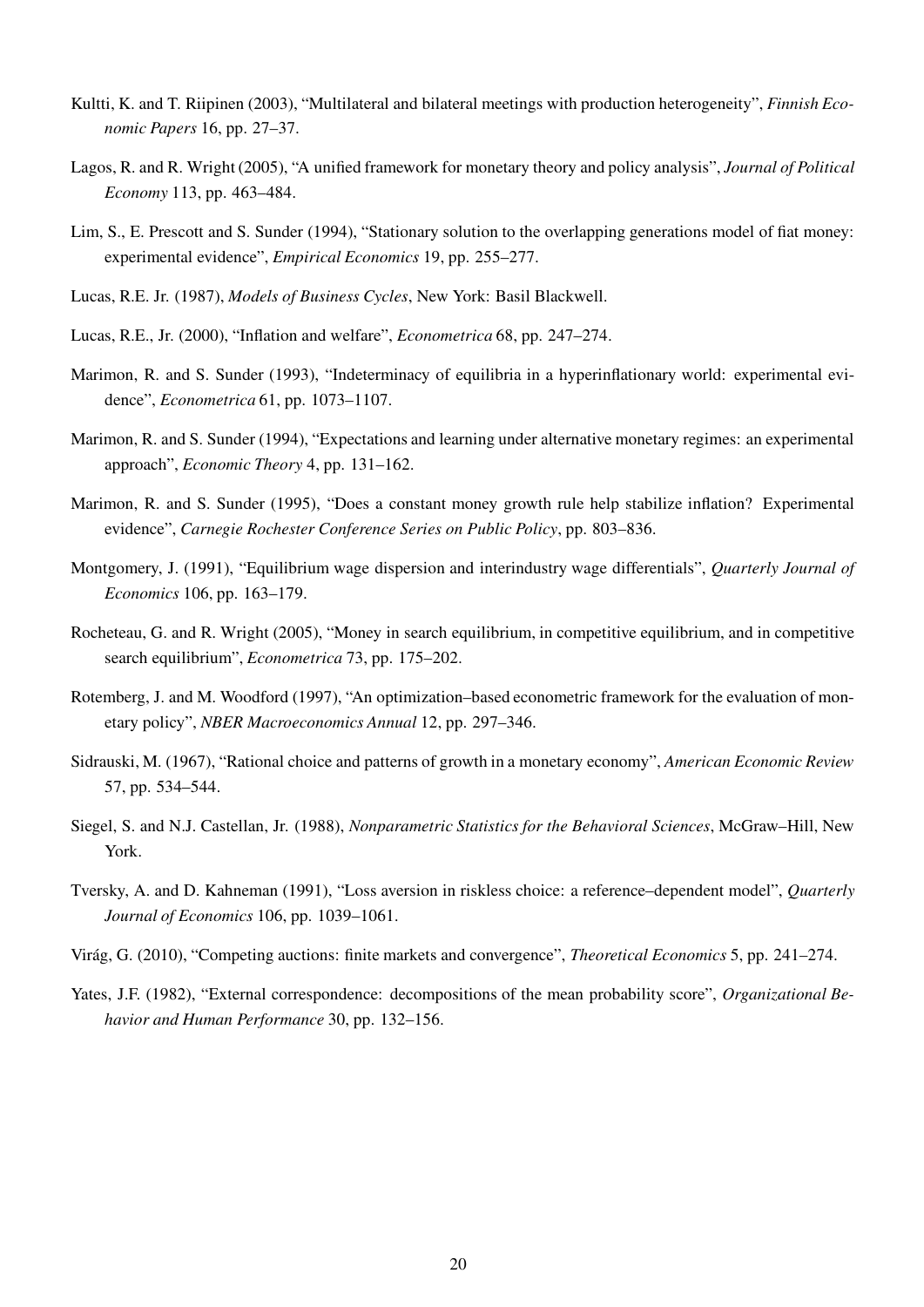### A Additional information about experimental procedures

The experiment has a  $3x2$  factorial design, with the inflation rate varied within–subjects over the values  $0\%$ ,  $5\%$  and 30%, and the market (2x2 or 2x3) varied between–subjects. To reduce and control for order effects, we varied the ordering of the inflation rates between–subjects, using three of the six possible orderings (see Table 9). We chose the 2x2 market because it is the smallest market where both buyers and sellers face uncertainty about whether they will be able to trade. (Smallness is valuable in our experiment, since small markets allow us to collect more independent observations with a given budget for subject payments.) We chose the 2x3 market because it is one of the two next–smallest markets, the other being the 3x2 market. Both the 2x3 and the 3x2 markets have the added benefit of equilibria well away from the equal–split norm, as opposed to the 2x2 market whose equilibrium price of 10 when  $\tau = 0$  gives buyer and seller equal profits. However, the 3x2 market would have led to frequent rounds of negative profits for each buyer, and – since the likely high prices give buyers less opportunity to earn large positive profits in other rounds to offset the losses – a real possibility of overall negative payments to subjects. As usual in experiments, negative payments could not credibly be enforced, thus providing incentives for risk–seeking behaviour, especially by those subjects incurring early losses, hoping to get back above zero payments and knowing that further losses would be costless. Thus, we chose the 2x3 market over the 3x2 market.

Each session lasted for 54 rounds, split into three blocks of 18 rounds each, and with subjects facing a different inflation rate in each block. In a given round, all subjects in a session faced the same inflation rate. There were a total

|    | Session Market | Ordering of  |    | Number of      |                                                  |  |
|----|----------------|--------------|----|----------------|--------------------------------------------------|--|
|    |                |              |    |                | inflation rates subjects markets matching groups |  |
| 5  | 2x3            | $5 - 30 - 0$ | 10 | $\overline{2}$ | 1                                                |  |
| 6  | 2x2            | $0 - 5 - 30$ | 16 | 4              | 2                                                |  |
| 7  | 2x2            | $5 - 30 - 0$ | 16 | 4              | 2                                                |  |
| 8  | 2x3            | $0 - 5 - 30$ | 15 | 3              | 1                                                |  |
| 9  | 2x3            | $5 - 30 - 0$ | 10 | $\overline{c}$ | $\mathbf{1}$                                     |  |
| 10 | 2x2            | $30 - 0 - 5$ | 16 | 4              | 2                                                |  |
| 11 | 2x3            | $30 - 0 - 5$ | 15 | 3              | 1                                                |  |
| 12 | 2x2            | $30 - 0 - 5$ | 12 | 3              | $\mathbf{1}$                                     |  |
| 13 | 2x3            | $5 - 30 - 0$ | 15 | 3              | $\mathbf{1}$                                     |  |
| 14 | 2x3            | $30 - 0 - 5$ | 20 | 4              | 2                                                |  |
| 15 | 2x2            | $0 - 5 - 30$ | 16 | 4              | 1                                                |  |
| 16 | 2x2            | $5 - 30 - 0$ | 12 | 3              | $\mathbf{1}$                                     |  |
| 17 | 2x3            | $0 - 5 - 30$ | 10 | $\overline{2}$ | 1                                                |  |
| 18 | 2x3            | $5 - 30 - 0$ | 10 | $\overline{2}$ |                                                  |  |

Table 9: Treatment and session information

Note: 4 pilot sessions not analysed in this paper.

of fourteen experimental sessions (not including four pilot sessions, with some differences in procedures and which we leave out of our data set), conducted between August 2012 and January 2013. Session size varied from two to four times the size of a market (8–16 for the 2x2 market and 10–20 for the 2x3 market). There were 193 subjects in all.

Subjects remained in the same role (buyer or seller) in all rounds, but the composition of the markets (containing two buyers and either two or three sellers) was randomly drawn in each round, so that a given subject was matched with different people from round to round; this was done primarily to lessen the likelihood of repeated–game effects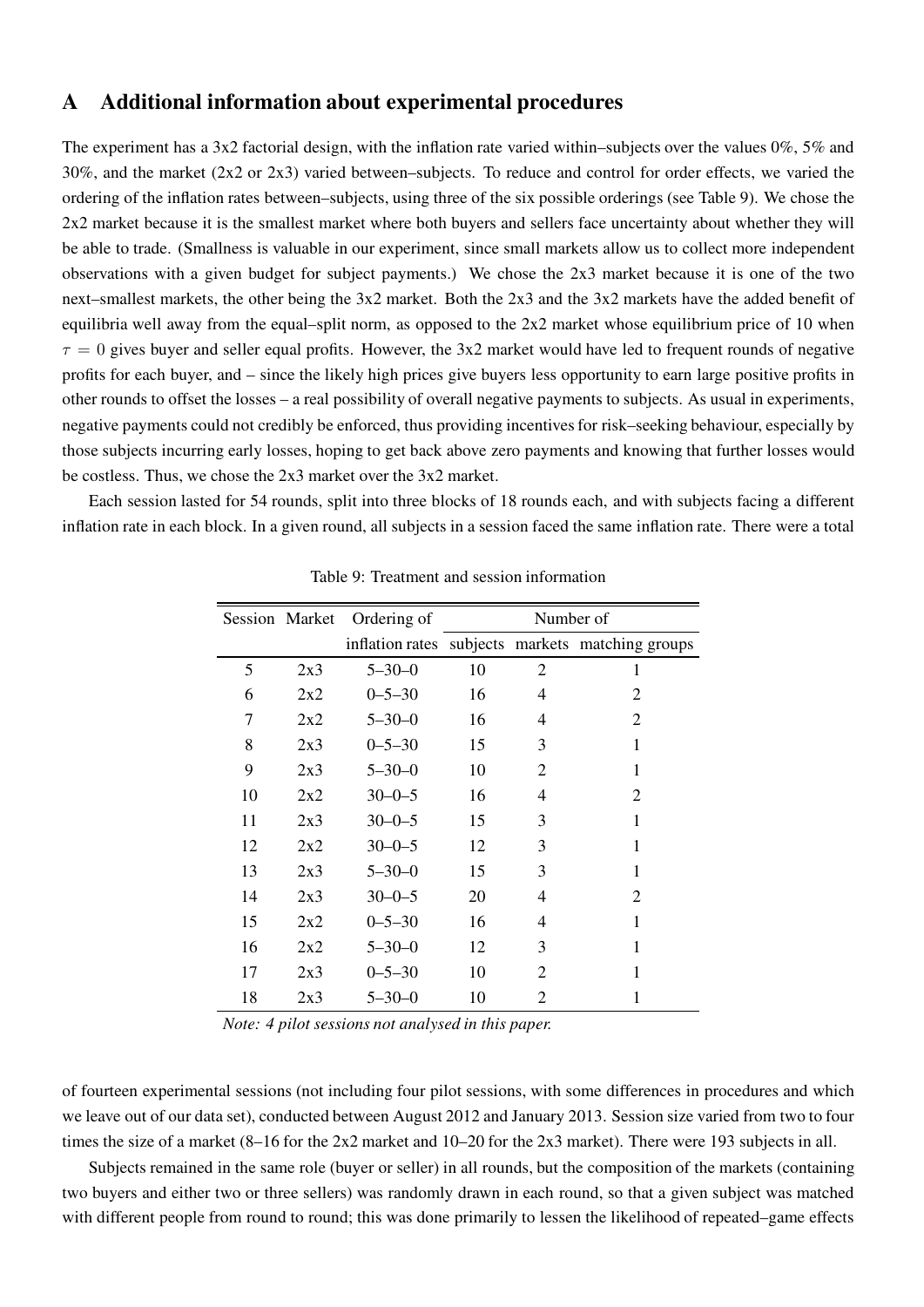like reputation building or dynamic collusion. Some larger sessions were partitioned into two independent "matching groups", each double the size of a market. Matching groups were closed to interaction (i.e., individual markets were always subsets of a matching group). There was a total of 18 matching groups: 3 for each combination of market and inflation–rate ordering. No mention was made to subjects of the existence of these partitions; subjects were told only that they would be randomly assigned to markets in each round, not that some matchings never occurred.

The experimental sessions took place at MonLEE, Monash University's experimental economics lab. Subjects were primarily undergraduate students from Monash University, and were recruited using the ORSEE web–based recruiting system (Greiner, 2004). No one took part more than once. The experiment was run on networked personal computers, and was programmed using the z–Tree experiment software package (Fischbacher, 2007); some sample screen–shots are shown in Appendix D. Subjects were visually isolated, and were asked not to communicate with other subjects except via the computer program.

At the beginning of a session, subjects were seated at desks with computers, and given written instructions (a sample is provided in Appendix C). The instructions were also read aloud to the subjects, in an attempt to make the rules common knowledge. Additionally, before the first round, a public announcement was made of the initial inflation rate, and it was announced that additional public statements would be made whenever the rate changed (and were made after rounds 18 and 36).

Each round began with both buyers and seller being reminded of the inflation rate, which was framed as an "interest rate" to subjects. Firms were prompted at this time to choose their prices, which could be any multiple of 0.05 Australian dollars, between zero and \$20 inclusive. The restriction to [0, 20] reflects the fact that choosing a price outside this interval is weakly dominated; we simplified the decision situation by making such seller choices impossible rather than merely undesirable. With \$20 as the maximum price, there is no need for a buyer to hold more than \$20. The restriction to multiples of \$0.05 is because Australia no longer circulates coins with denominations smaller than 5 cents.

After the sellers had entered their prices, buyers observed these prices and were prompted to choose which firm to visit. Within a round, the firms in a market were labelled as "Seller 1", "Seller 2", and in the 2x3 market, "Seller 3", so that buyers could make clear which one they wanted to visit. These labels were chosen randomly and i.i.d. in each round, preserving anonymity and ensuring that labels could not be used as a coordination device across rounds. Buyers also chose their cash holdings at this time; these could also be any multiple of \$0.05 between zero and \$20 inclusive. (Since \$20 is the maximum price, there is no benefit from holding more than \$20.) Once all buyers had made both of these decisions, the round ended and subjects received feedback. Firms were informed of both own and rival prices, how many buyers visited them, the quantity sold and profit. Buyers were informed of all prices, which firm each buyer visited, the quantity bought and profit.

At the end of the last round, subjects were paid, privately and individually. For each subject, two rounds from each block of 18 were randomly chosen, and the subject was paid in Australian dollars his/her earnings in those six rounds, plus a \$10 show–up fee. Subjects' total earnings averaged just under \$50 and ranged from \$10 (for one subject) to \$102.10, for a session that typically lasted about 90 minutes.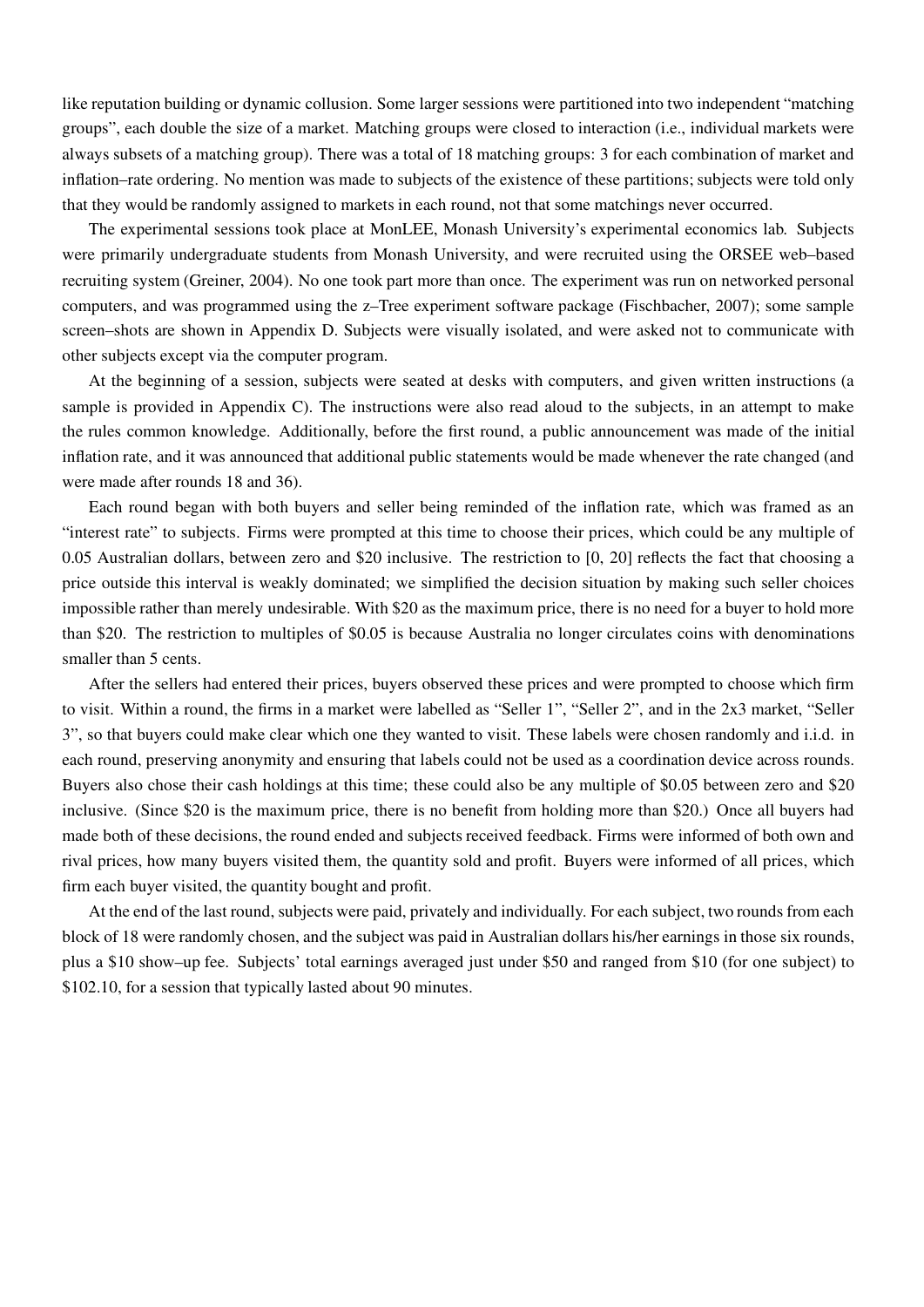### B Equivalence of the infinite–horizon model and one–shot experimental round

The model (Section 3) involved an infinite–horizon dynamic game, while the experiment (Section 4) involved stationary repetition of a one–stage game. In what follows, we show that these seemingly different settings are actually equivalent, in that the respective payoff functions the induce – holding constant other agents' behaviour and assuming optimal continuation behaviour in the dynamic game – differ at most by an affine transformation.

Before beginning the proofs, we describe in some additional detail the way the infinite–horizon model is implemented in the experiment. Figure 6 shows a pictorial version of this implementation. The top of the figure (part (a)) shows a representation of the infinite–horizon model analysed in Section 3, including the expressions for buyer and seller payoffs in each period. Inflation operates in the usual way within this setting, with the price of the general good (and in equilibrium, the search good) rising by a factor of  $(1 + \tau)$  each period.



Figure 6: Diagram of how infinite–horizon model is implemented in experiment

In solving the infinite–horizon game, we typically do not work with the infinite series of payoffs, but rather with its recursive analogue (b). Here, optimal behaviour in all future periods is assumed – the result of which contributes  $W_2^b(z_2^b)$  to payoffs for a buyer, or  $W_2^s(z_2^s)$  for a seller – and so we focus on the first–period decision (which affects  $W_2$  by determining z). Given this, we can think of the entire setting as if it were a static game as in (c), with the first– period and continuation payoffs combined. We show in the proofs below that an individual round of the experiment (part (d)) corresponds to one of these static games. Thus the 54 rounds of an experimental session can be thought of as 54 independent replications of the entire infinite–horizon model, and in particular, not a 54–period subset of a single infinite–horizon model. Among other things, this means that even when inflation is positive, prices need not rise from round to round in the experiment.

We now move to the proofs, first for sellers, then for buyers.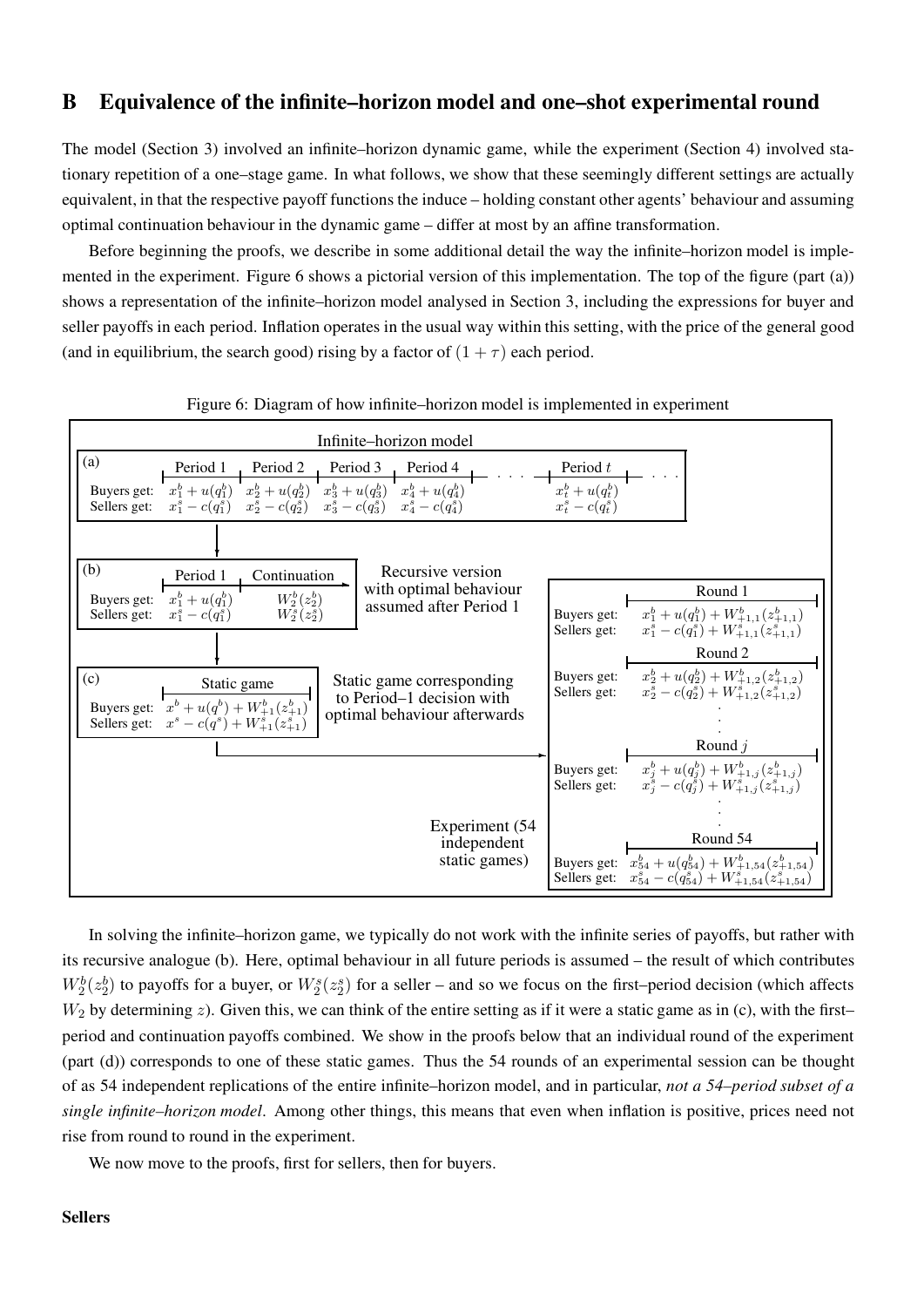Consider a seller at the beginning of a period (i.e., in the Walrasian market) of the infinite–horizon model, initially holding  $z$  units of money. Suppose she chooses price  $p$ , and let  $\overline{W}^s$  be the resulting payoff function, assuming optimal continuation behaviour in all future periods, but not necessarily optimal behaviour in the current period. (This last point is our reason for using  $\overline{W}^s$  instead of  $W^s$ .) We have

$$
\overline{W}^{s}(z, p) = \phi z + \beta V^{s}(p)
$$
  
=  $\phi z + \beta \Phi W^{s}_{+1}(p) + \beta (1 - \Phi)[W^{s}_{+1}(0)]$   
=  $\phi z + \beta \Phi [\phi_{+1}p + \text{Max}_{\tilde{p}} {\beta V^{s}_{+1}(\tilde{p})}] + \beta (1 - \Phi) \text{Max}_{\tilde{p}} {\beta V^{s}_{+1}(\tilde{p})}$   
=  $\beta \Phi \phi_{+1}p + \phi z + \beta^{2} \text{Max}_{\tilde{p}} {V^{s}_{+1}(\tilde{p})}.$ 

Since the real interest rate is assumed to be zero, we have  $\beta = 1$ , and therefore

$$
\overline{W}^{s}(z,p) = \Phi \phi_{+1} p + \phi z + \text{Max}_{\tilde{p}} V_{+1}^{s}(\tilde{p}) = \Phi \phi_{+1} p + W^{s}(z). \tag{19}
$$

On the right–hand side of (19), the second term doesn't depend on choice variables – only the initial money balance  $z$ . Also, the first term is the payoff function for sellers in a round of the experiment: the probability of selling a unit multiplied by the profit conditional on selling a unit. Thus, the seller payoffs in the infinite–horizon model and those in the experimental stage game differ only by a constant.  $\Box$ 

#### Buyers

For a buyer initially with z units of money, and choosing to hold  $\hat{z}$  in the Walrasian market, let  $\overline{W}^b$  be the resulting payoff function (as previously, assuming optimal behaviour in future but perhaps not in the present). Then,

$$
\overline{W}^b(z,\hat{z}) = \phi(z+T) - \phi\hat{z} + \beta V^b(\hat{z})
$$
  
=  $\phi(z+T) - \phi\hat{z} + \beta[\Omega Q + \Omega W^b_{+1}(\hat{z}-p) + (1-\Omega)W^b_{+1}(\hat{z})].$ 

Note that

$$
W_{+1}^{b}(\hat{z} - p) = \phi_{+1}(\hat{z} - p + T) + \text{Max}_{\tilde{z}}\{-\phi_{+1}\tilde{z} + \beta V^{b}(\tilde{z})\} \text{ and}
$$
  

$$
W_{+1}^{b}(\hat{z}) = \phi_{+1}(\hat{z} + T) + \text{Max}_{\tilde{z}}\{-\phi_{+1}\tilde{z} + \beta V^{b}(\tilde{z})\},
$$

so that

$$
\overline{W}^{b}(z, \hat{z}) = \phi(z+T) - \phi \hat{z} + \beta \Omega Q + \beta \Omega [\phi_{+1}(\hat{z} - p + T) + \text{Max}_{\tilde{z}} \{-\phi_{+1} \tilde{z} + \beta V^{b}(\tilde{z})\}] \n+ \beta (1 - \Omega) [\phi_{+1}(\hat{z} + T) + \text{Max}_{\tilde{z}} \{-\phi_{+1} \tilde{z} + \beta V^{b}(\tilde{z})\}] \n= \phi(z+T) - \phi \hat{z} + \beta \Omega [Q - \phi_{+1} p] + \beta \phi_{+1}(\hat{z} + T) + \beta \text{Max}_{\tilde{z}} \{-\phi_{+1} \tilde{z} + \beta V^{b}(\tilde{z})\} \n= \phi(z+T) - \phi \hat{z} + \beta \Omega [Q - \phi_{+1} p] + \beta \phi_{+1}(\hat{z} - z) + \beta \phi_{+1}(z+T) + \beta \text{Max}_{\tilde{z}} \{-\phi_{+1} \tilde{z} + \beta V^{b}(\tilde{z})\} \n= \phi(z+T) - \phi \hat{z} + \beta \Omega [Q - \phi_{+1} p] + \beta \phi_{+1}(\hat{z} - z) + \beta W^{b}_{+1}(z).
$$

Since  $\beta = 1$  in our experiment, we have

$$
\overline{W}^b(z, \hat{z}) = \Omega(Q - \phi_{+1}p) - (\phi - \phi_{+1})\hat{z} + (\phi - \phi_{+1})z + \phi T + W^b_{+1}(z)
$$
  
= 
$$
\Omega(Q - \phi_{+1}p) - \tau \hat{z} + \left[\tau z + \phi T + W^b_{+1}(z)\right].
$$

The terms inside the square brackets don't depend on either the visit choice (which affects p and  $\Omega$ ) or the cash holding choice  $(\hat{z})$ . The two remaining terms are the payoff function for buyers in the experiment: the first is the consumer surplus times the probability of being able to buy, and the second is the amount of the inflation tax. Thus, the buyer payoffs in the infinite–horizon model and those in the experimental stage game differ only by a constant. □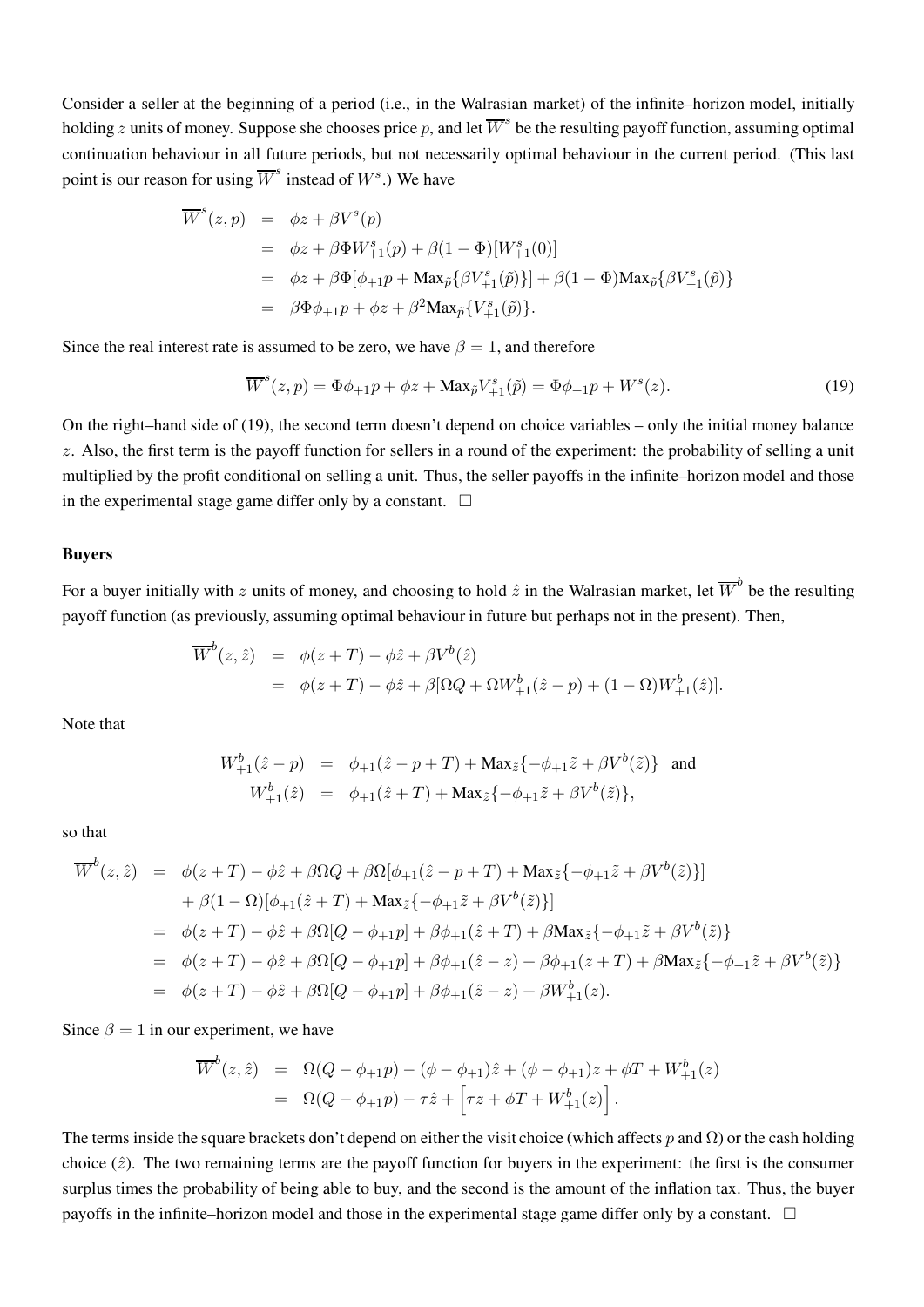## **C Instructions from the experiment**

Below are the instructions from the  $2x2$  treatment; the instructions from the  $2x3$  treatment are nearly identical and available from the corresponding author. Horizontal lines indicate page breaks.

### **Instructions**

You are about to participate in a decision making experiment. Please read these instructions carefully, as the money you earn may depend on how well you understand them. If you have a question at any time, please feel free to ask the experimenter. We ask that you not talk with the other participants during the experiment.

This experiment is made up of 54 rounds. Each round consists of a simple computerised market game. Before the first round, you are assigned a role: buyer or seller. *You will remain in the same role throughout the experiment.*

In each round, the participants in this session are divided into "markets": groups of four containing a total of *two buyers* and *two sellers*. *The other people in your market will change from round to round.* You will not be told the identity of the people in your market, nor will they be told yours – even after the session ends.

*The market game:* In each round, a seller can produce up to *one* unit of a good, at a cost of *\$0*. A buyer can buy up to *one* unit of the good, which is *resold to the experimenter* at the end of the round for *\$20*. It is not possible to buy or sell more than one unit in a round. Sellers begin a round by choosing the prices of their goods, which must be entered as *multiples of 0.05, between 0 and 20* inclusive (without the dollar sign).

After all sellers have chosen prices, each buyer observes the prices of each of the sellers in their market, then chooses which seller to visit. If the two buyers in a market visit *different* sellers, then **both** buyers have the opportunity to purchase their seller's item at that seller's price. If both visit the *same* seller, then since the seller can only produce one unit, *only one* buyer will have the opportunity to purchase the item at that seller's price.

In order to be able to purchase an item, *a buyer must be carrying enough cash to cover its price*. Buyers begin each round with *no cash*, but they can choose to *borrow* from the bank when they are choosing which seller to visit. The amount they choose to borrow can be *any multiple of 0.05, between 0 and 20* inclusive. The bank charges *interest* on any amount borrowed. The total interest charged in a round is equal to the *interest rate* multiplied by the amount borrowed.

#### Examples:

- If the interest rate is  $10\%$  ( = 0.10) and the amount borrowed is \$15.00, then the interest charge is  $0.10 * $15.00 = $1.50$ .

- If the interest rate is 20% ( $= 0.20$ ) and the amount borrowed is \$5.00, then the interest charge is  $0.20 * $5.00 = $1.00$ .

- If the interest rate is 40% ( $= 0.40$ ) and the amount borrowed is \$0.00, then the interest charge is  $0.40 * $0.00 = $0.00$ .

The interest rate is shown on everyone's screens at the beginning of each round, and it may be *zero or positive*. It is the same for all buyers in a round, but it may change from round to round. *When the interest rate changes, an announcement will be made to all participants.* Interest charges are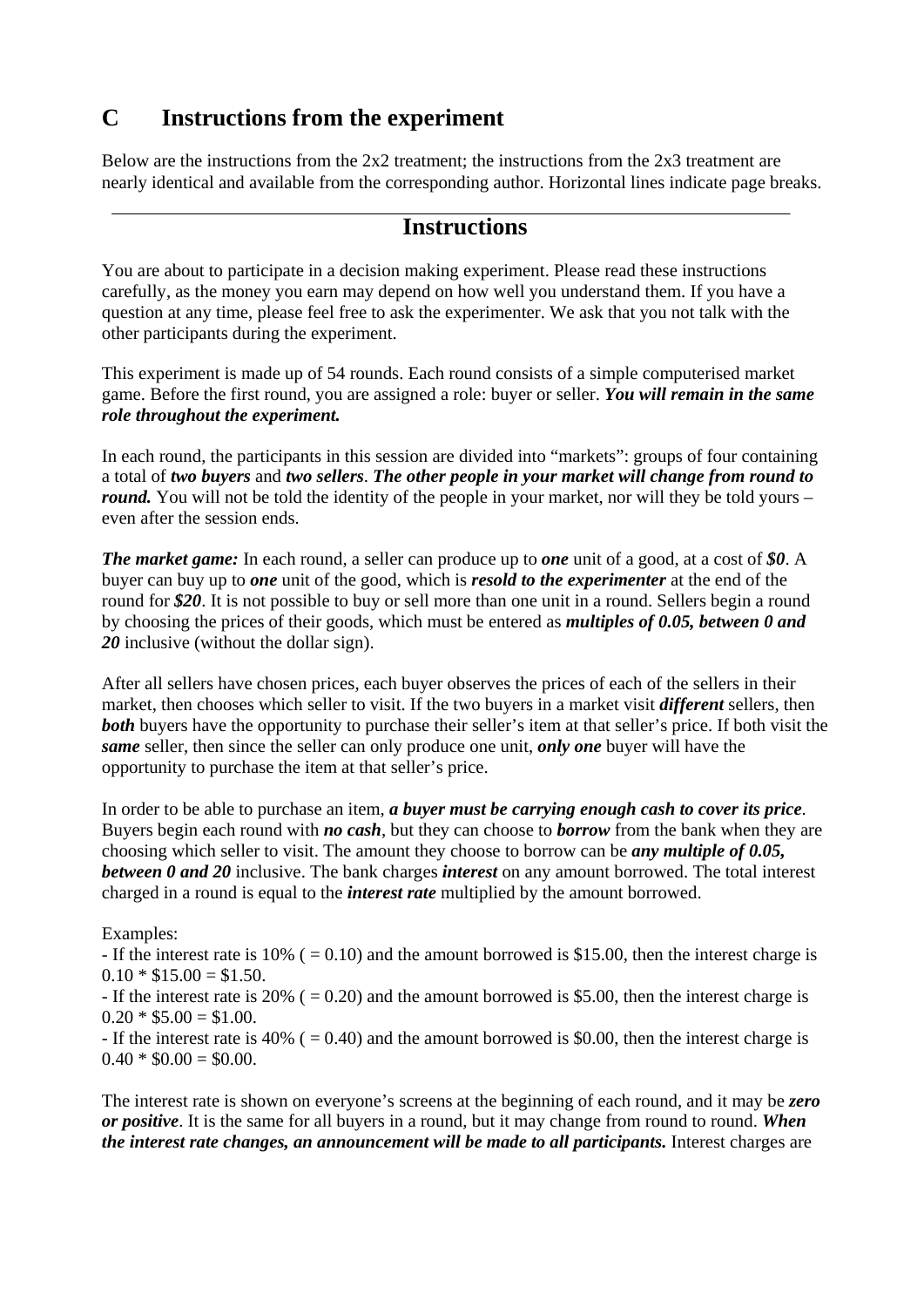automatically deducted from the buyer's profit, so there is no need to borrow to pay interest. Sellers have no reason to borrow, so do not pay interest.

*Buying and selling:* If you are a *seller*, then you are *able* to sell your item as long as *at least one* buyer (a) visits you, and (b) has enough cash to pay the price you chose. If no buyer visits you, or if the buyers who did visit did not borrow enough to pay your price, then you are *unable* to sell.

#### If you are a *buyer*, then:

- If you and the other buyer chose *different sellers*, then you are able to buy your seller's item as long as you borrowed enough money to pay the price.

- If you and the other buyer chose the *same seller*, and the other buyer *did not borrow enough* to pay the seller's price, then you are able to buy as long as you have enough money.

- If you and the other buyer chose the *same seller*, and *both of you* have enough money to pay the price, then each of you has a *50%* chance of being able to buy the seller's item at that price. One of you is chosen *randomly* by the computer to buy; the other buyer will be *unable* to buy.

- If you *did not borrow enough money* to pay your seller's price, then you will be *unable* to buy.

*Profits:* Your profit for the round depends on the round's result.

- If you are a *seller* and you are *able to sell*, your profit is the selling price.

- If you are a *seller* and you are *unable to sell*, your profit is zero.

- If you are a *buyer* and you are *able to buy*, your profit is \$20.00 minus the price you paid, minus the amount of interest charged (if any).

- If you are a *buyer* and you are *unable to buy*, your profit is zero minus the amount of interest charged (if any).

### *Sequence of play in a round:*

- (1) The computer randomly forms markets made up of two buyers and two sellers, and displays the current interest rate on everyone's screen.
- (2) Sellers choose their prices.
- (3) Buyers observe the sellers' prices, then each buyer chooses which seller to visit and how much to borrow from the bank.
- (4) The round ends. If you are a seller, you are informed of: each seller's price, how many buyers visited you, quantity sold and profit for the round. If you are a buyer, you are informed of: each seller's price, which seller each buyer visited, your quantity bought and profit for the round. After this, you go on to the next round.

*Payments:* At the end of the experiment, *six* rounds will be chosen randomly for each participant. You will be paid your total profit from those rounds, plus an additional \$10 for completing the session. Payments are made privately and in cash at the end of the session.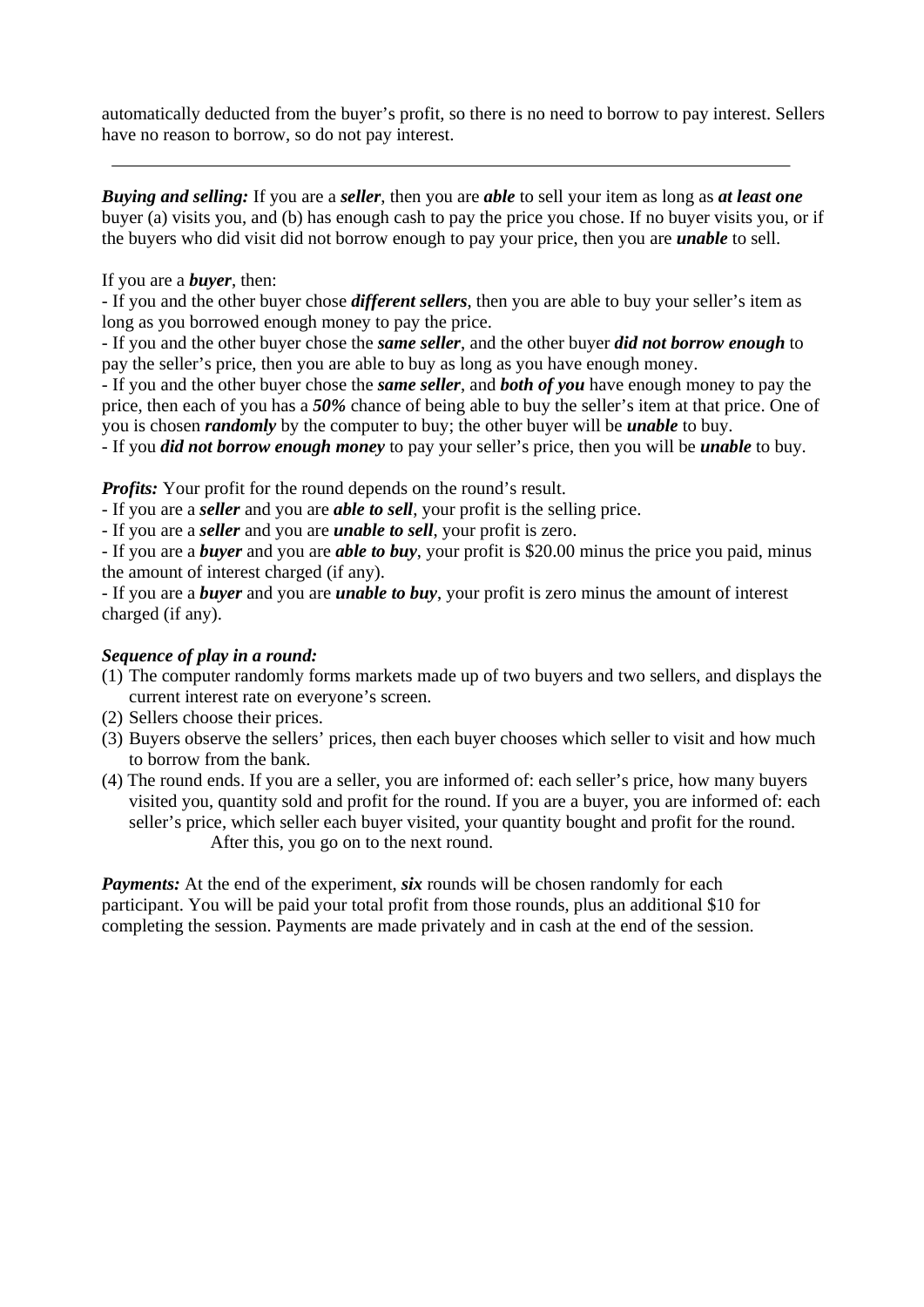## **D** Sample screen-shots from the experiment

Below are sample screen-shots from the experiment. They were taken during a test-run of the program; in the actual experiment the top line of each screen-shot would read "1 of 54" rather than "1 of 6". Otherwise, these screen-shots are typical of those seen by subjects in the 2x2 market with a 0% inflation rate. (Screenshots from other cells are available from the corresponding author upon request.)

| -Round |                                                                                                                                           |                          |
|--------|-------------------------------------------------------------------------------------------------------------------------------------------|--------------------------|
|        | $1$ of 6                                                                                                                                  | Remaining time [sec]: 40 |
|        |                                                                                                                                           |                          |
|        | This is the beginning of Round 1. You are a SELLER.<br>You have been randomly grouped with another buyer and two sellers for this round.  |                          |
|        | In this round, the interest rate is 0%.                                                                                                   |                          |
|        | Please choose your price for this round. Your choice can be any multiple of \$0.05, between \$0.00 and \$20.00 inclusive.<br>MY PRICE: \$ |                          |
|        |                                                                                                                                           | OK                       |

Seller decis ion screen: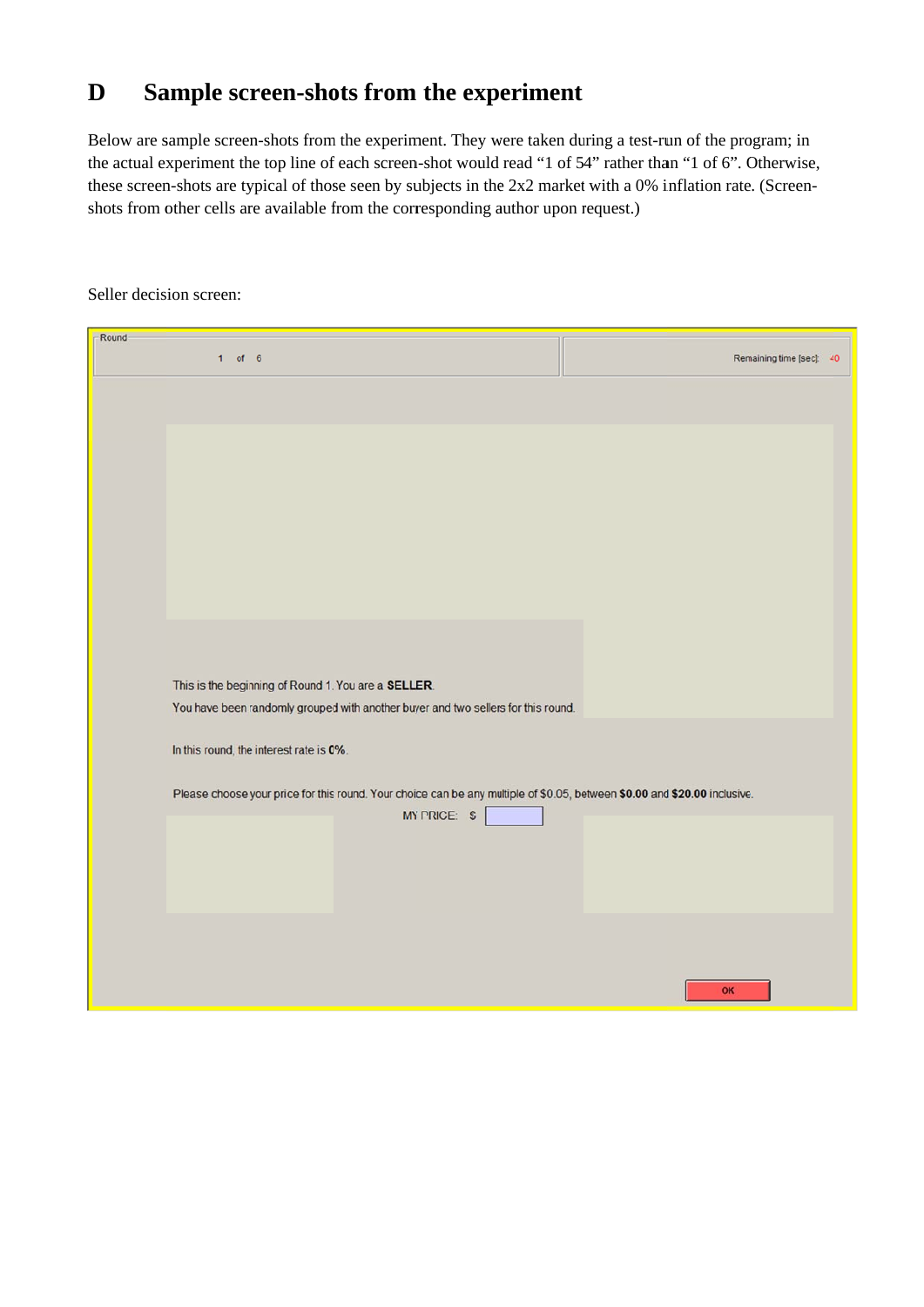### Buyer decision screen:

| Round | $1$ of 6                                                                                                                                                                                                                        |
|-------|---------------------------------------------------------------------------------------------------------------------------------------------------------------------------------------------------------------------------------|
|       |                                                                                                                                                                                                                                 |
|       |                                                                                                                                                                                                                                 |
|       |                                                                                                                                                                                                                                 |
|       |                                                                                                                                                                                                                                 |
|       |                                                                                                                                                                                                                                 |
|       |                                                                                                                                                                                                                                 |
|       |                                                                                                                                                                                                                                 |
|       | Firm 1 has chosen a price of \$15.00.<br>Firm 2 has chosen a price of \$12.00.                                                                                                                                                  |
|       |                                                                                                                                                                                                                                 |
|       |                                                                                                                                                                                                                                 |
|       | Please choose which of the sellers you will visit.                                                                                                                                                                              |
|       | Remember that if you are the only buyer to visit a seller, then you will definitely be offered a unit to buy. If you and the other<br>buyer visit the same seller, each of you has a 50% chance of being offered a unit to buy. |
|       | I CHOOSE TO VISIT C FIRM 1                                                                                                                                                                                                      |
|       | $C$ FIRM 2                                                                                                                                                                                                                      |
|       | Please also choose how much cash you will borrow from the bank. Your choice can be any multiple of \$0.05, between 0.00<br>and \$20.00 inclusive.                                                                               |
|       | No interest is charged on the amount you borrow.                                                                                                                                                                                |
|       | Remember that if you don't borrow enough money to pay the price of the good, you will be unable to buy.                                                                                                                         |
|       | <b>I WILL BORROW: \$</b>                                                                                                                                                                                                        |
|       | OK                                                                                                                                                                                                                              |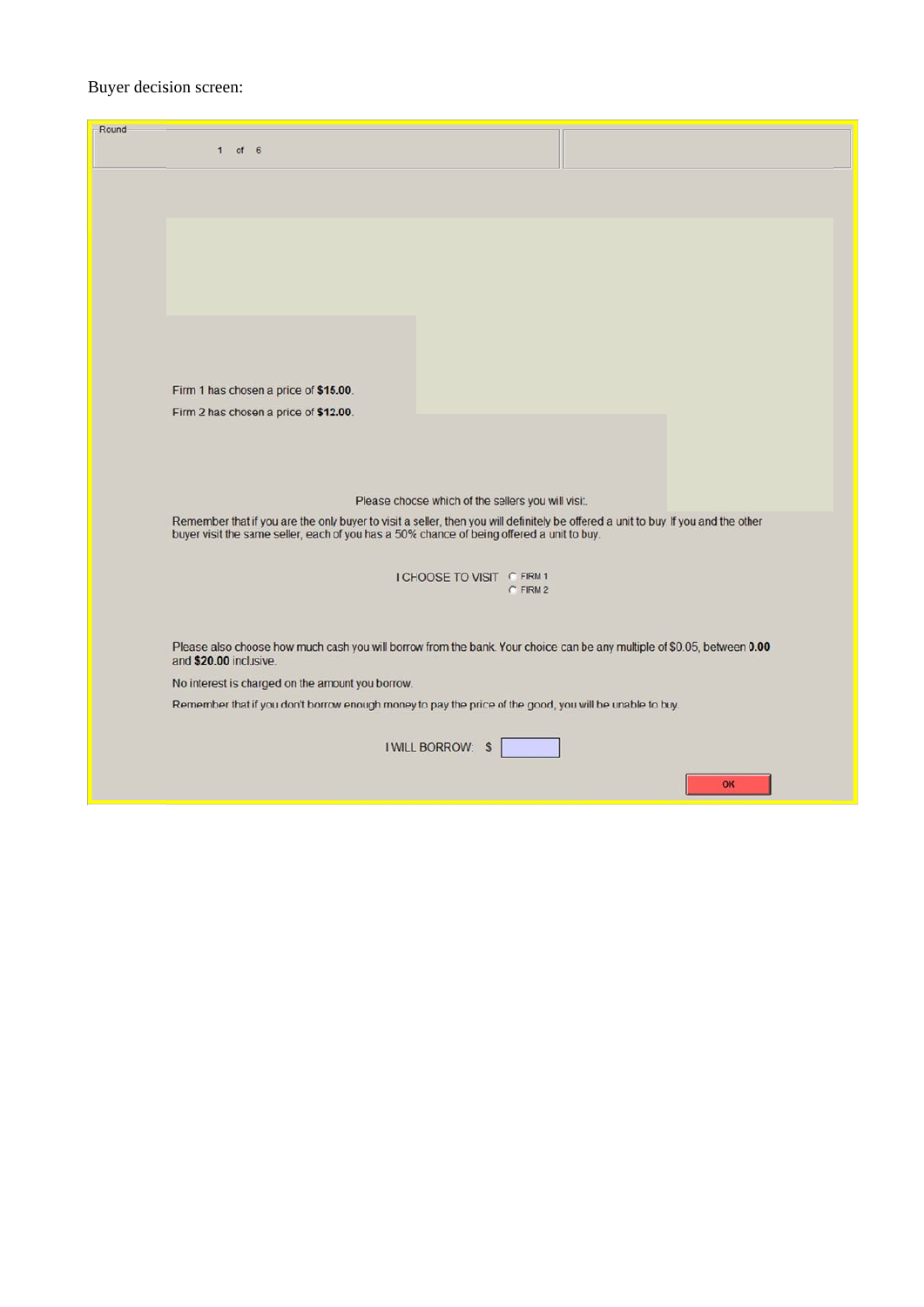#### Seller feedback screen:

| Round          | $1$ of 6                                                                                                                                     |                                                                                                                                                                                                   |                 |                                |                                         |                   | Remaining time [sec]: 16 |
|----------------|----------------------------------------------------------------------------------------------------------------------------------------------|---------------------------------------------------------------------------------------------------------------------------------------------------------------------------------------------------|-----------------|--------------------------------|-----------------------------------------|-------------------|--------------------------|
|                |                                                                                                                                              |                                                                                                                                                                                                   |                 | History of your past outcomes: |                                         |                   |                          |
| Round          | Interest rate (%)                                                                                                                            | Your cost of production<br>(S)                                                                                                                                                                    | Your price (\$) | Other firm price (\$)          | <b>Number of buyers</b><br>visiting you | Quantity you sold | Your profit (\$)         |
| $\overline{1}$ | $\mathbf 0$                                                                                                                                  | 0.00                                                                                                                                                                                              | 15.00           | 12.00                          | $\mathbf{1}$                            | $\mathbf{1}$      | 15.00                    |
|                | THIS ROUND'S RESULTS:<br>You chose a price of \$15.00.<br>The other seller chose a price of \$12.00.<br>So, you were ABLE to sell your item. | You were visited by ONE buyer, with ONE able to afford your item.<br>You sold your item for a price of \$15.00, and the cost of producing it was \$0.00.<br>Your profit for the round is \$15.00. |                 |                                |                                         |                   |                          |
|                |                                                                                                                                              |                                                                                                                                                                                                   |                 |                                |                                         | OK                |                          |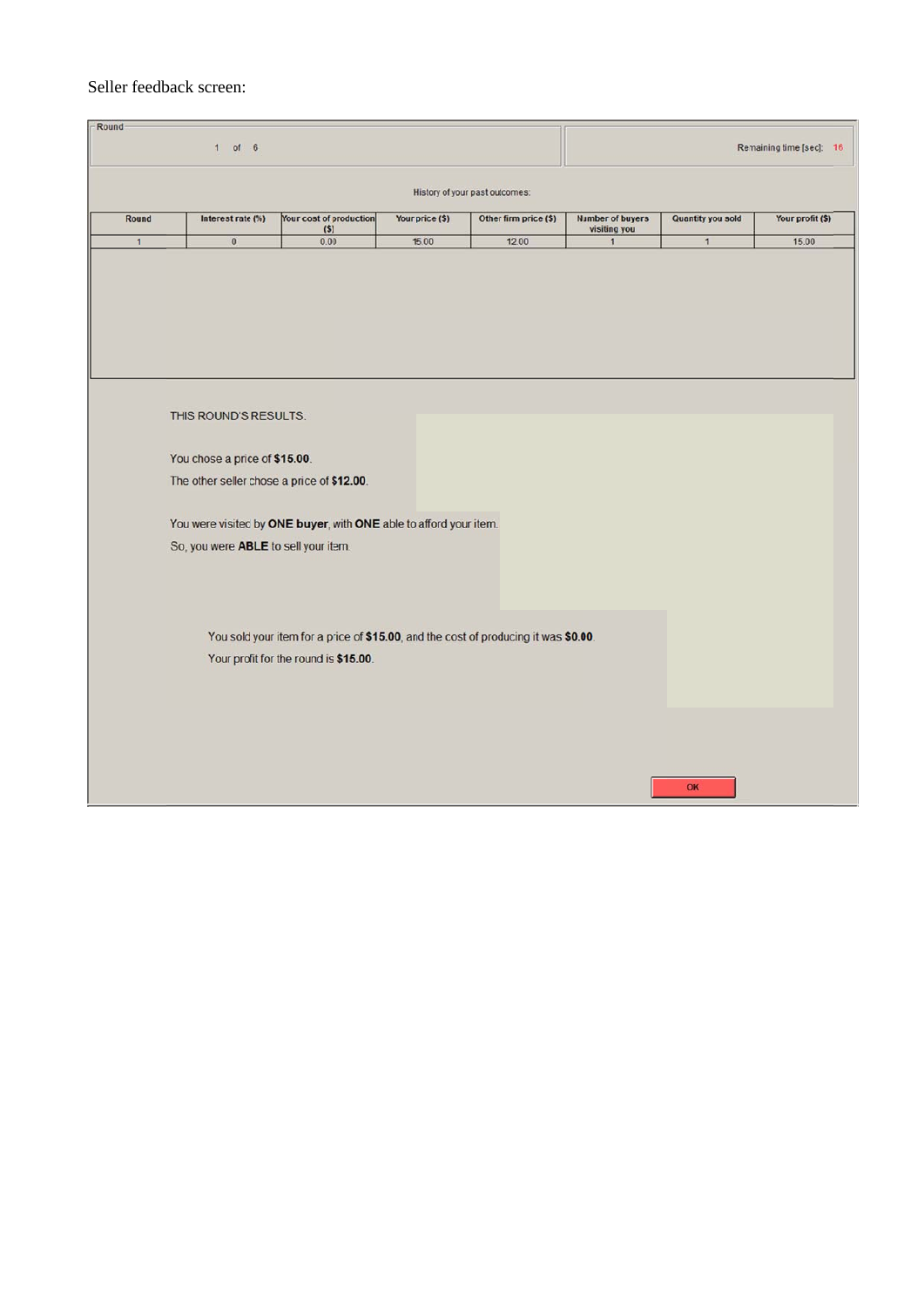### Buyer feedback screen:

| $1$ of $6$   |                                                                                                            |                                      |                                                                          |                  |                                | Remaining time [sec]: 16 |                               |                      |                  |
|--------------|------------------------------------------------------------------------------------------------------------|--------------------------------------|--------------------------------------------------------------------------|------------------|--------------------------------|--------------------------|-------------------------------|----------------------|------------------|
|              |                                                                                                            |                                      |                                                                          |                  | History of your past outcomes: |                          |                               |                      |                  |
| Round        | Interest rate (%)                                                                                          | Firm 1 price (\$)                    | Firm 2 price (\$)                                                        | Firm you visited | Firm other buyer<br>visited    | Amount you<br>borrowed   | <b>Quantity you</b><br>bought | <b>Selling price</b> | Your profit (\$) |
| $\mathbf{1}$ | $\mathbf 0$                                                                                                | 15.00                                | 12.00                                                                    | $\mathbf{1}$     | $\overline{2}$                 | 16.00                    | $\mathbf{1}$                  | 15.00                | 5.00             |
|              |                                                                                                            |                                      |                                                                          |                  |                                |                          |                               |                      |                  |
|              |                                                                                                            |                                      |                                                                          |                  |                                |                          |                               |                      |                  |
|              |                                                                                                            |                                      |                                                                          |                  |                                |                          |                               |                      |                  |
|              |                                                                                                            |                                      |                                                                          |                  |                                |                          |                               |                      |                  |
|              |                                                                                                            |                                      |                                                                          |                  |                                |                          |                               |                      |                  |
|              | THIS ROUND'S RESULTS:                                                                                      |                                      |                                                                          |                  |                                |                          |                               |                      |                  |
|              | Seller 1 chose a price of \$15.00.                                                                         |                                      |                                                                          |                  |                                |                          |                               |                      |                  |
|              | Seller 2 chose a price of \$12.00.                                                                         |                                      |                                                                          |                  |                                |                          |                               |                      |                  |
|              |                                                                                                            |                                      |                                                                          |                  |                                |                          |                               |                      |                  |
|              | You chose to visit Seller 1, and to borrow \$16.00 from the bank. The other buyer chose to visit Seller 2. |                                      |                                                                          |                  |                                |                          |                               |                      |                  |
|              | You were ABLE to buy an item.                                                                              |                                      |                                                                          |                  |                                |                          |                               |                      |                  |
|              |                                                                                                            |                                      |                                                                          |                  |                                |                          |                               |                      |                  |
|              |                                                                                                            |                                      |                                                                          |                  |                                |                          |                               |                      |                  |
|              |                                                                                                            |                                      |                                                                          |                  |                                |                          |                               |                      |                  |
|              |                                                                                                            |                                      | You paid a price of \$15.00 for the item, and you resold it for \$20.00. |                  |                                |                          |                               |                      |                  |
|              |                                                                                                            | Your profit for the round is \$5.00. |                                                                          |                  |                                |                          |                               |                      |                  |
|              |                                                                                                            | You returned \$16.00 to the bank.    |                                                                          |                  |                                |                          |                               |                      |                  |
|              |                                                                                                            |                                      |                                                                          |                  |                                |                          |                               |                      |                  |
|              |                                                                                                            |                                      |                                                                          |                  |                                |                          |                               |                      |                  |
|              |                                                                                                            |                                      |                                                                          |                  |                                |                          |                               |                      |                  |
|              |                                                                                                            |                                      |                                                                          |                  |                                |                          | OK                            |                      |                  |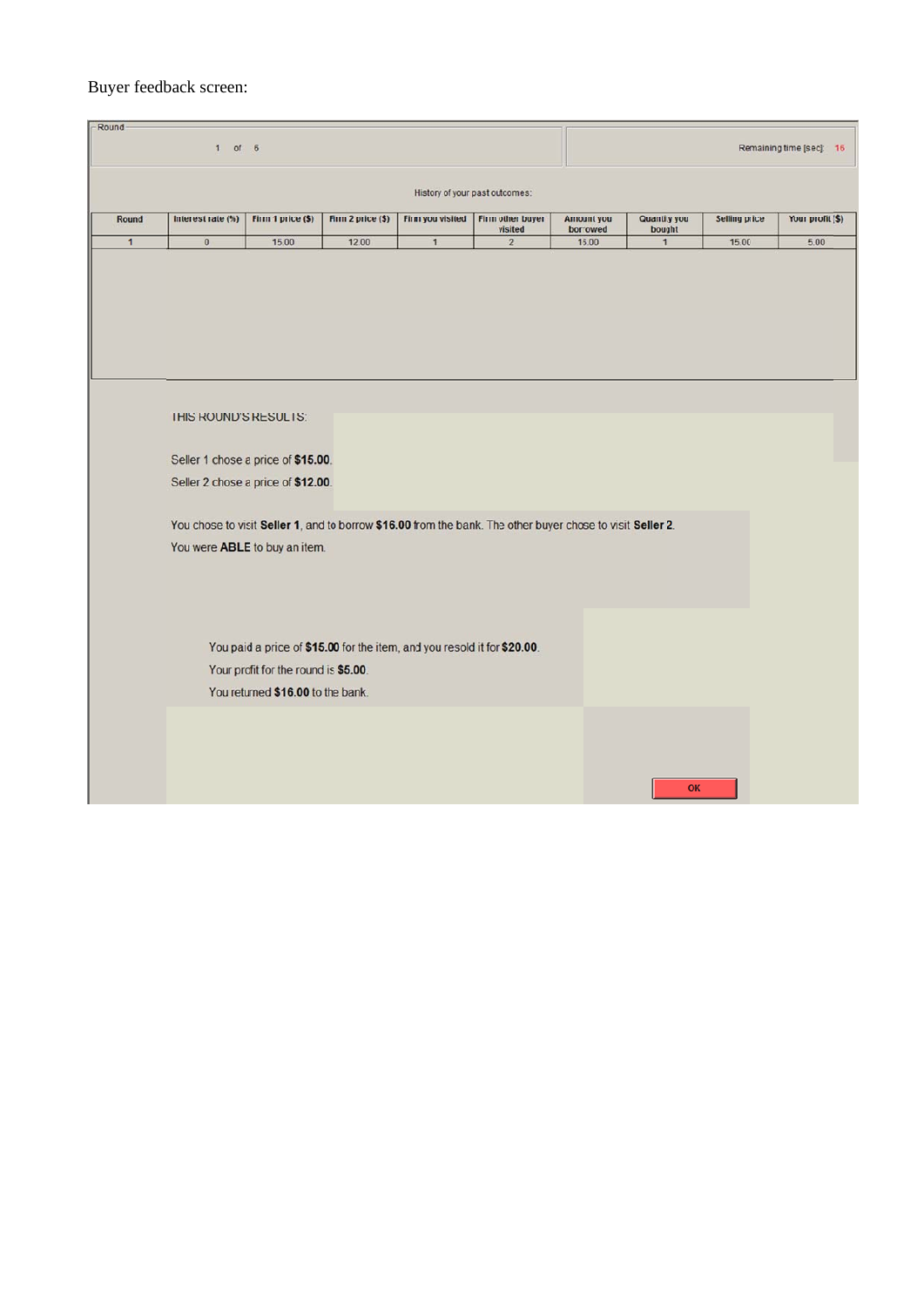### E Can risk aversion or loss aversion explain buyer visit choices?

Two features apparent in Figure 5 (showing predicted and observed buyer visit choices) are (1) fairly substantial under–responsiveness to price in the 2x2 market, and (2) slight under–responsiveness in the 2x3 market. We look here at two potential explanations for these results: risk aversion and loss aversion.

Both risk aversion and loss aversion, from an intuitive standpoint, seem capable of explaining under–responsiveness to price. Consider the two buyers in a  $2x2$  market, and suppose they face a pair of prices low enough that staying home is dominated, and unequal but close enough together that the symmetric equilibrium in visit choices involves mixed strategies. In these circumstances, each buyer must choose between two lotteries. For example, for Buyer 1, visiting Seller 1 yields a large prize (the profit from buying from Seller 1) or a small prize (the non–positive profit from being unable to buy), with the latter's probability equal to the probability of Buyer 2 also visiting Seller 1, times one–half (the probability Buyer 2 is randomly chosen to buy in case both visit the same seller).

It is easy to show that under these conditions, and with any utility function that is increasing in money payment, the probability of visiting the low–priced seller will be greater than that of visiting the high–priced seller. This means that visiting the low–price seller means a higher potential profit (if the buyer is able to buy), but a lower probability of getting that profit. The high–price seller offers a lower potential profit, but a higher chance of getting it. Under risk aversion (or more precisely, decreasing marginal utility of money), the relative benefit of the higher potential profit from the low–price seller decreases, so that – other things equal – the high–price seller becomes more attractive, compared to the risk neutral case. Then the probability of choosing the high–price seller must adjust upwards to keep buyers indifferent between them in a symmetric equilibrium.

Now consider a buyer in the same situation who is loss averse (Kahneman and Tversky, 1979) – that is, he dislikes losses more than he likes equal–sized gains – but otherwise does not avoid risks. Under a positive inflation rate, the profit from being unable to buy will be strictly negative (rather than nil under zero inflation). Faced with the trade–off we've discussed (low probability of a high profit versus high probability of a low profit), a loss–averse buyer will be more sensitive to the higher probability of a loss when visiting the low–price seller, so – other things equal – the high– price seller becomes more attractive, compared to the loss neutral (i.e., expected–profit maximising) case. Again, the probability of choosing the high–price seller must adjust upwards.

In Figure 7, we illustrate these intuitive arguments with the use of reliability diagrams similar to the ones in Figure 5. Like the earlier figure, these diagrams concern buyer visit probabilities: in particular, the probability of visiting Seller 1. (The results are nearly identical for the other sellers.) Unlike the earlier figure, though, we are not comparing theoretical probabilities with observed frequencies. Instead, we compare theoretical probabilities under risk neutrality with theoretical probabilities under a particular model of risk aversion. That makes these diagrams directly comparable to those in Figure 5, in the sense that if all of the real buyers had the utility function assumed in one of the diagrams in Figure 7, they would show the same degree of responsiveness to the predicted probability in both figures.

The top–left panel of Figure 7 shows the OLS trend lines that would obtain in the 2x2 and 2x3 markets (pooling over inflation rates) if all buyers had the utility function  $u(x) = \frac{1}{1-\alpha}(10+x)^{1-\alpha}$ , where x is money profit and  $\alpha = 0.25$ ; this is essentially a constant–relative–risk–aversion utility function with coefficient  $\alpha$ , except for the addition of 10 to profit.<sup>23</sup> The next four panels use the same functional form for utility, but different values of  $\alpha$ : 0.5, 1 (i.e.,  $u(x) = ln(10 + x)$ ), 2 and 4; the range from 0 (risk neutrality) to 4 covers the values typically estimated from the lab and the field (e.g., Beetsma and Schotman, 2001; Deck et al., 2008; Harrison and Rutström, 2008; Dave et al.,

<sup>&</sup>lt;sup>23</sup>The minimum profit a subject can earn in a round is  $-6$ , so adding 10 guarantees that utility is defined. Under standard expected–utility theory, the subject's wealth should be in the utility function instead of a constant 10; however, Andersen et al. (2011) report evidence that subjects fail to integrate their experimental income with their wealth outside the lab, and thus in a sense act as if their outside wealth is much lower than it actually is.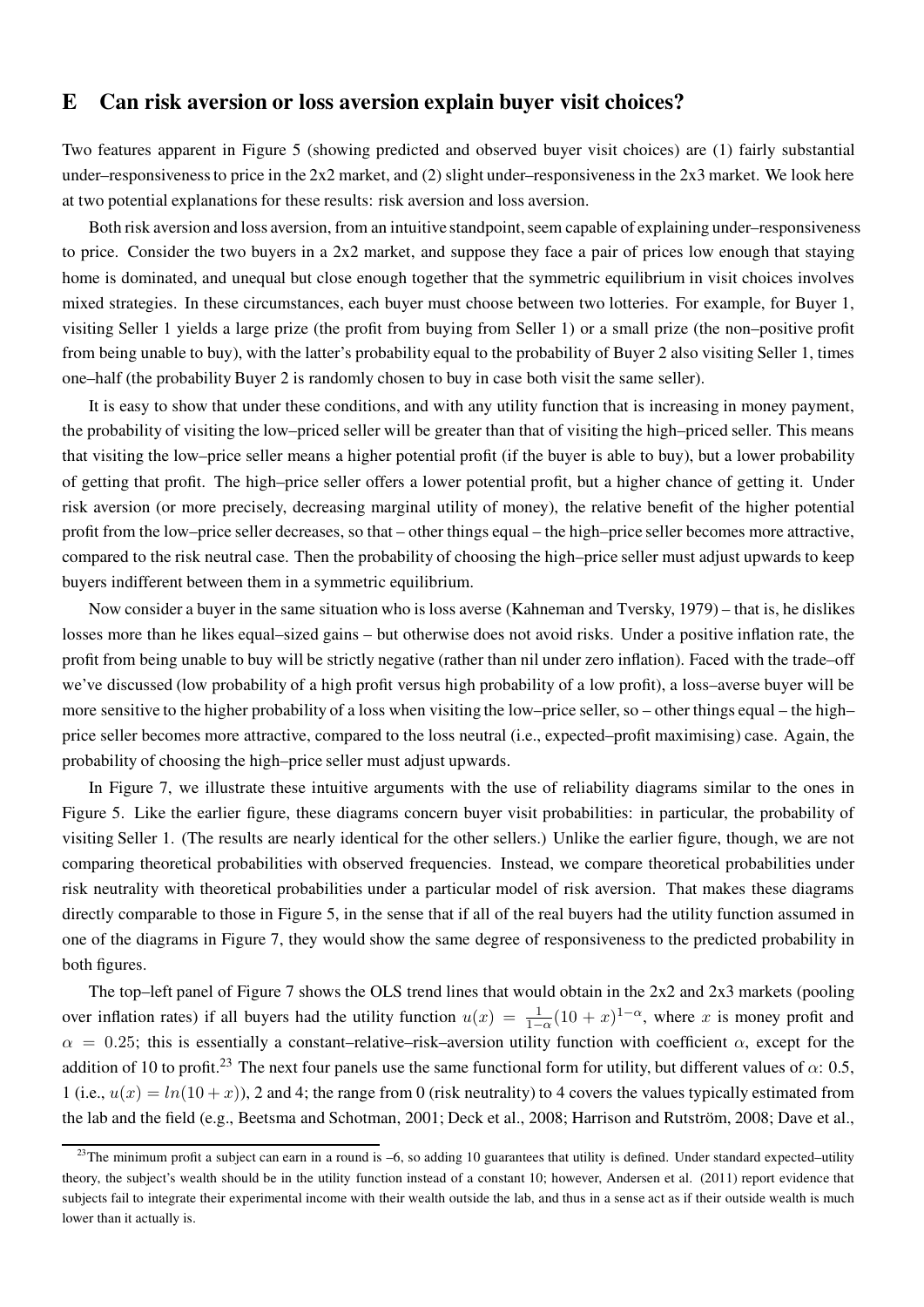2010; Dohmen et al., 2011). The final panel shows the corresponding trend lines for the observed data (the same data as in Figure 5, but pooled over inflation rates).



Figure 7: Buyer visit probabilities – risk neutral vs. CRRA with parameter  $\alpha$  (OLS trends, pooled inflation rates)

Risk neutral probability of visiting Seller 1

Consistent with intuition, risk aversion leads to less responsiveness to predicted probability, and equivalently less price elasticity; moreover, the effect gets larger as  $\alpha$  increases. However, for a given  $\alpha$ , the effect is actually slightly larger in the 2x3 market than in the 2x2 market, whereas the real subjects showed substantially less under–sensitivity to price in the 2x3 market. Thus, risk aversion has at best mixed success in characterising the price under–sensitivity we observe in the experiment.

We move to loss aversion. Figure 8 is similar to Figure 7, but these reliability diagrams are based on subjects who are loss averse. Specifically, they are assumed to have a linear utility–of–money function away from the origin, but a possible kink at the origin, so that the slope for negative values is  $\beta \ge 1$  times that for positive values.<sup>24</sup> The top–left panel sets  $\beta = 3$ , a value in the neighbourhood of those commonly estimated from individual decisions (e.g., Tversky and Kahneman, 1991; Camerer, 2005; Abdellaoui, Bleichrodt and L'Haridon, 2008). The next two panels use higher values of  $\beta$  (6 and 12), while the last panel again shows the observed data.

As with risk aversion, loss aversion has mixed success in characterising the price under–sensitivity we observe in the experiment. As our intuition suggested, loss aversion leads to lower price elasticity, and it decreases further as β increases. Moreover, holding β constant, the size of the effect is larger in the 2x2 market than in the 2x3 market, as we had seen in the experiment. However, while loss aversion captures the qualitative effects seen in real buyer behaviour, it performs poorly in a quantitative way. Even extreme levels of loss aversion ( $\beta = 12$ ) entail a degree of under–responsiveness substantially less than what was actually observed. Thus, while loss aversion has more success

 $^{24}$ Loss aversion is one part of Kahneman and Tversky's prospect theory; other parts include diminishing marginal sensitivity to both gains and losses, and non–linear weighting of probabilities. Though the parts of prospect theory are often taken together, there is no logical reason why they need to be, and it is certainly true that loss aversion on its own does not entail any of the other parts. We assume in this exercise that subjects are loss averse, but we leave out the other parts of prospect theory.